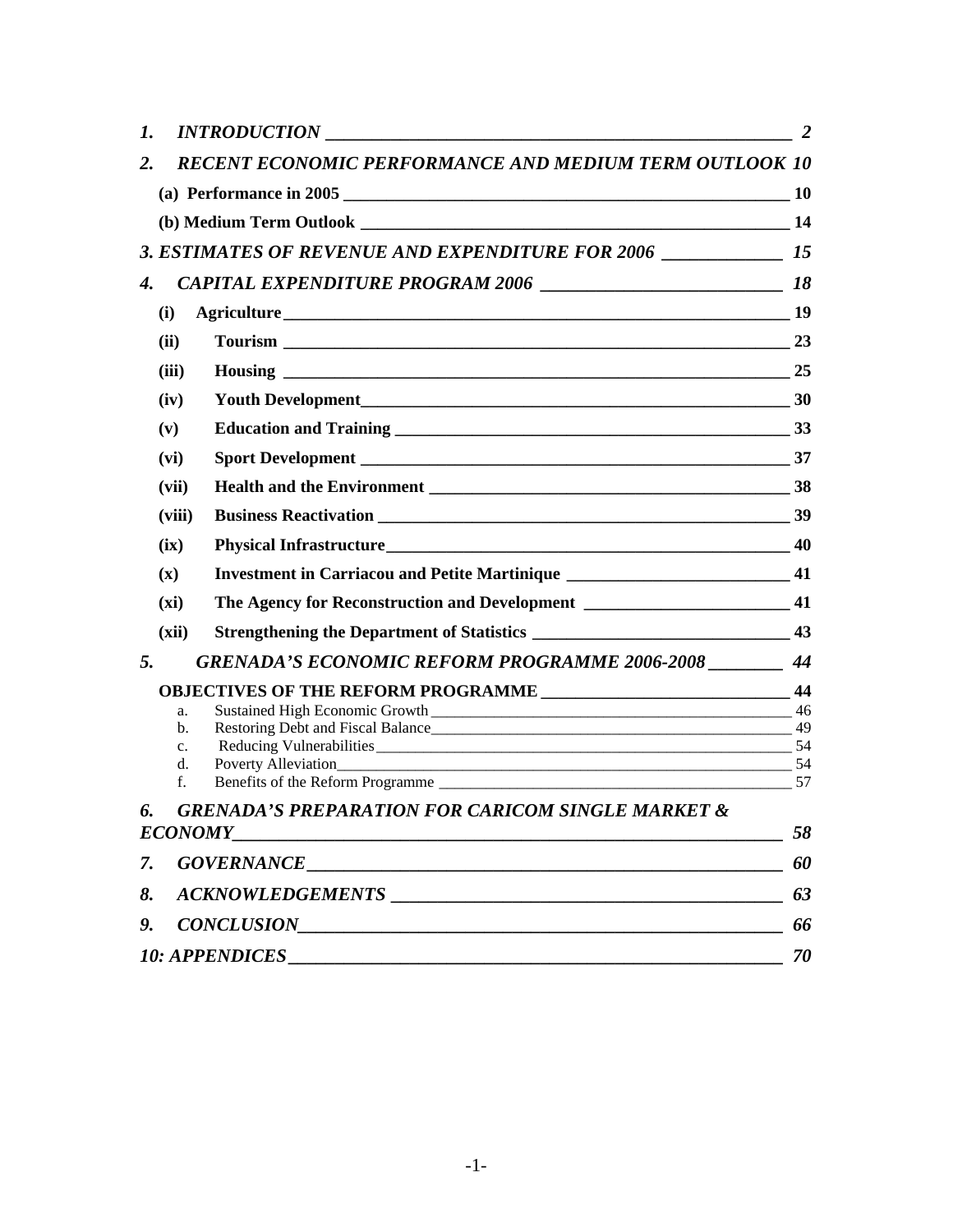## <span id="page-1-0"></span>**1. INTRODUCTION**

Mr. Speaker, I beg to move the following Motion standing in my name: "Whereas it is necessary to provide for the State of Grenada for the year 2006 by means of an Appropriation Act, be it resolved that the Estimates of Revenue and Expenditure for the year 2006 be approved".

Mr. Speaker, I wish to inform this Honourable House that I have the consent of the Governor-General to proceed with this motion.

Mr. Speaker, permit me to commence the Budget Presentation, by first giving praise and thanks to the Almighty, for taking our Country through yet another difficult year.

We pray for his continued blessing and guidance this year and beyond.

Mr. Speaker, there is no greater merit than to be of service to one's Country and people. This merit assumes greater significance when that service takes place at a time when the Country is going through tough and trying times.

-2-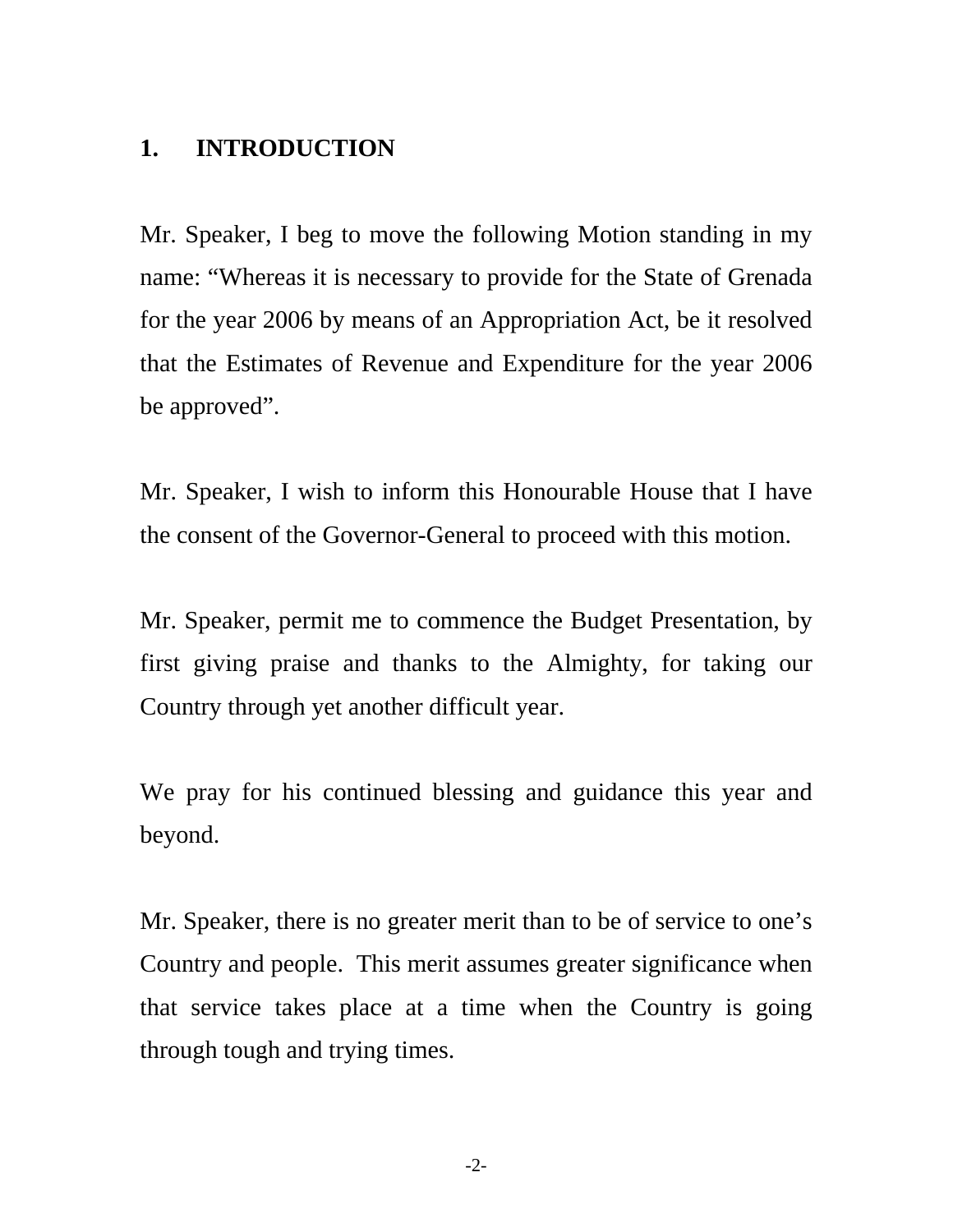Our Country is in fact recovering from one of the most difficult periods in its recent economic history. Over the last five years Grenada has been hit by five major events, which not only slowed our economic progress, but also impacted our people psychologically and spiritually.

These events were:

- The September 11, 2001 attacks in the USA, which triggered economic recession in 2001/02;
- Tropical Storm Lilly in 2002;
- Hurricane Ivan in 2004, causing unprecedented damage to our Country;
- Hurricane Emily in 2005 which caused additional damages particularly to the housing stock and agriculture; and more recently
- High Oil prices.

These events have increased the development needs of the Country, giving rise to large fiscal imbalances, fluctuations in economic growth, and a rise in the unemployment level.

Indeed, Mr. Speaker, these events warranted the best of leadership qualities and composure, to chart the course, first, for rehabilitation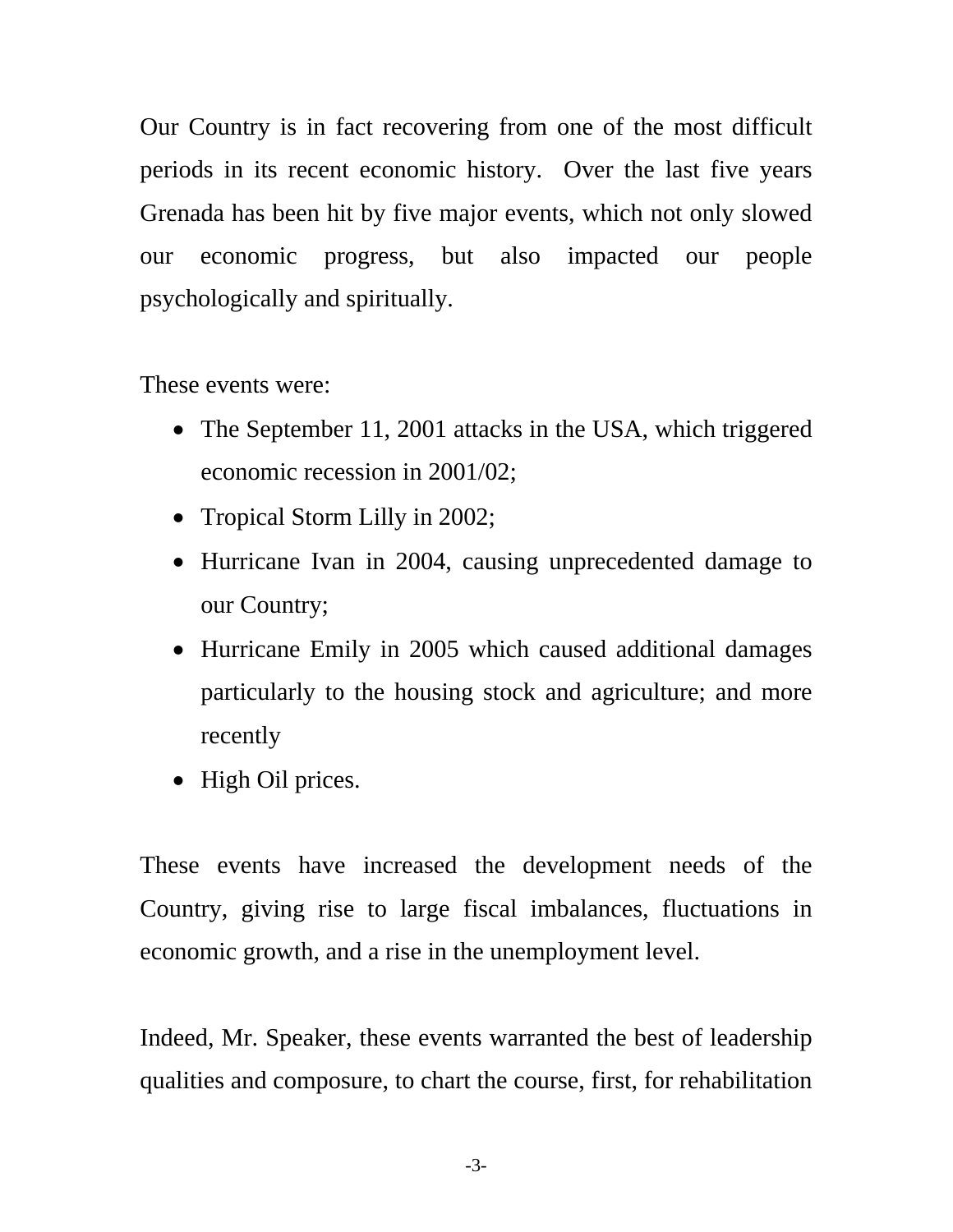and recovery, and then for the long-term reconstruction of the economy. We never buckled under these conditions, we were able to face and overcome them.

Mr. Speaker, notwithstanding the hostile economic environment, our Nation has made significant strides over the past year. Visitors to our shores cannot believe the tremendous progress that we have made in such short time. In the words of Sir. K. Dwight Venner, Governor of the ECCB, "Grenada is emerging as a model of post disaster recovery."

This progress, Mr. Speaker is testimony to the correctness of our fiscal and economic policies; the significant support of the donor and creditor community, as well as the fortitude and resilience of our people.

Mr. Speaker, notwithstanding the additional delay and damage caused by Hurricane Emily in July of 2005, more than 61% of the 28,000 housing units damaged by Hurricane Ivan have had some repairs. However, an additional 9,000 dwelling units are yet to be repaired or replaced. Over 85% of hotel room capacities have been restored, and the Agriculture sector, though subdued, is showing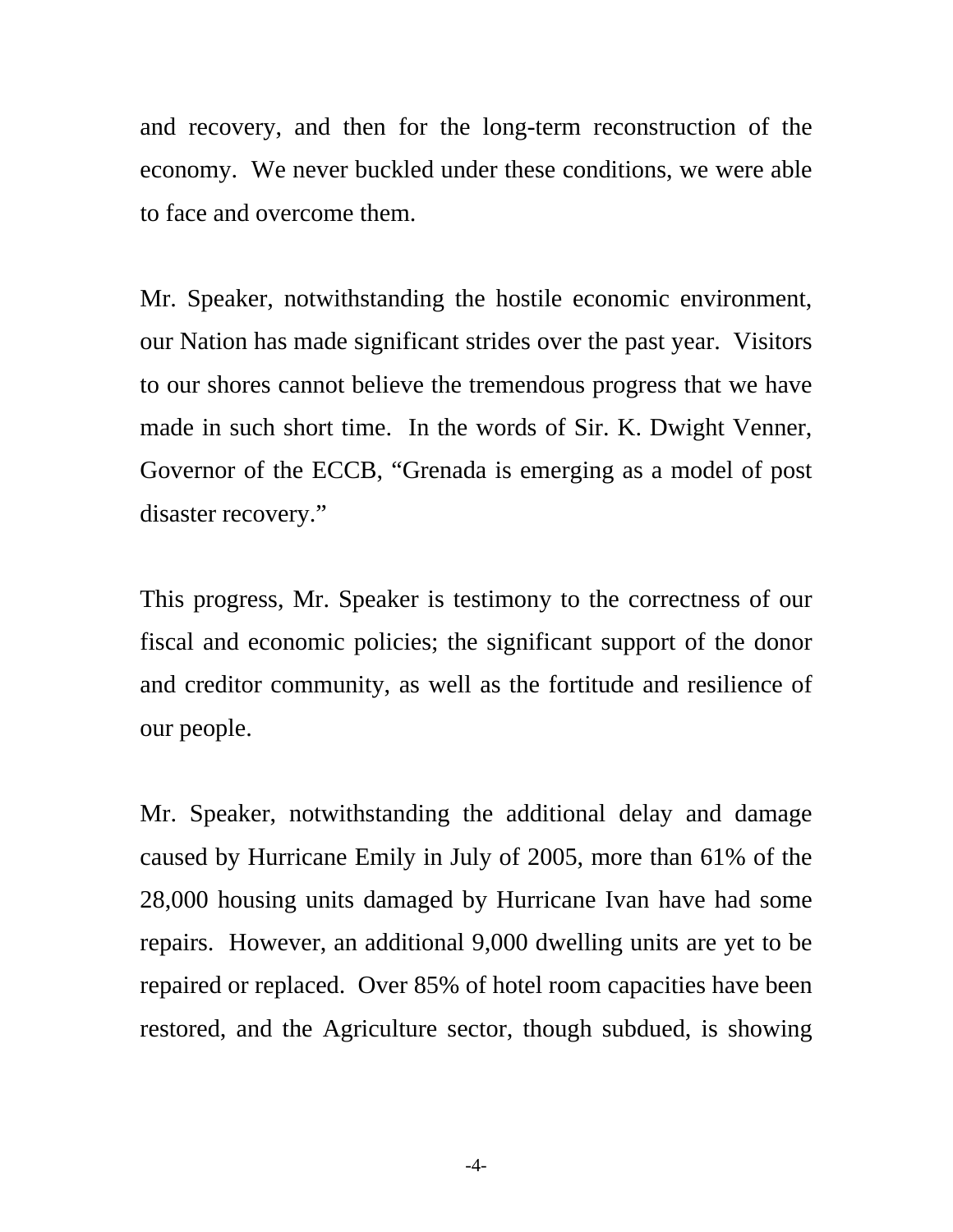definite signs of recovery. However, there is much still to be done in those key sectors.

Mr. Speaker, we have also begun to address the fiscal challenges we are facing. The significant financing gaps that have emerged in the aftermath of Hurricane Ivan are being filled with the participation of all Stakeholders-donors, creditors and the people of Grenada – all sharing the burden.

To date, Mr. Speaker, the international donor community has pledged over US\$290 million to Grenada's reconstruction effort, of which just over US\$110 million have been disbursed.

Mr. Speaker, on November  $1<sup>st</sup>$ , 2005 Government concluded a successful debt restructuring exchange with its commercial creditors. As a result of this debt restructuring, Government has been able to realize savings on its debt servicing obligations to the tune of over US\$135 million over the next ten years. In addition, the international credit rating agency Standard & Poor has upgraded Grenada's credit rating from "Selective Default" (SD) to "B–" with a stable outlook.

-5-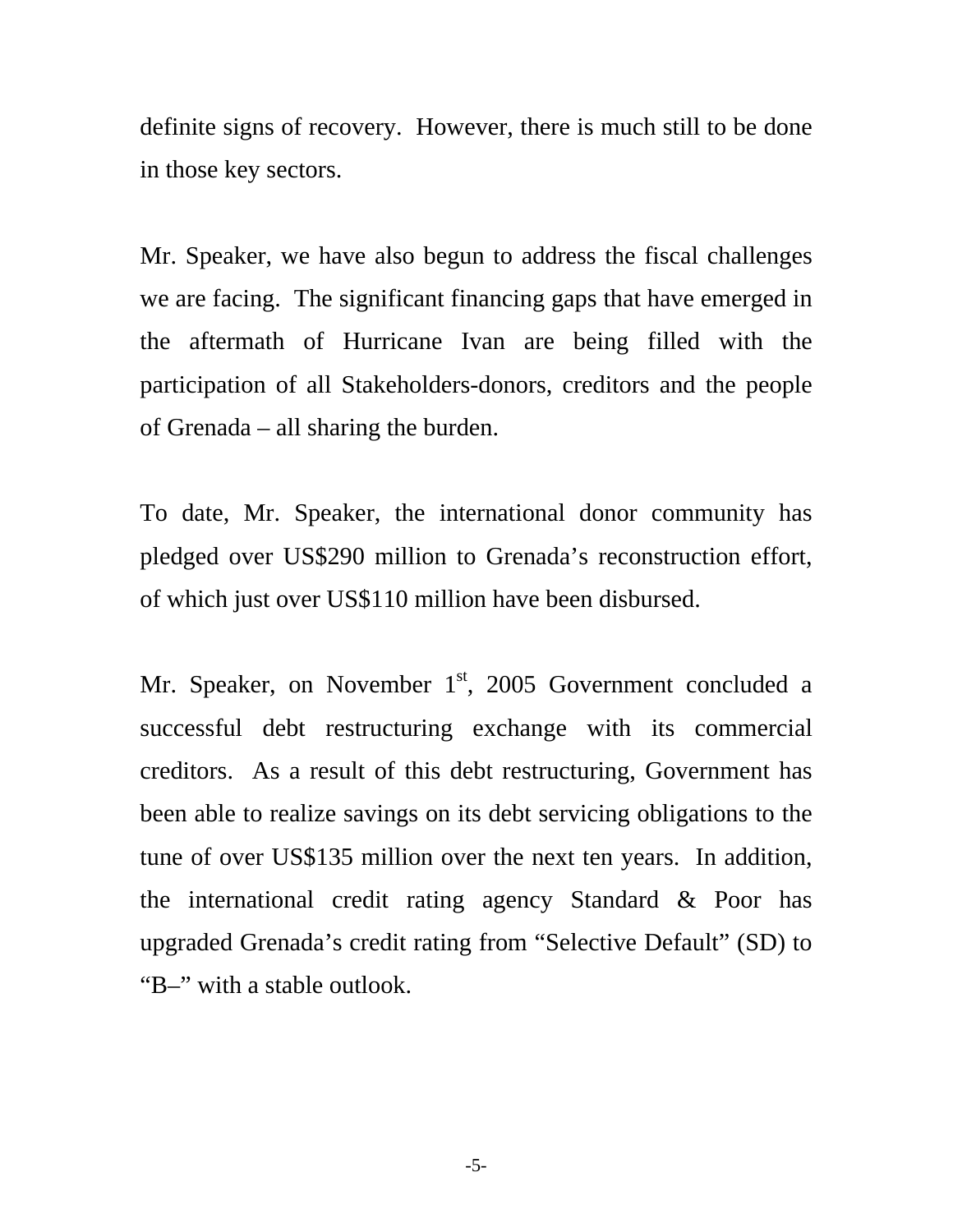For example, Mr. Speaker, in 2004 Government spent approximately EC\$184.8 million on debt servicing. In 2006 the estimated amount to be spent is EC\$88.5 million, a saving of EC\$96.3 million.

More recently, Mr. Speaker, Government was also successful in restructuring of its domestic debt with the local commercial banks. As a result, the interest rate paid on Government's overdraft, and term loans with the commercial banks have also decreased, with net savings to Government.

These, Mr. Speaker, are clear manifestations of good fiscal management, by this Administration.

Mr. Speaker, our people have also been called upon to contribute their share, to the reconstruction effort. In this regard, the National Reconstruction Levy will take effect as of this month.

In keeping with a recommendation from the Grenada Chamber of Industry and Commerce, Government has agreed that for the first six months, persons earning in excess of EC\$1,000 per month and up to EC\$5,000 per month, will now be required to contribute only 3%, as opposed to 5%. During this time (that is the six month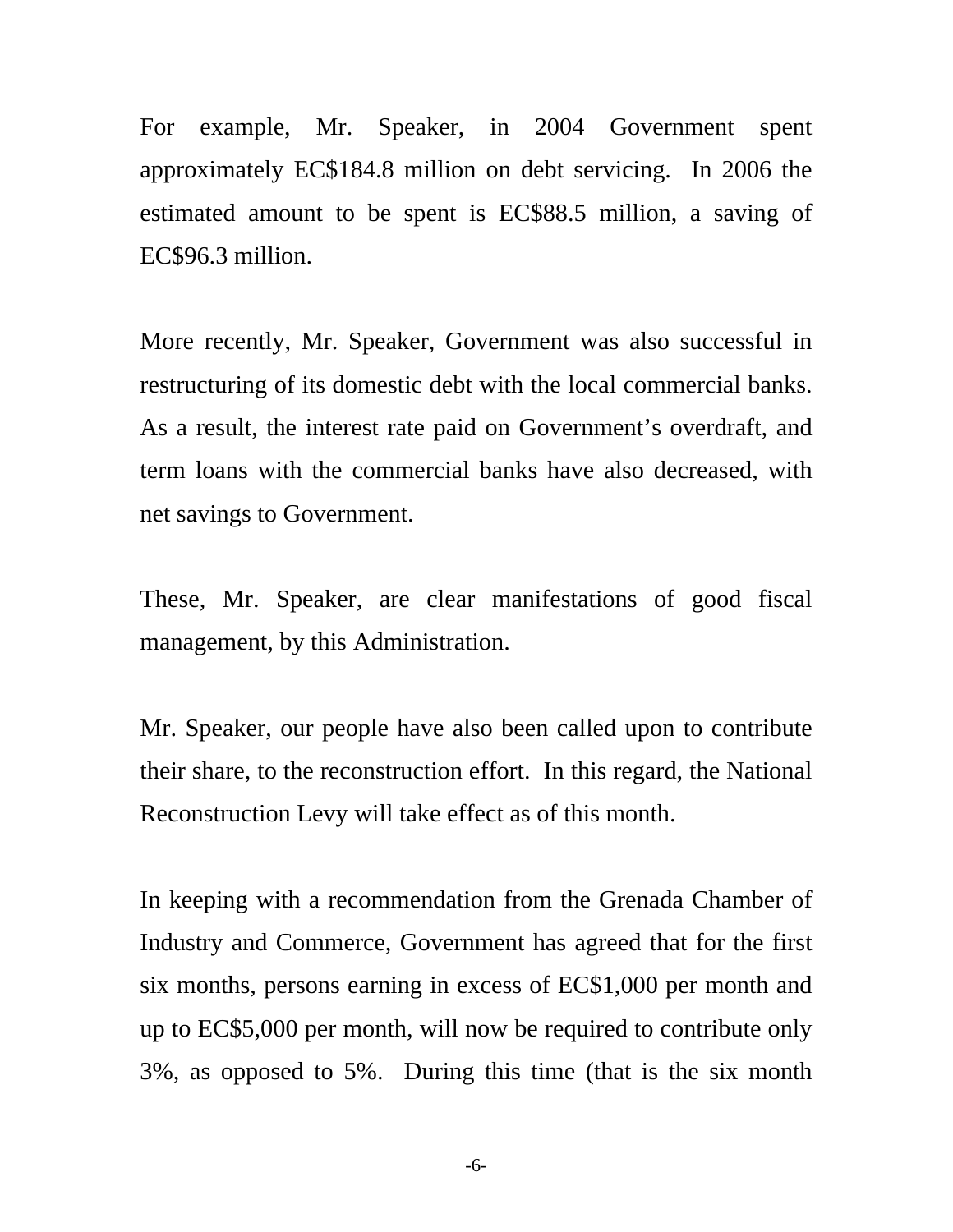period) agreement will be reached on provisions for the exemption of allowances. In this regard, a subcommittee consisting of members of the Multipartite Committee will develop the modalities for exemptions and make recommendations to Cabinet. It is expected that the subcommittee will conclude its work by March of this year.

Effective July  $1<sup>st</sup>$  the rate will increase to 5% for persons earning up to EC\$5,000 per month, with the first EC\$1,000 being exempt.

All other provisions of the National Reconstruction Levy will remain the same, that is to say, persons whose income ranges from EC\$5,001 to EC\$9,000 per month will make a flat contribution of EC\$225 per month; while those earning in excess of EC\$9,000 per month will be required to make a flat contribution of EC\$350 per month.

Mr. Speaker, we have received numerous calls from citizens both within and outside the Country expressing an interest in making a contribution to the national reconstruction effort, although they do not qualify to do so. I wish to inform such citizens that contributions can be made to the Government of Grenada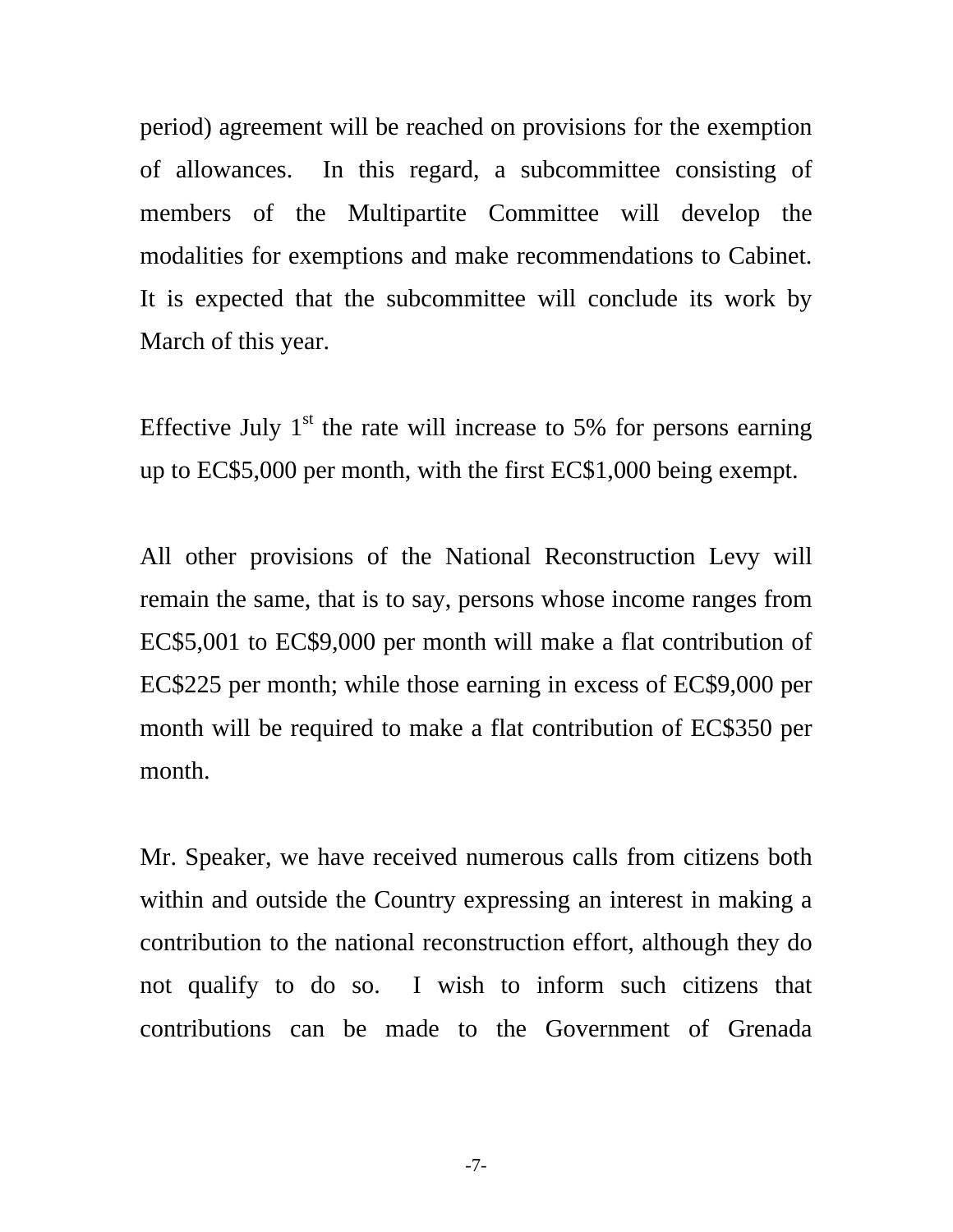Reconstruction Fund at First Caribbean International Bank, number 6482996.

We greatly appreciate the interest shown by these patriotic Grenadians in the rebuilding of the Country.

Mr. Speaker, we have said on several occasions that asking our people to make a financial contribution at this time is undoubtedly one of the most difficult decisions that this Administration has had to make over the past ten years. However, we regard this as s short-term sacrifice – one which will open up new avenues for obtaining additional external financing for our Country, in critical areas like Housing Reconstruction, Agricultural Rehabilitation and Youth Development. We seek the patience and understanding of our people in these difficult times.

Mr. Speaker, we can now safely say that the reconstruction of our economy is very much on track, and therefore, what is now required is for us to embark on addressing the longer-term challenges facing our Country.

Our economy needs to be revitalized. We need to return to the growth and stability that we enjoyed before the recent shocks. To

-8-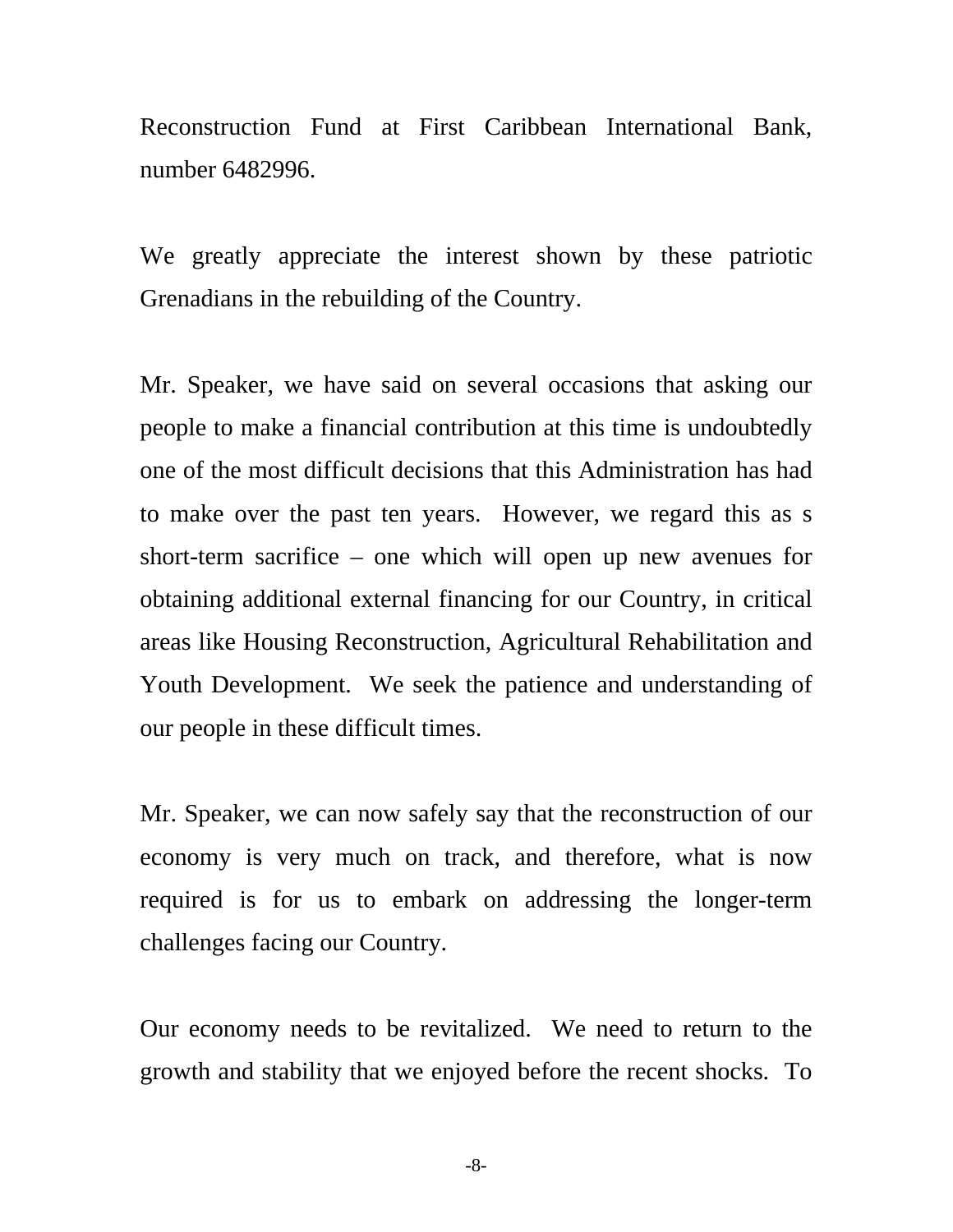this end, over the last several months we have been developing a comprehensive medium term reform programme with the support of regional and international organizations.

This medium term programme (2006-2008) has four key elements:

- 1. Enhancing Growth,
- 2. Poverty Alleviation,
- 3. Macro Economic Stability, and
- 4. Reducing Vulnerabilities.

This Reform Programme has benefited tremendously from a series of island-wide consultations, culminating in a broad-based National Consultation in November of 2005. The Consultations drew participants from trade unions, business groups, the main opposition party as well as members of civil society.

Mr. Speaker, I will elaborate on the key elements of this Reform Programme later in my presentation.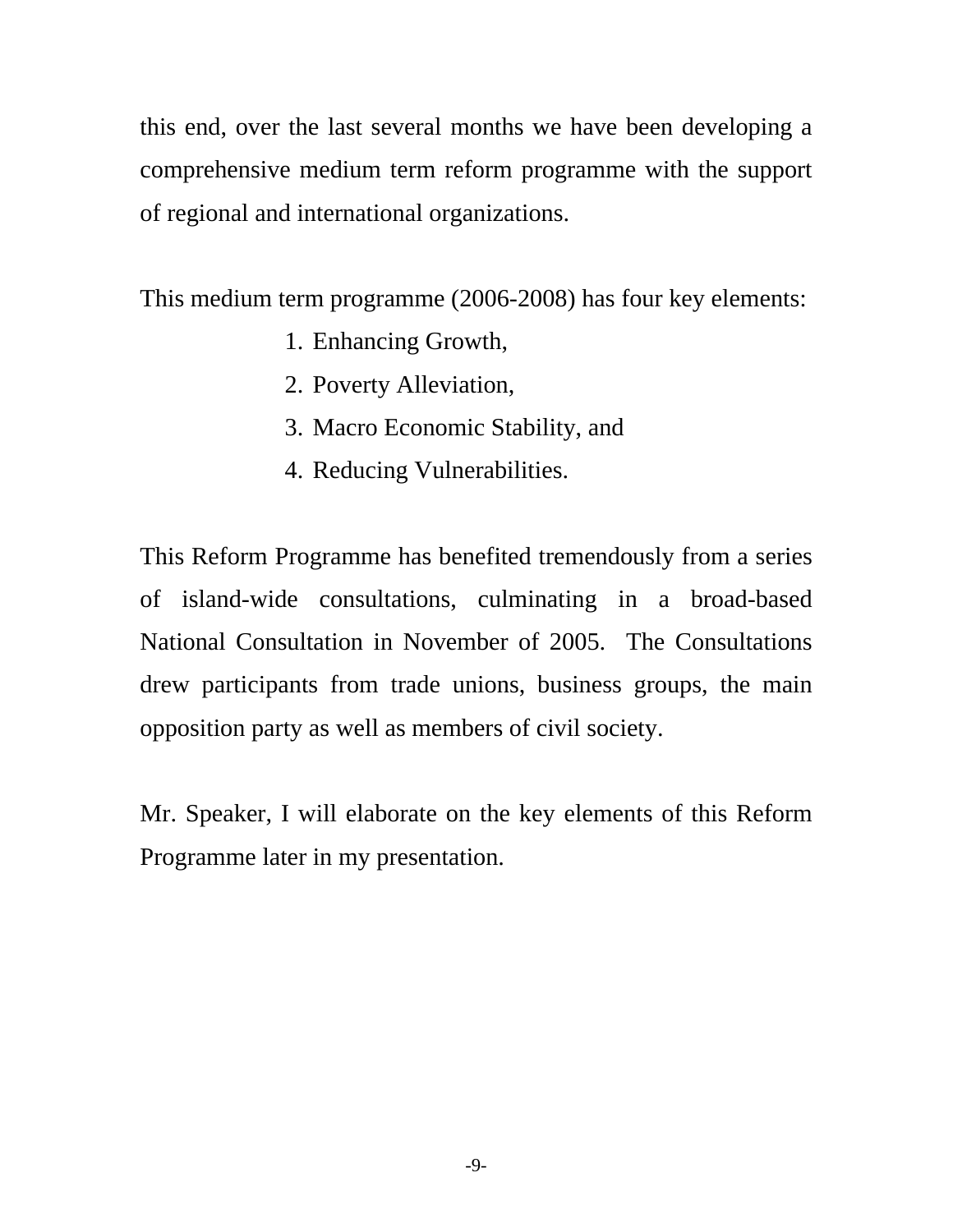# <span id="page-9-0"></span>**2. RECENT ECONOMIC PERFORMANCE AND MEDIUM TERM OUTLOOK**

#### **(a) Performance in 2005**

Mr. Speaker, our economic recovery is well underway. With reconstruction activity proceeding well, the economy is estimated to have grown by 1½% in 2005, after a contraction of 3% in 2004. This recovery was primarily driven by activity in the construction industry, supported by a revitalized cruise tourism sector. Conditions in the main agriculture sector remain relatively subdued following the further reversals suffered as a result of Hurricane Emily.

The average inflation rate for the year 2005 was 3½% driven mainly by the recent increase in fuel prices.

Fiscal performance in 2005 was much better than in 2004, as revenue grew by 18.0 per cent to EC\$355.3M, benefiting from one-off payments and increased collections from high levels of imports of reconstruction materials. Current expenditure on the other hand fell by 10.6% to EC\$294.7M largely on account of lower interest payments. Savings on interest payments amounted to EC\$49.8M in 2005.

-10-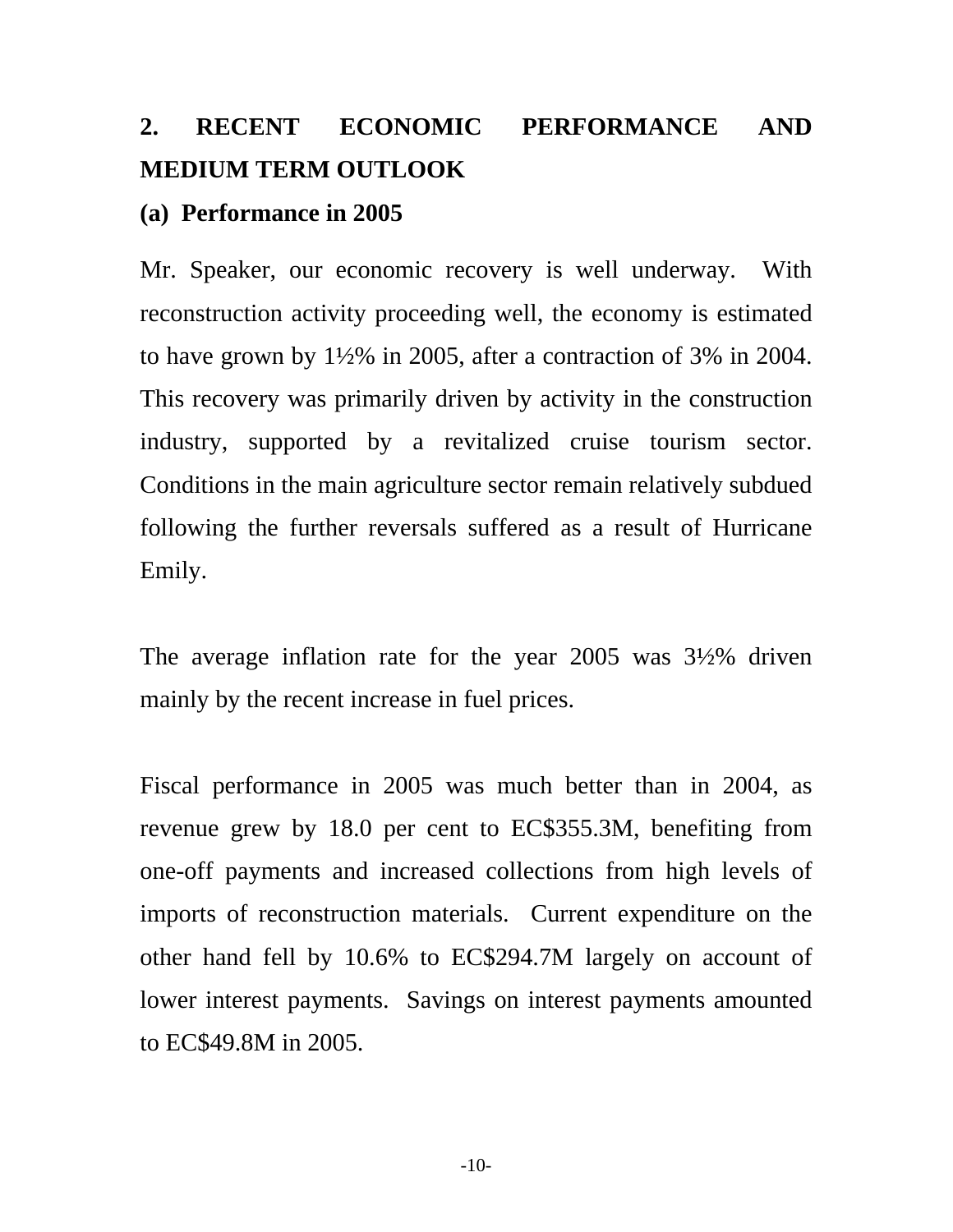Personal Emoluments (wages, salaries and allowances) amounted to just over 50.0% of total recurrent expenditure. Outlays on wages and salaries reached EC\$134.7M in 2005, and included a 4.5% increase related to the government implemented unionnegotiated wage package.

Mr. Speaker, even in difficult times this Government continues to meet its obligations to its workers on a timely basis. At no time in the period following Ivan and Emily was Government unable to pay public officers on time. The Government of Grenada must be applauded for this. Unemployment, particularly among our young people remains unacceptably high, and as a concerned Government we are committed to addressing this problem.

Spending on goods and services rose by 31.1% as vital supplies and materials, lost or destroyed during the hurricanes, were replaced.

Mr. Speaker, reconstruction and rehabilitation needs of the Country drove capital expenditure upwards by 118.8% to approximately EC\$205.2 million. This, Mr. Speaker, is a record; considering that the average implementation rate for the past 5 years was around EC\$135.0 million.

-11-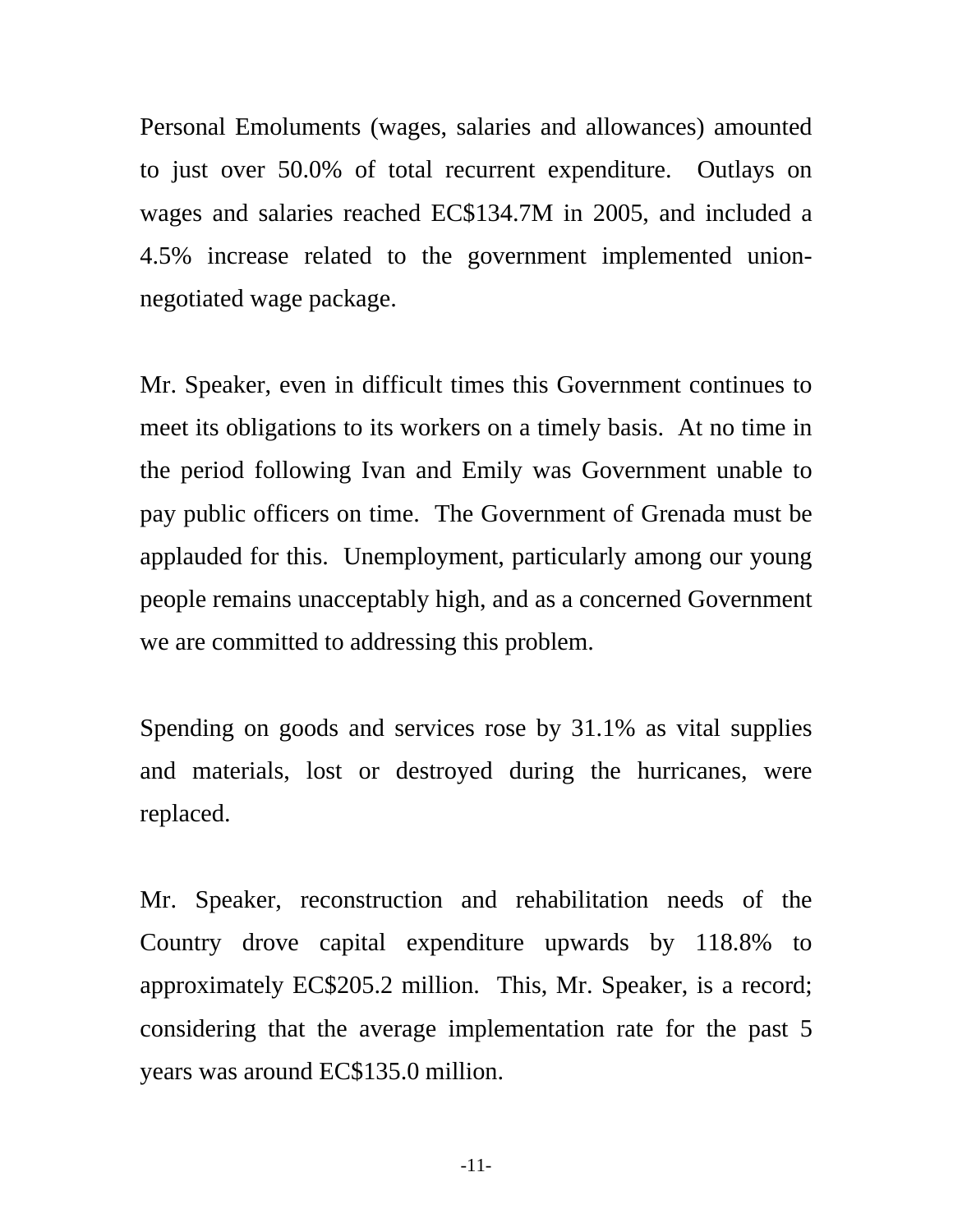The overall deficit before grants, stood at EC\$144.2 million. With grants totaling \$140.6 million, the overall deficit after grants amounted to \$3.6 million. This balance was financed by loans from local and external sources.

Mr. Speaker, notwithstanding the slight economic recovery, and the measures taken to improve the fiscal situation in 2005, the people of this Country must know that the economic base of this Country is still weak and that substantial financing gaps exist for 2006 and beyond given the high development needs of the Country.

Last year I made it clear that rebuilding our economy and filling these large financing gaps will require burden sharing by the people of this Country, by our creditors and the international donor community. In particular, the Government and people have to continue to make sacrifices to address the fiscal imbalances and implement growth-enhancing policies; our creditors have supported our debt restructuring exercise, while the donor community has expressed intent in continuing their financial support.

-12-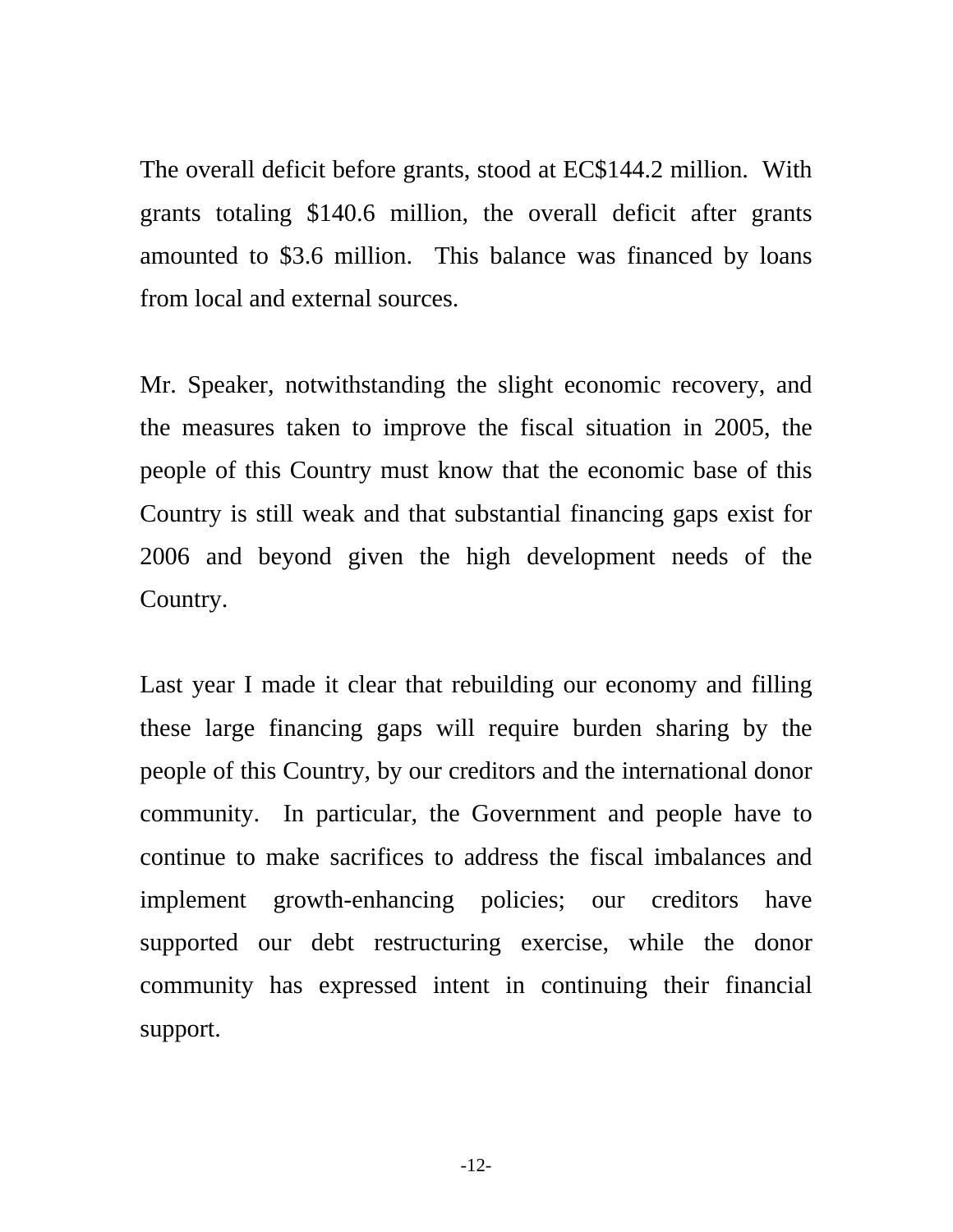It is also clear that all three parties must work together and do their part in the fulfillment of the objective. What is therefore left is for the people of Grenada to continue to demonstrate in a tangible way that we are doing our part in the reconstruction effort. Of course, this Government empathizes with the harsh conditions under which many of our people still live and is fully aware of the sacrifices our people are making in putting their lives back together. But Mr. Speaker, this is a special period in our economic history and the international donor community is saying to us that if we do not continue to demonstrate that commitment, then there is the likelihood that further grants and budgetary support would not be forthcoming.

Mr. Speaker, Grenada is not an international liability, no one owes this Country anything and therefore the task of rebuilding our nation lies first and foremost in our hands. And that is the case irrespective of the special circumstances created by Ivan and Emily. As a proud and independent Nation, we have to show the world that we are ready and capable of managing our own affairs even though we are happy to have their assistance. Mr. Speaker, the road to recovery is long and hard requiring sacrifice, fiscal prudence, perseverance and hard work by every Grenadian. It is vital that as a Country we send the right signal to the international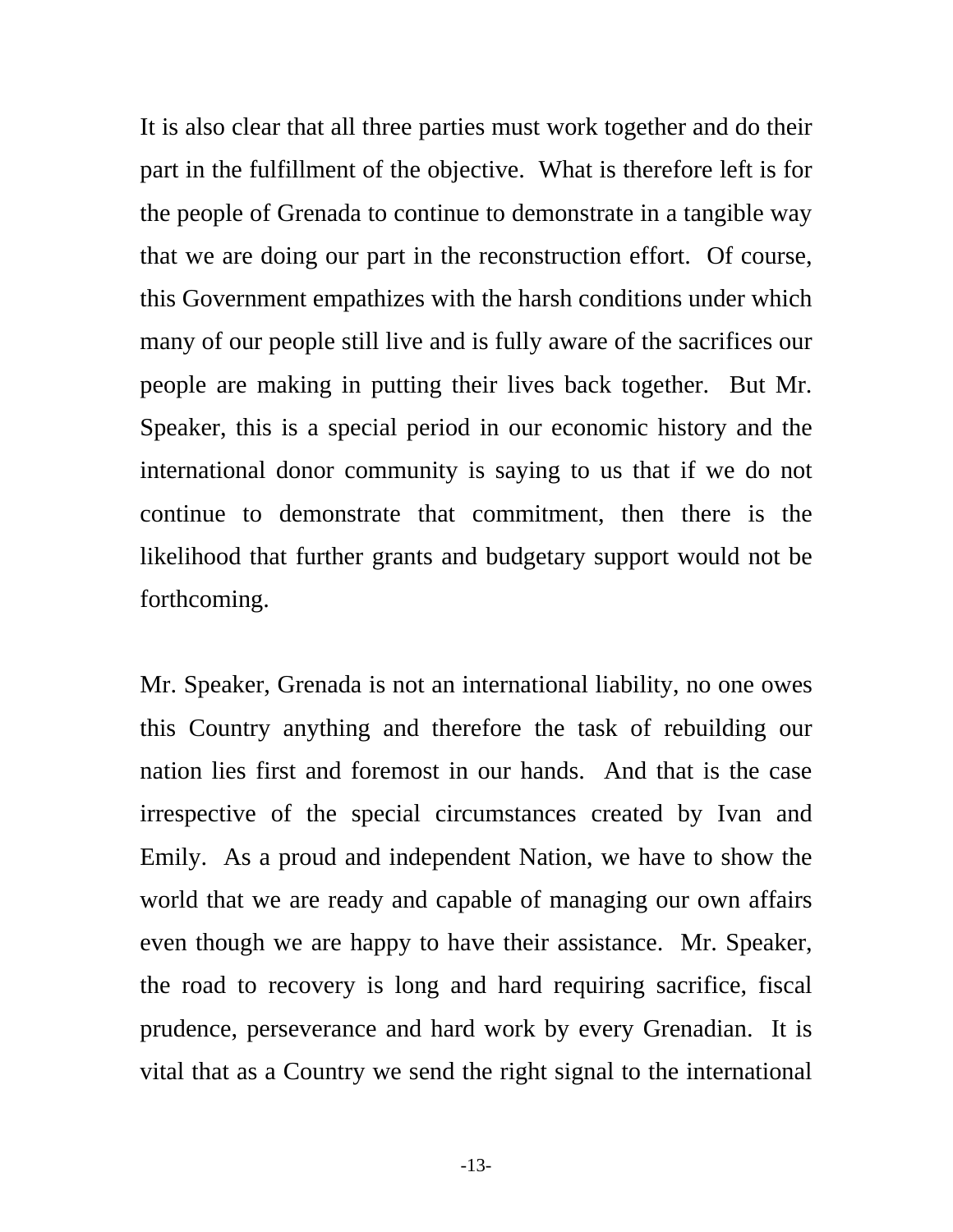<span id="page-13-0"></span>community. I therefore make a special appeal to all Grenadians to give full support to the programme of economic reform that this 2006 Budget addresses.

## **(b) Medium Term Outlook**

Mr. Speaker, economic prospects for the Medium Term look relatively good.

Real GDP growth of  $6 - 6\frac{1}{2}\%$  is projected for 2006. Beyond 2006 – 2007 growth of 4% would need to be sustained through growth enhancing reforms. This positive growth projection reflect continued activity in the construction sector, preparations for the hosting of World Cup Cricket in 2007, and a revitalization of the Tourism and Agriculture sectors.

Average inflation for 2006 is expected to be 4½% on account of the recent fuel price increases although the end of year inflation should decline to 2%. Beyond 2006 inflation of 2.0% is projected.

In the absence of any meaningful fiscal reforms a financing gap of over 5% of GDP (EC\$70 million) is projected for 2006, as external public sector grants are expected to decline, while expenditure needs would remain high.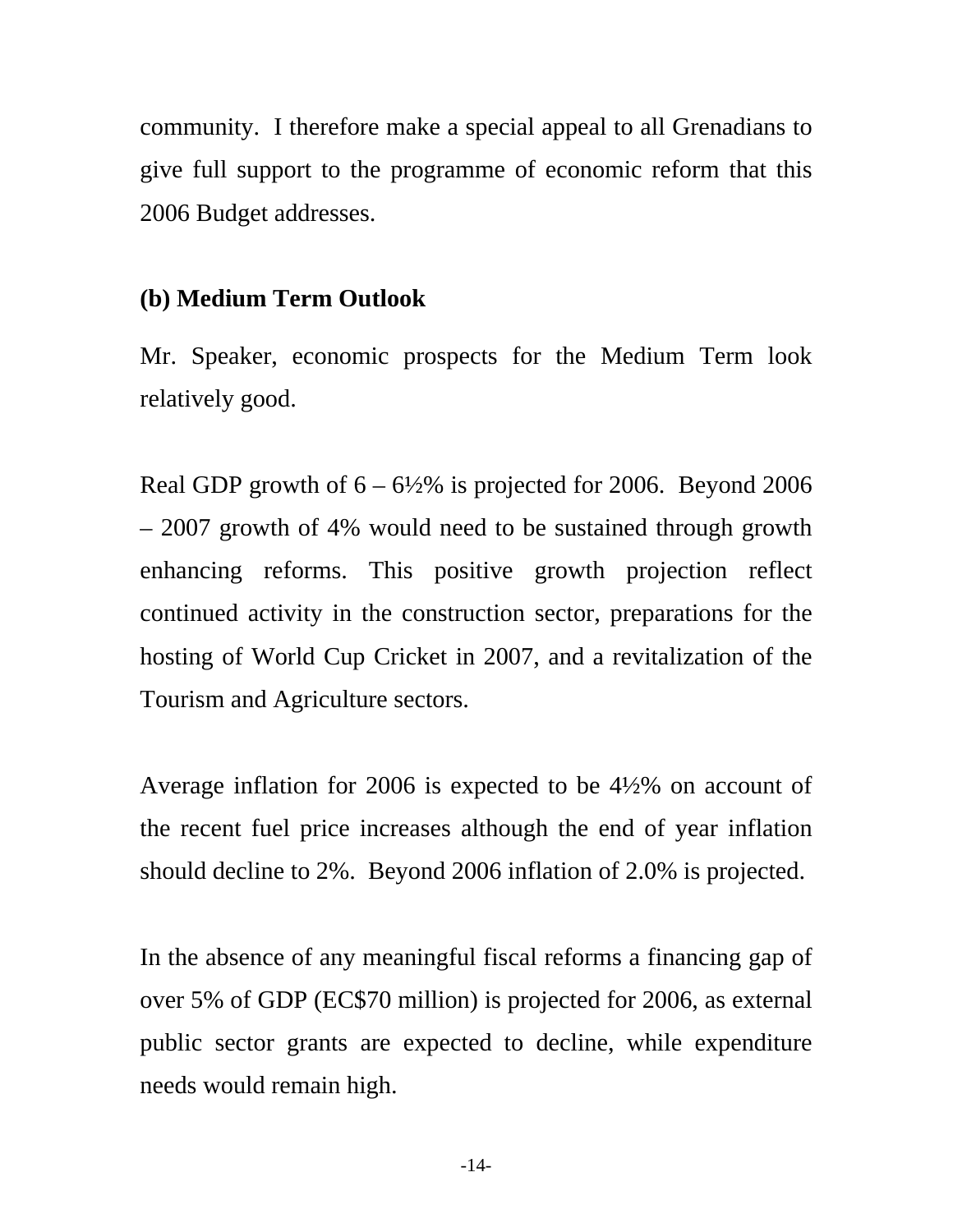<span id="page-14-0"></span>The external current account deficit is projected to widen in 2006 mainly because of a decline in insurance receipts, but imports are also expected to decline somewhat as reconstruction materials imports decline. The deficit is expected to be financed in part by foreign direct investments and capital grants.

Consistent with a projected increase in economic activity in 2006 and beyond, it is anticipated that the level of unemployment will decline to about 12%, as more job opportunities are created.

Mr. Speaker, I now turn to the Estimates of Revenue and Expenditure for 2006.

# **3. ESTIMATES OF REVENUE AND EXPENDITURE FOR 2006**

Mr. Speaker, the 2006 Estimates of Revenue and Expenditure are not only in keeping with the dictates of the reform program that I have mentioned earlier but also a reflection of the thinking of our people as expressed in the different consultations held throughout the Country preceding this budget presentation.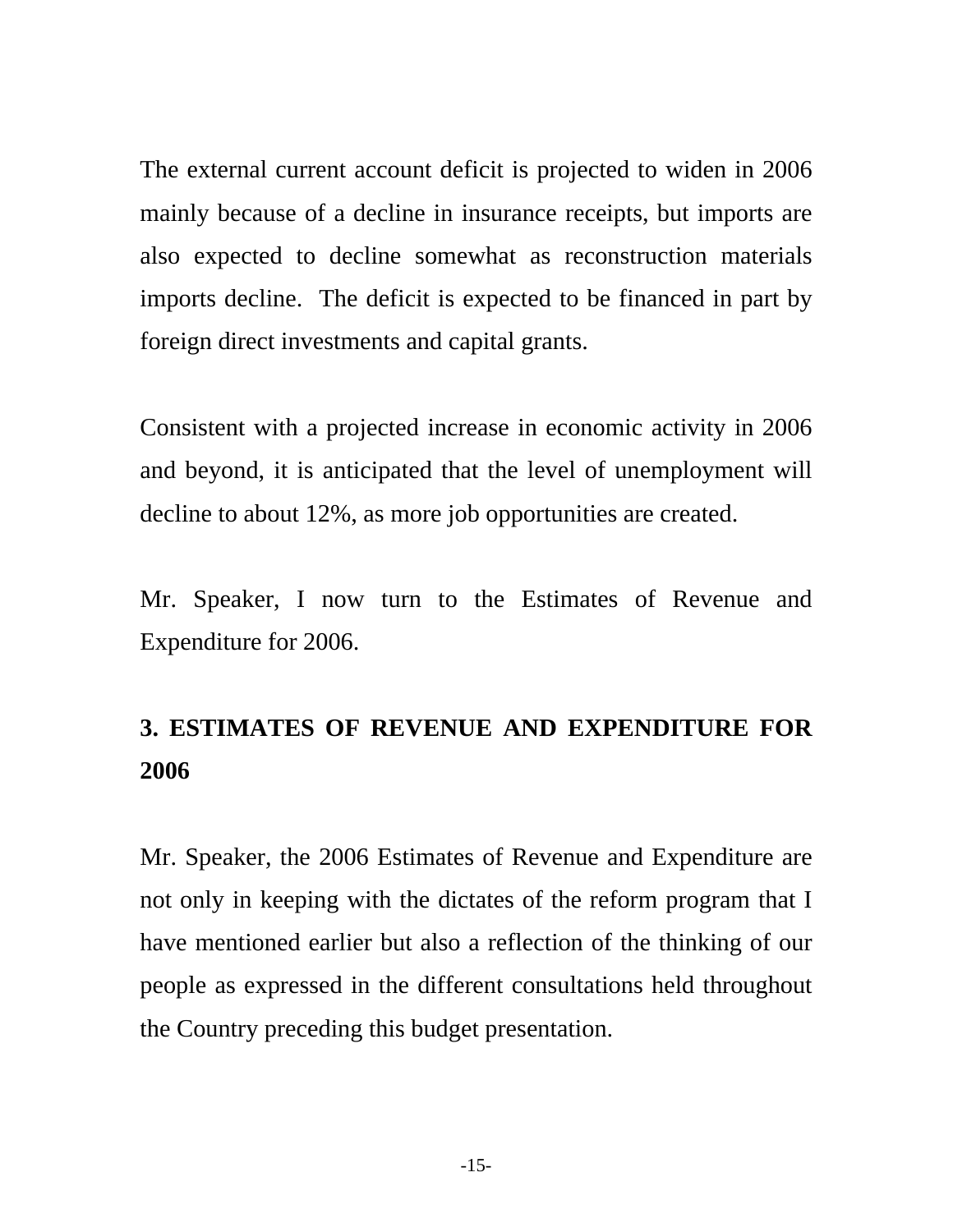There were three broad areas of focus arising from these consultations. Our people indicated that Government should focus its rebuilding efforts on Housing, Youth and Agriculture. We have heard the views of our people and it is for this reason that the 2006 budget will give specific focus to these areas. Moreover, our people have indicated that the recreation of the economic base of the Country would require that the private sector step up its investment in the tourism industry and I will soon outline to this honourable House the plans for private investment in that industry in 2006.

Mr. Speaker, the 2006 Estimate of Expenditure provides for total expenditure (including amortization) of EC\$611.8 million distributed as follows:

| <b>Current Expenditure</b> | \$328.1 million |
|----------------------------|-----------------|
| Capital Expenditure        | \$229.8 million |
| Amortization               | \$53.9 million  |

Mr. Speaker, the positive economic outlook as well as the fiscal reform measures that the Government has committed to, will augur well for our fiscal position in 2006. For the fiscal year 2006, we expect revenues to grow by almost EC\$45.9 million, or 12.9.0%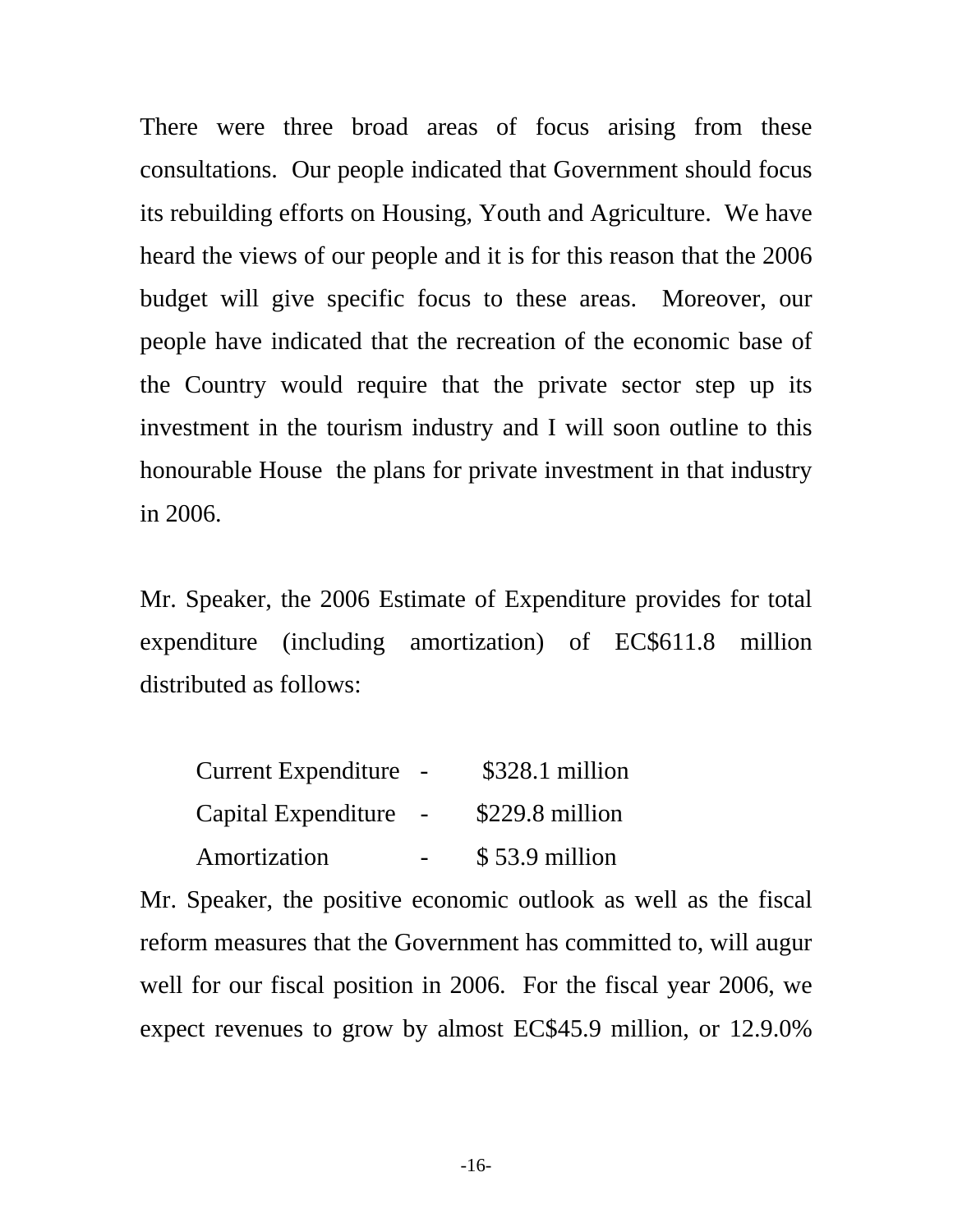over 2005, to EC\$401.2 million. Tax revenues in particular are expected to increase from EC\$324.8 million to EC\$353.8 million.

The forecast for current expenditure is for an increase of 11.3% over the actual outturn in 2005.

Outlays on wages and salaries will account for 44.3% of current expenditures. Interest payments now account for 10.6% of current expenditure slightly higher than the 9.1% in 2005, but substantially lower than the 23.0% registered in 2004. It should be borne in mind that there was no servicing of external commercial debt in 2005.

The other components of current expenditure in 2006 are goods and services (\$59.2 million or 18.0%); and current transfers (including pensions & gratuities), \$70.1 million (or 21.4%).

A current account surplus of \$73.0 million or 5.2% of GDP is projected for 2006. Mr. Speaker, urgent ongoing rehabilitation and reconstruction needs continue to require high levels of capital outlays. Capital expenditure of EC\$229.8 million or 16.5% of GDP is budgeted for 2006. We continue to rely on the support of the donor community to fund a large component of our capital

-17-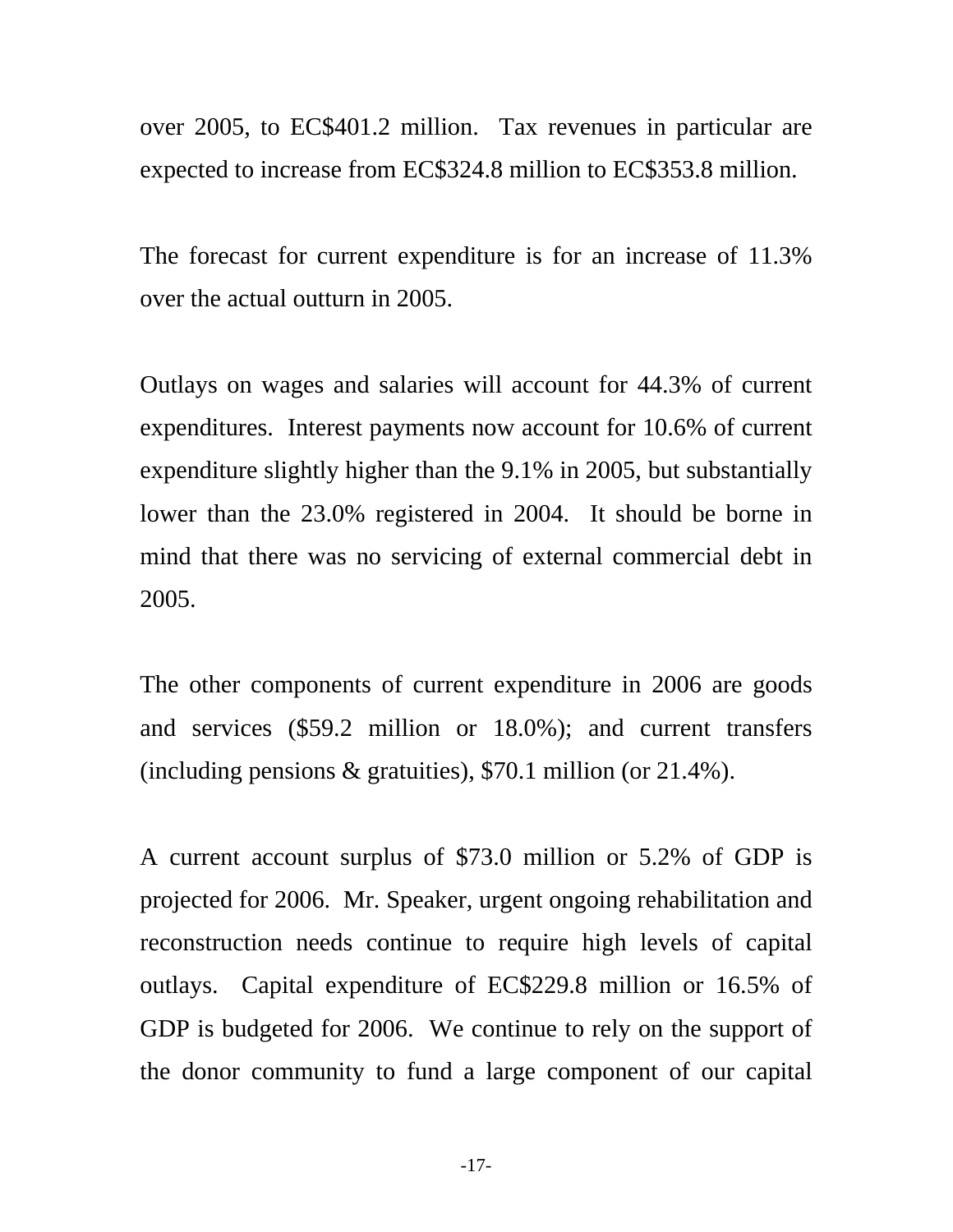<span id="page-17-0"></span>expenditure needs in 2006. Total grants of \$112.8 million are expected. The rest of the capital programme will be financed from loans and counterpart resources.

#### **4. CAPITAL EXPENDITURE PROGRAM 2006**

In designing the reform programme for 2006-2008 Government has made every effort to ensure that capital expenditure is not severely curtailed given its importance in creating the economic infrastructure for the revitalization of the economy. In addition, Government is fully aware of the need to meet the conditions of the ICC in preparing Grenada for participation in the 2007 World Cup Cricket. At the same time Government is mindful of the need to revitalize the agricultural sector and the tourism industry so as to compensate for the likely slow down in activity in the construction sector once preparations for the World Cup have been completed.

As a result, in 2006, Government has designed an expanded capital expenditure programme of EC\$229.8 million. Of this amount, EC\$54.9 million is World Cup related, EC\$118.0 million is reconstruction related, and the remainder represents ongoing capital expenditure and capital items. The entire programme is financed in the form of external grants (EC\$112.8 million), loans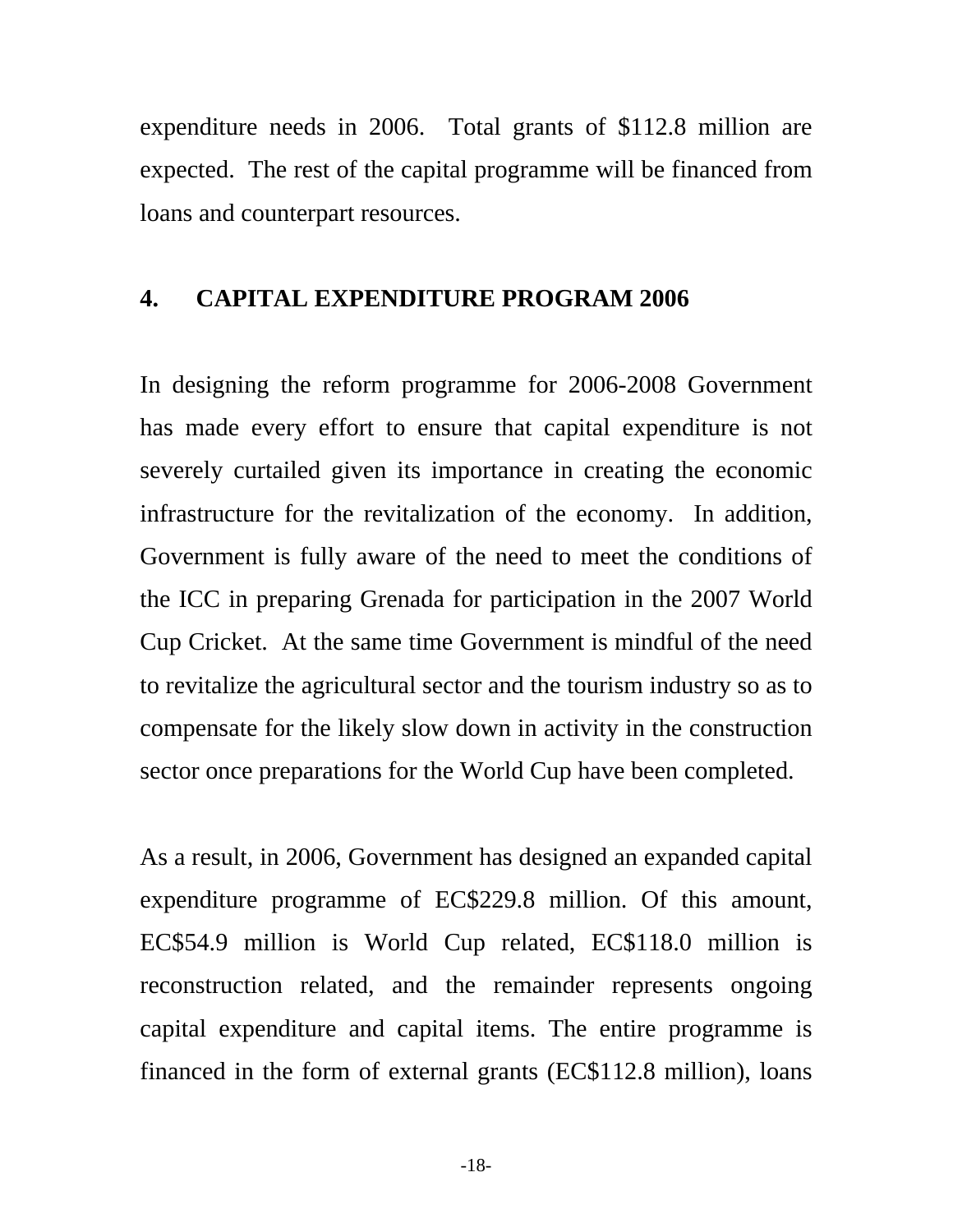<span id="page-18-0"></span>(EC\$58.8 million) and local revenues of EC\$58.2 million. I will now proceed to outline the major capital expenditures in the different Sectors of the economy.

## **(i) Agriculture**

Mr. Speaker, we are all aware of the decimation of the Agriculture Sector by Hurricane Ivan in 2004 and the further damages done by Hurricane Emily in July of 2005. The destruction has resulted in untold hardships and suffering to our farmers and their dependents. Government intends to fully revitalize this very important Sector.

The Emergency Agricultural Rehabilitation programme which was implemented in 2004 was the first step in the process of revitalization of this sector. However, more assistance is needed. In this regard, an allocation of EC\$31.0 million has been made in the 2006 Estimates to fund various projects in the Agricultural Sector.

One of the projects to be implemented in 2006 is the Agriculture Enterprise Development Programme. The Budget has allocated EC\$11 million to this project, which seeks to turn the Agriculture Sector into a business through the provision of soft loans and inputs to farmers with the establishment of an Agricultural Loan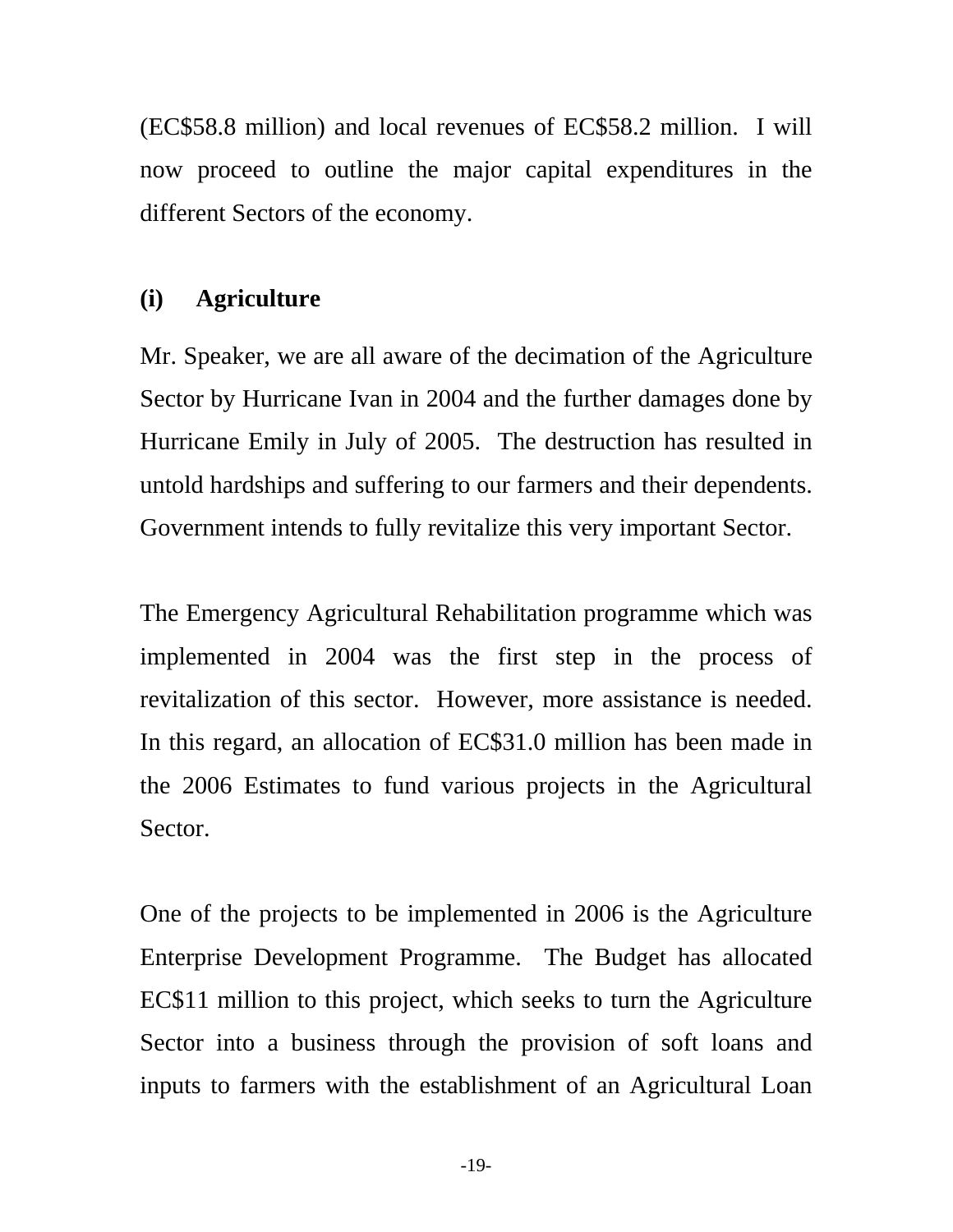Scheme and a Fertilizer Revolving Fund Programme. An Agricultural Enterprise Development Task Force will also be formed to coordinate the support facilities of the project as well as to assist in the preparation of farms, business plans and credit proposals. This will be financed in part, from proceeds of the National Reconstruction Levy.

Mr. Speaker, I am also pleased to announce that Government has been successful in securing a soft loan in the amount of US\$15 million (EC\$40.5 million) from the Kuwait Fund for Arab Economic Corporation (US\$10 million) and the OPEC Fund (US\$5 million) for the financing of thirty four (34) farm roads totaling 39 miles throughout the Country. Mr. Speaker, farmers in every parish in the Country will benefit from this project which seeks to allow farmers to have easier access to their farms. For example, in St. Andrew's, ten (10) roads totaling 9.4 miles will be rehabilitated; in St. John's eight (8) roads will be rehabilitated at a total length of 12.92 miles; in St. Patrick's six roads at a total length of 4.74 miles, four roads each for St. John's and St. George's at a total length of 8.92 miles and two road for St. Mark's at a total length of 2.3 miles.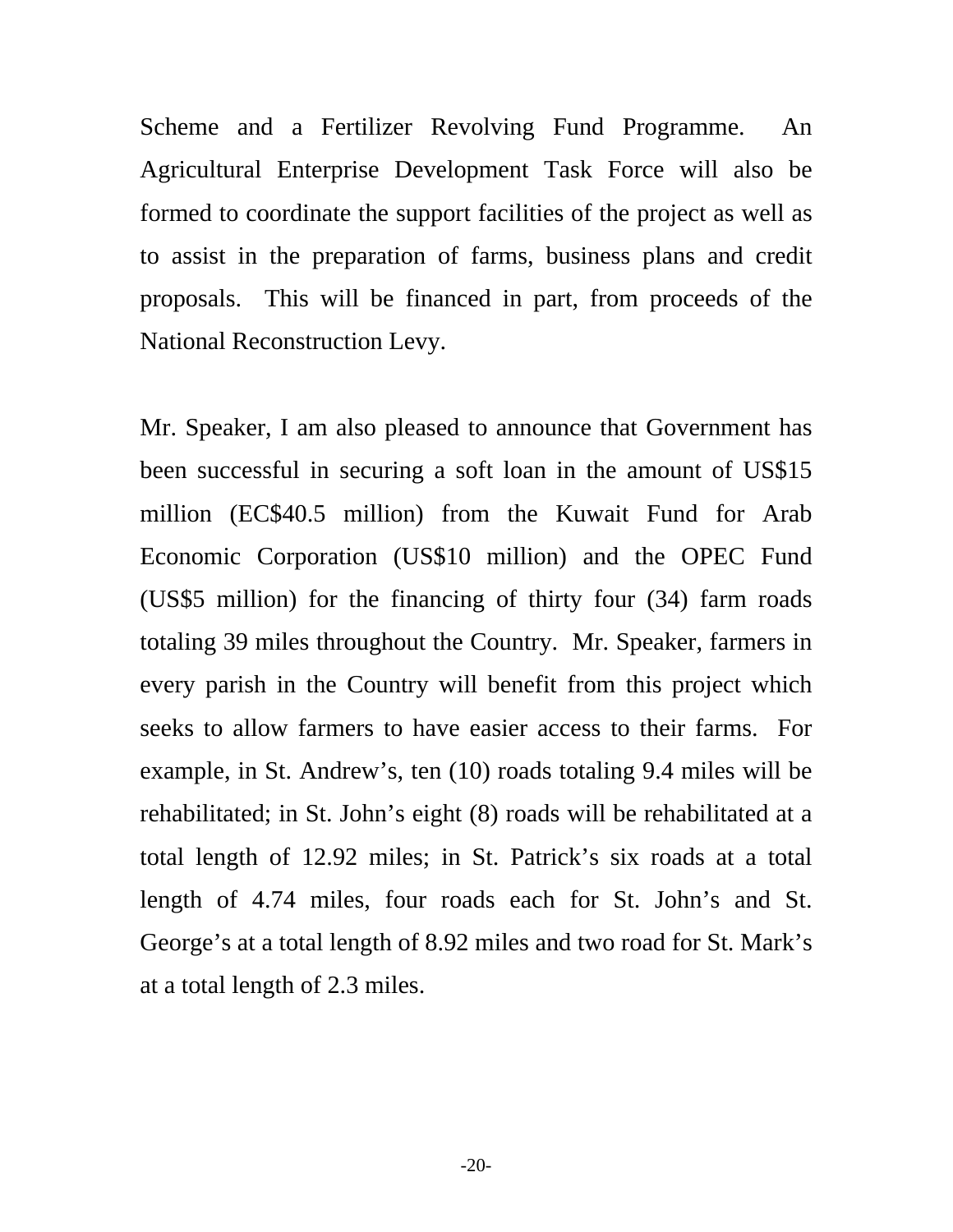Under the Agricultural Recovery Programme Government will continue to refurbish the Propagation Station and to provide assistance to the Banana Resuscitation Programme, and to the Grenada Cocoa and Nutmeg Associations.

Mr. Speaker, at this point I also want to formally recognize and applaud the GCNA for its selfless efforts in contributing to the revitalization of the important nutmeg industry by providing seedlings and plants to farmers, thus complementing the efforts of Government. Mr. Speaker, it is collaborative initiatives like these that will see our economy rebounding in the near future.

Government will also continue to provide support to ongoing programmes such as food security, irrigation and fertilizer schemes, the preadial larceny programme, concessions on farm vehicles and the 4H movement.

Mr. Speaker, there is no doubt that the Ministry will have to strengthen its capacity to fulfill these tasks in 2006. In this regard, through assistance from the European Union, an expert will be recruited to provide technical assistance to the Ministry in areas of agricultural policy, project cycle management and strategic planning. As part of this process of institutional strengthening of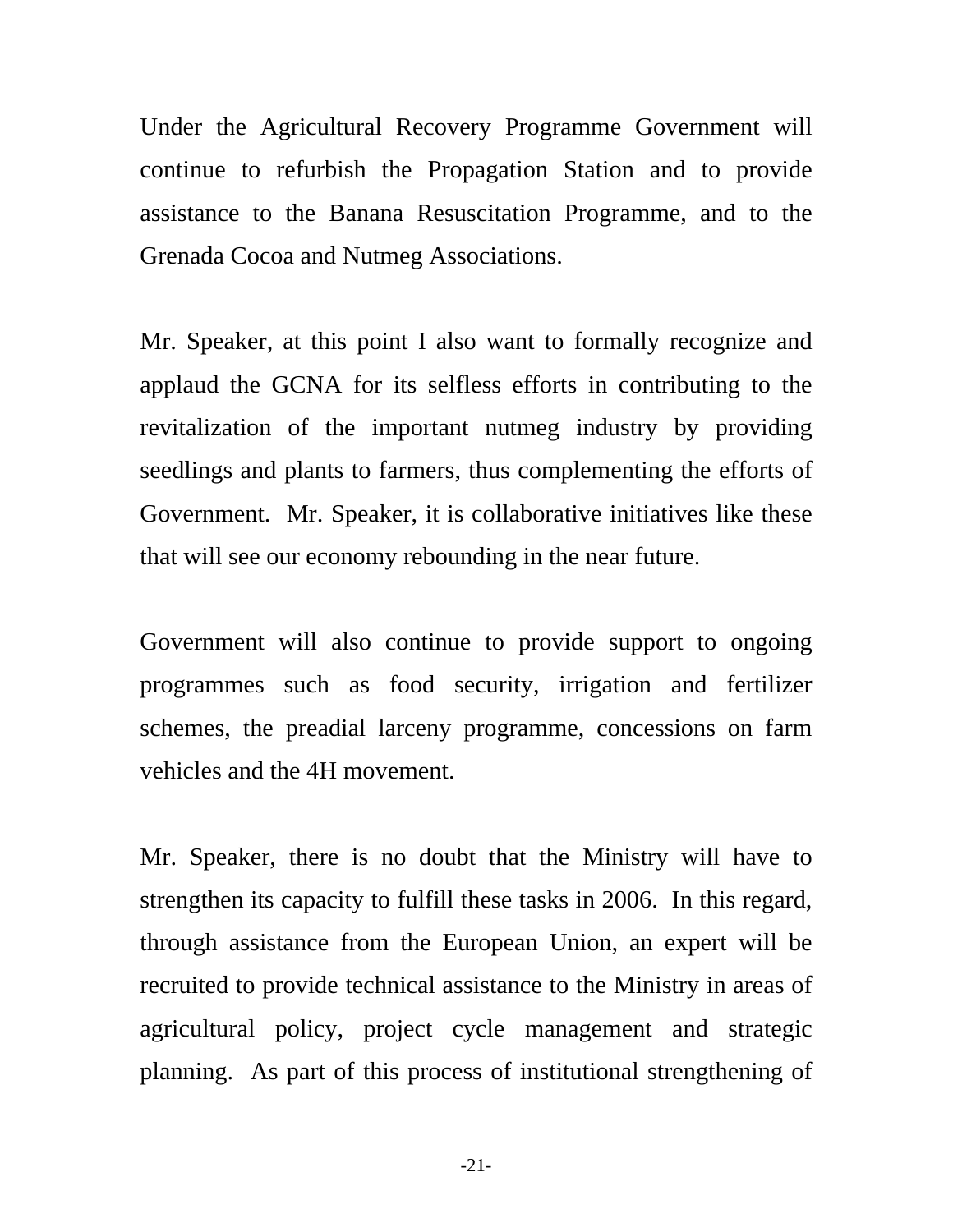the Ministry, extension officers will receive training in developing agricultural business plans and farming systems among others so that there can be an improvement in the nature and quality of service provided to farmers.

Our efforts at the revitalization of the agricultural sector will also focus on continuing our support to the fisheries sub-sector. In 2005, just over EC\$1.0 million was spent on the provision of material and financial assistance to fishermen for the rehabilitation of boats, purchase of engines fishing gear and safety equipment. In August of last year the Fisheries Division deployed Fish Aggregating Devices at Grenville which resulted in an increase of over 100,000 pounds of Yellow Fin Tuna, Dolphin and Blue Marlin being caught in the last quarter of the year. In 2006, priority will be given to upgrading a number of fish markets. Training will be provided to fishermen in leadership, business and financial management. Additionally, work will be undertaken to assist fishermen to participate in a social security programme.

Mr. Speaker, we are all aware of the destruction done to our forests and its implication for our water supply. In 2006, with assistance from UNEP we will embark on a watershed management project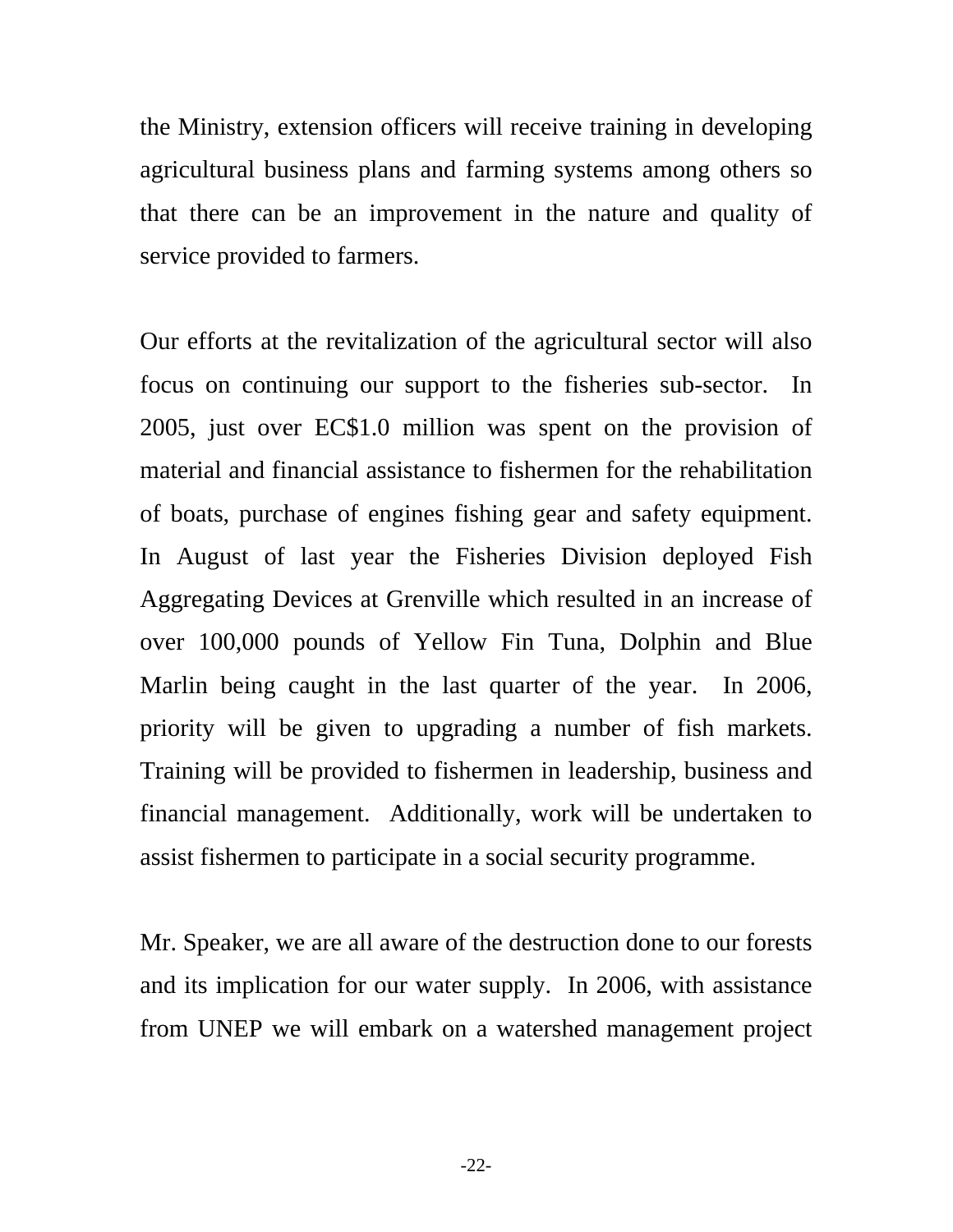<span id="page-22-0"></span>and we will continue our efforts at the conservation of our dry forest through effective forest management.

## **(ii) Tourism**

With about 85 per cent of the hotel plant rebuilt after Ivan, Government expects the hotel sector to be fully operational by the end of 2006 in time for the 2007 Cricket World Cup.

Government is therefore continuing its effort to rebuild the sector and already we have seen the commissioning of the New Cruise Ship Terminal and Shopping Mall which has made a substantial difference to the landscape of this Country. This project has demonstrated what private/public sector partnership can do for the development of a Country. With this project, our taxi drivers and cruise tour operators can be secured of permanent employment throughout the year; additionally local shops and restaurants stand to benefit, and there also exist the real potential for the development of local entrepreneurship. Already a significant number of persons have found places of employment in the cruise terminal shopping mall. Nevertheless, in an effort to enhance the esthetics of the area, (thereby ensuring that it is in keeping with international standards), Government will soon be taking steps to relocate the way-side vendors in the area.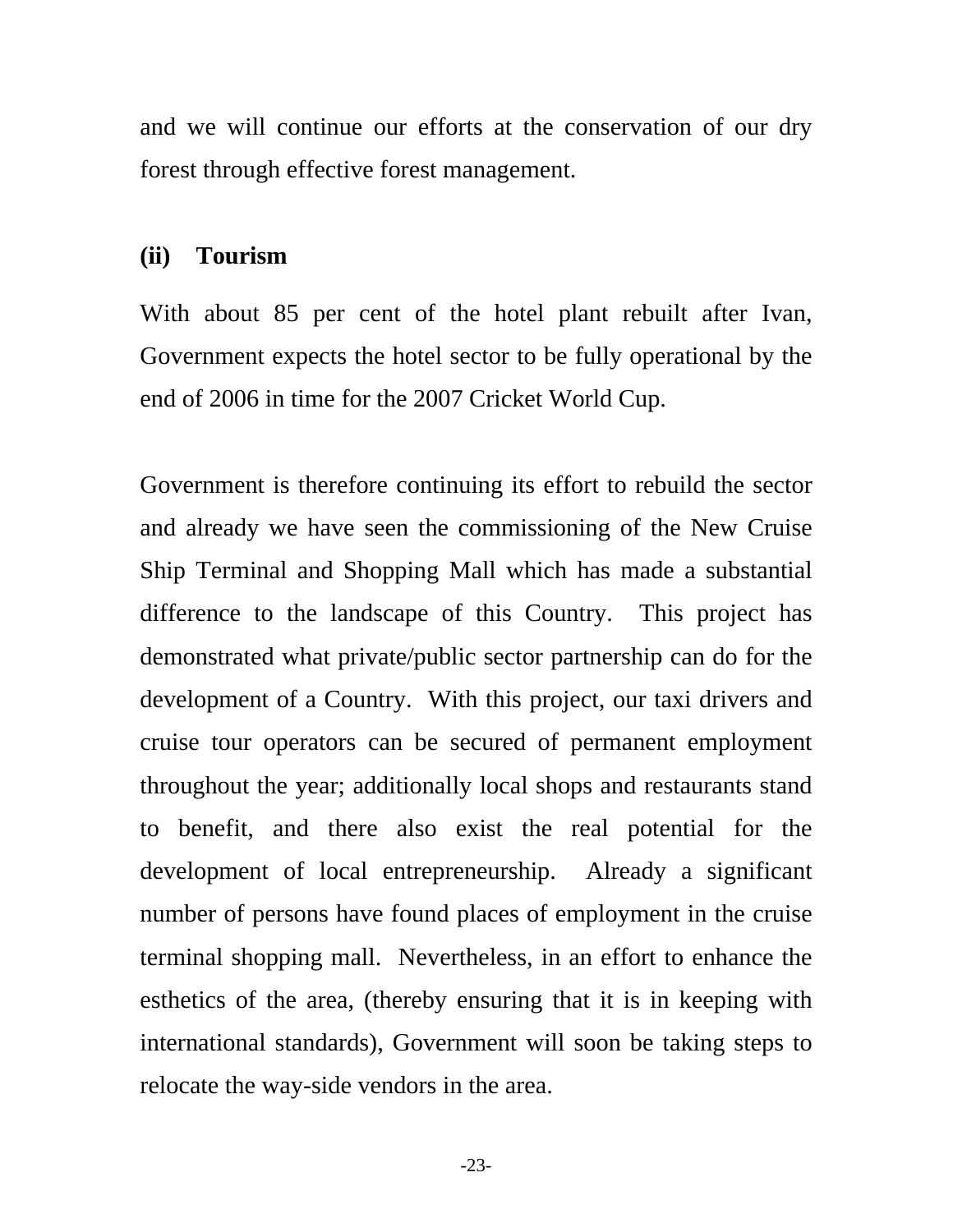With regards to preparation for Cricket World Cup the Ministry of Tourism is implementing a Home-Stay programme by giving concessions on building materials and furnishings to persons who wish to make their properties available as guest houses for the event. Persons are encouraged to take full advantage of this programme and therefore contribute meaningfully to the staging of this event in Grenada.

Government is aware of the need to have a flag ship hotel in Grenada to boost visitor arrivals and to increase the number of hotel rooms, a major factor affecting the industry in Grenada. In this regard, Government is partnering with the Sandals Group for the construction of an approximately 200 room Beaches Hotel in Grenada estimated at US\$60 million. Discussions are well underway and Government hopes the project can get started by the middle of 2006. Plans are also well under for the commencement of the St. George's University Hotel project this year, of 400 rooms and with an estimated cost of US\$40 million.

Government is also presently holding discussions with a local investor to construct a marina and condominium in the True Blue area. Government through the soft loan from the Government of

-24-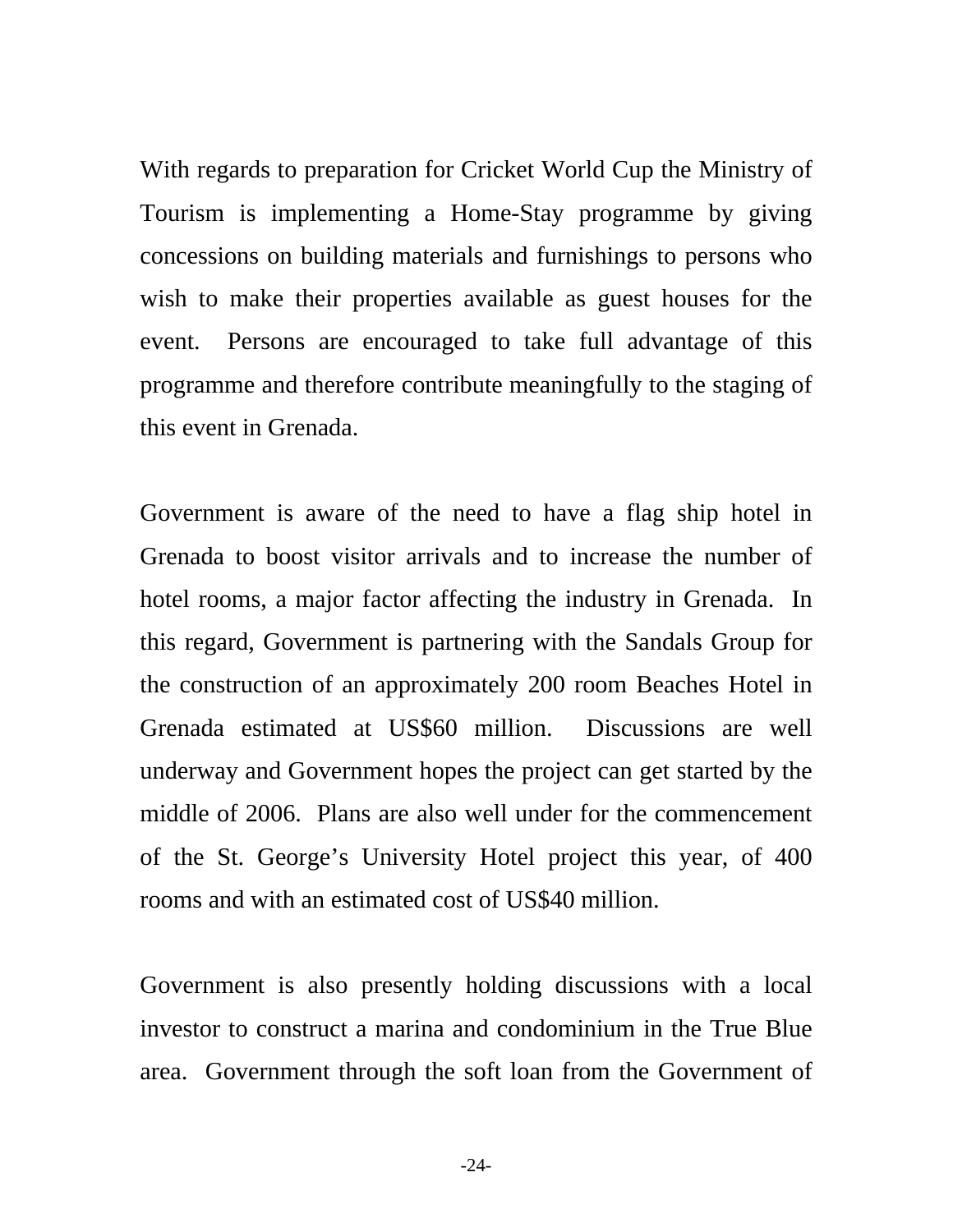<span id="page-24-0"></span>Trinidad & Tobago and administered by the Grenada Development Bank will be providing concessionary financing for a number of hotels and rural businesses affected by Hurricanes Ivan and Emily. Government will also continue to upgrade and rehabilitate tourism sites at Grand Etang and many other venues throughout the State, to include the vendors market at Grand Anse.

In the area of tourism marketing Government has increased the budget for promotion from EC\$9 million in 2005 to EC\$12 million in 2006. Air Jamaica has agreed to increase its weekly schedule between Grenada and New York to eight flights commencing February 2006. Discussions have started for the return of American Airlines to Grenada.

## **(iii) Housing**

The macroeconomic assessment of Hurricane Ivan indicated that 89 per cent of the housing stock in Grenada was damaged by Ivan with 30 per cent being so badly damaged that they required complete replacement. Government immediately set up an Emergency Housing Committee to oversee the implementation of a Housing Recovery Programme. The programme consisted of the following components:

-25-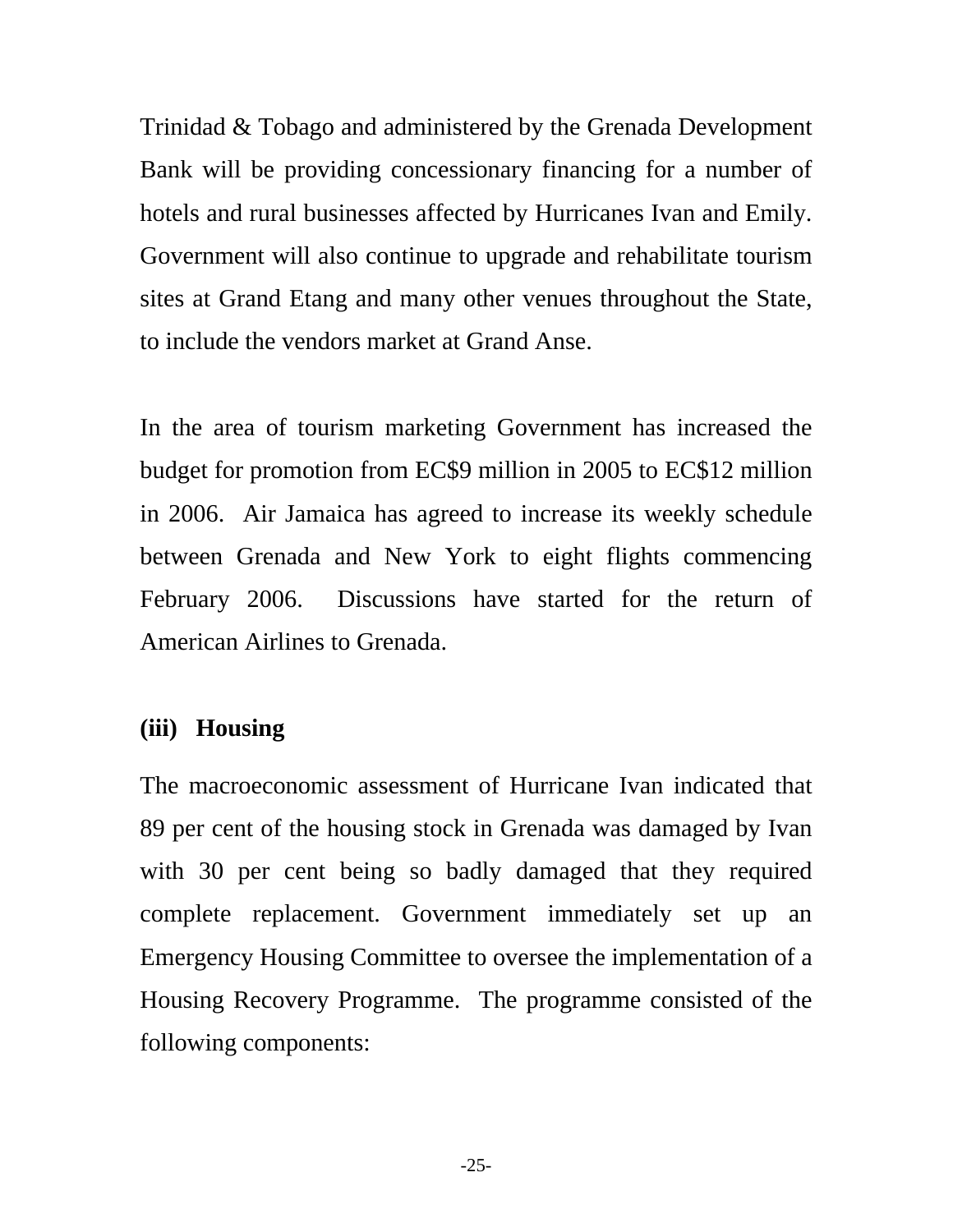- o Roof replacement
- o Materials distribution
- o Home construction, and
- o A Soft Loan Scheme

To date about seven hundred and ten (710) new houses have been constructed throughout the Country, some three hundred and six (306) have been repaired, approximately seven thousand (7,000) persons benefited from the materials distribution and more than one hundred and ninety (190) families would have received assistance under the Soft Loan Scheme.

Government has also approached the commercial banks to design a financing programme to assist public officers, policemen and teachers since in many cases their insurance claims were insufficient to meet their reconstruction needs. One commercial bank is presently designing such a programme and the details will be made available to the public soon.

In pursuit of the completion of the Housing Recovery Programme, Government has secured a loan from the Government of Trinidad & Tobago of US\$10.0 million for the Housing Recovery Programme.

-26-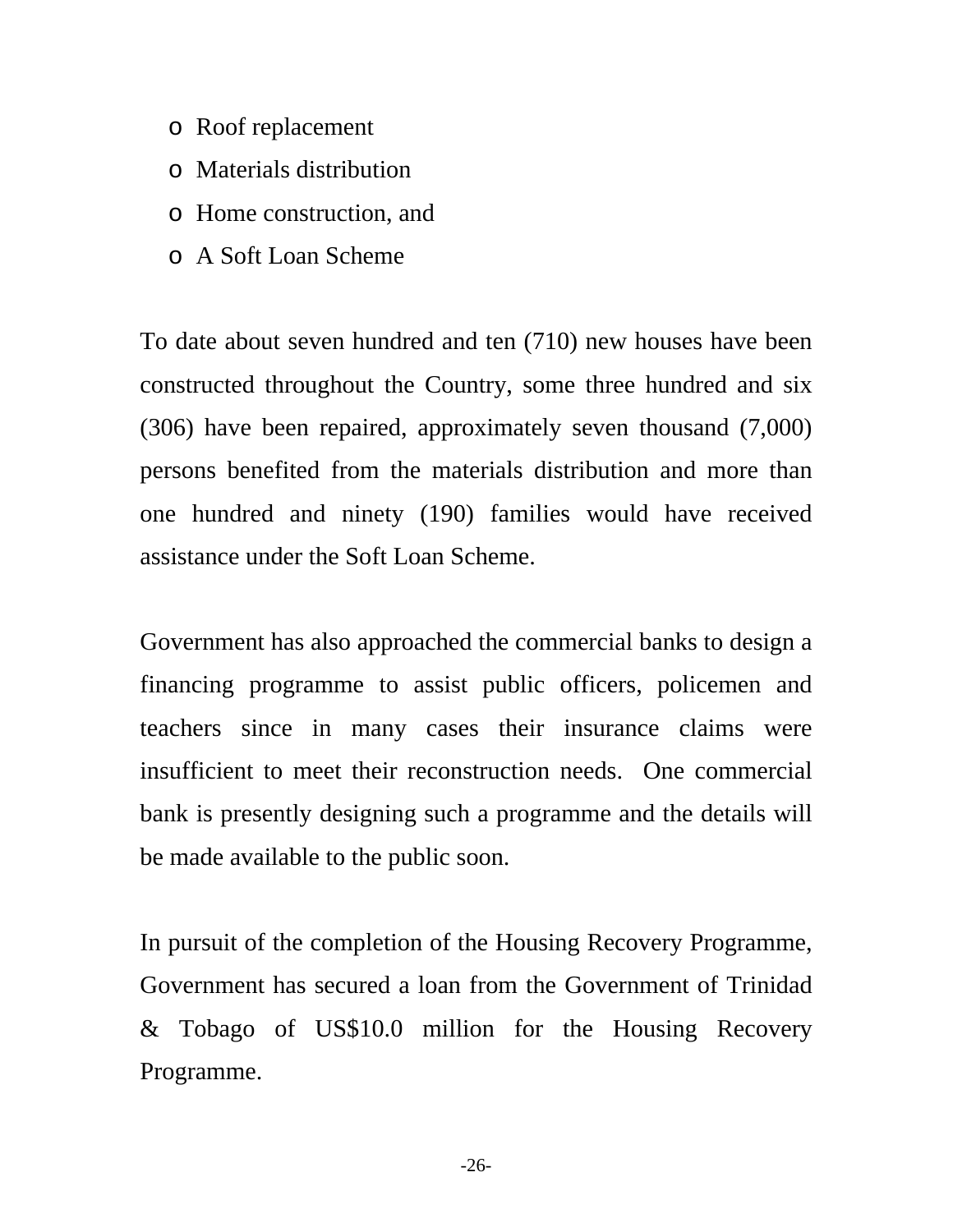In addition, Government has secured a loan of US\$1.9 million from the Caribbean Development Bank to assist persons living in vulnerable areas of Soubise, Marquis and Mt. Gay. The project which was approved by CDB Board of Directors at its last meeting in December 2005 will get started in January 2006.

Under this project two new housing settlements will be created, one located in Soubise and the other in Mt. Gay.

Under the Soubise component of the project 45-60 homes will be constructed on lands in Soubise to relocate those persons living on the beach side. A number of meetings have been held with the residents in the area and they have all expressed their happiness to be relocated elsewhere. The Government of Grenada has already acquired some of the land in the area. Some 30 of the homes are earmarked as FREE homes to the endangered residents. Some 15 homes are intended for those persons living in "Moon Shadow Park" and additional homes will be offered to whoever may be interested in their purchase. This project is being spearheaded by the ARD and the Housing Authority of Grenada.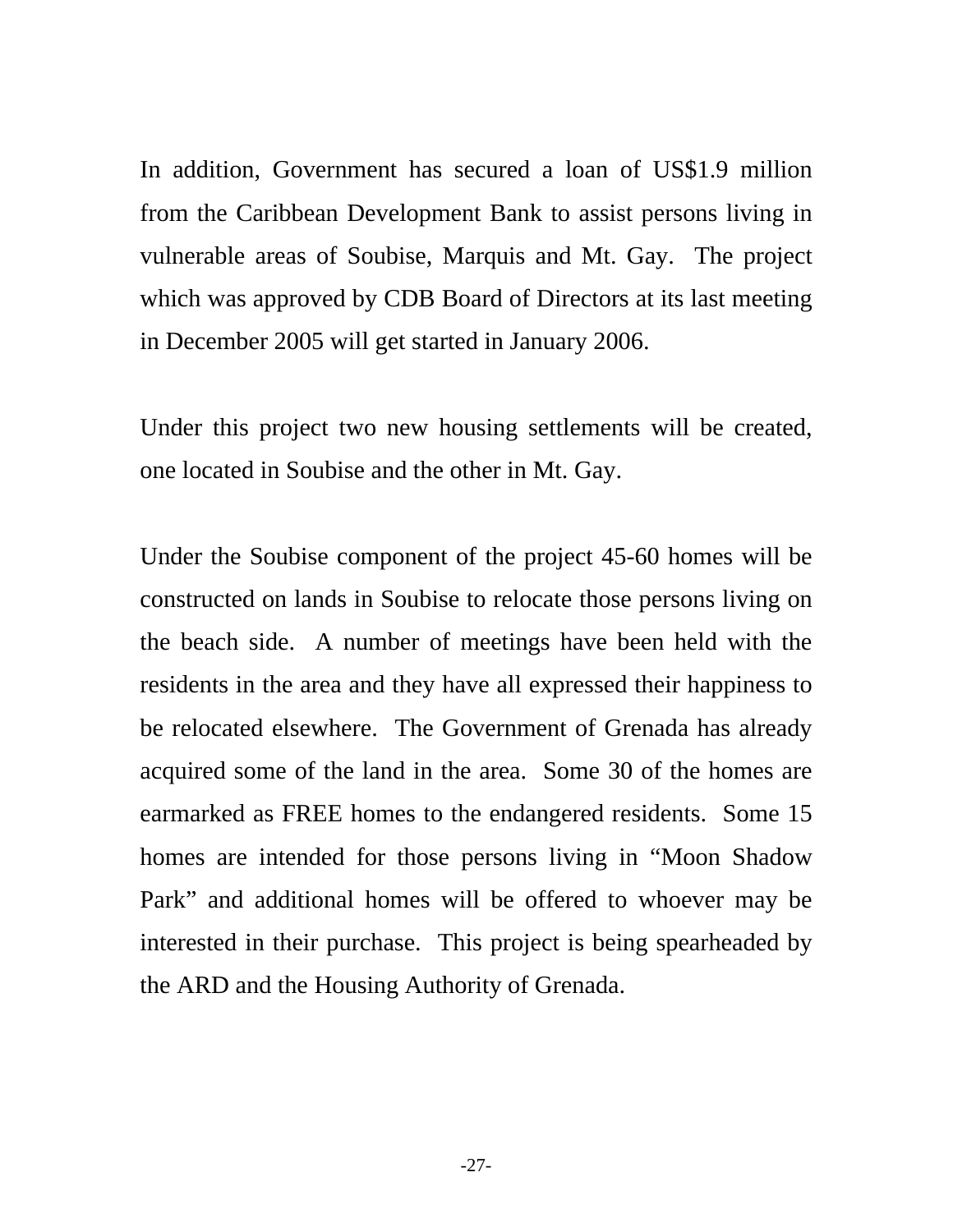The Mt. Gay component of the project is intended mainly for persons classified as "renters." Investigations have shown that these persons pay monthly rent far in excess of moderate mortgage payments and can therefore be qualified as homeowners. Some eighty four concrete homes with a combination of two and three bedrooms are planned for construction on lots at Mt. Gay owned by the Government of Grenada. The project is also being spearheaded by the ARD and the Housing Authority of Grenada.

Based on discussions with the People's Republic of China a number of additional housing settlements will be constructed in various areas throughout the island over the next four years. Among parcels of land owned by Government that have been identified as appropriate for such development are lands at Mt. Rueil, La CaPierre, Frequente, Soubise, Diamond, Beausejour, Corinth and Dunfermline. A number of privately owned sites have been identified, e.g. land at Douglaston and La Tante.

Government also intends to distribute the 46 of the 100 houses being constructed by the Government of Venezuela in Lacalome, St. David's in the first quarter of the year.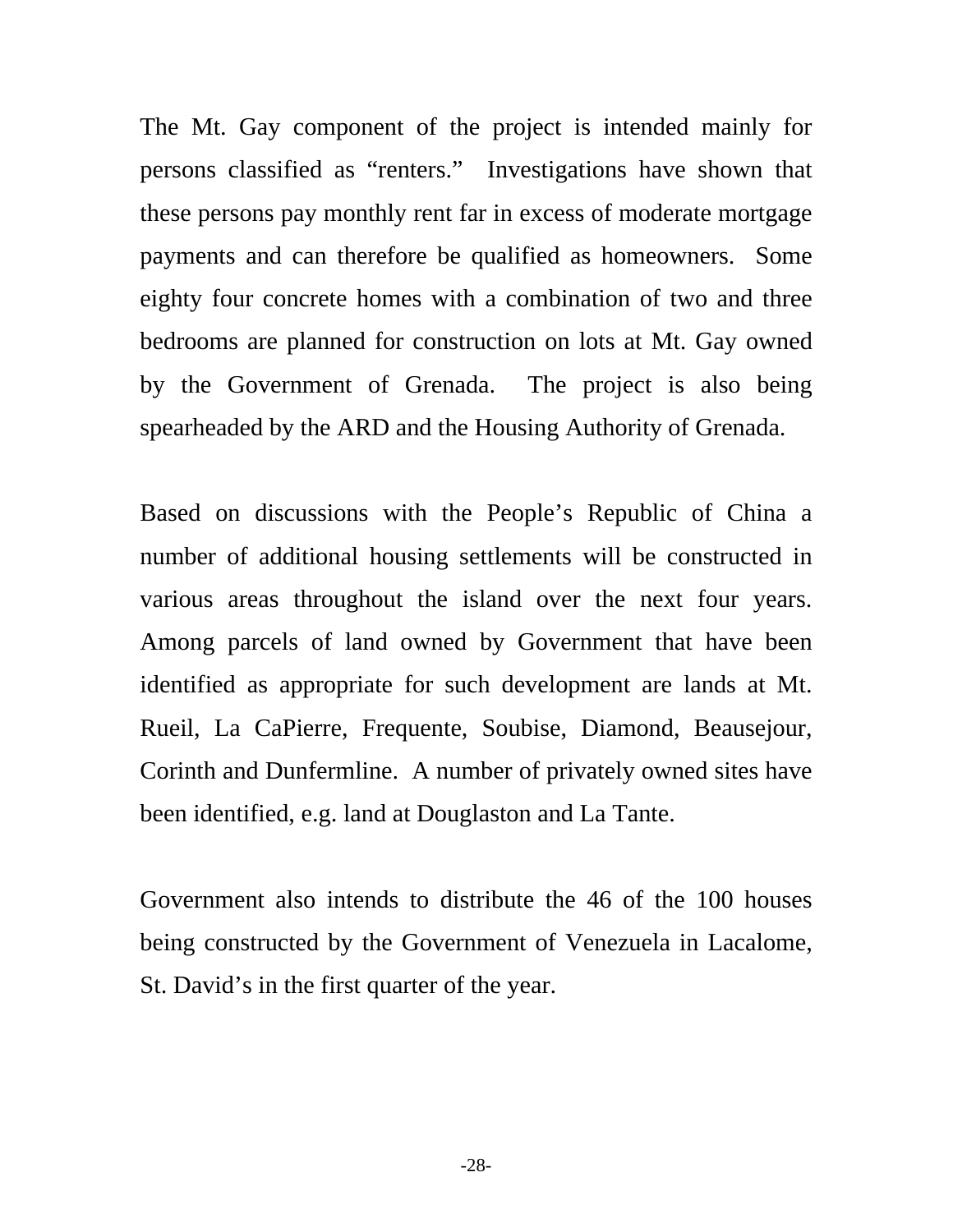Further assistance for housing is also expected from the Government of Thailand and from the Inter-American Development Bank through the Caribbean Development Bank, in the form of a soft loan.

Notwithstanding these achievements, Government is not satisfied that it has done enough to ensure the efficiency of the programme. As such while many of the targeted population have benefited from the programme there are still a large number of persons living under deplorable conditions. The Government has moved to correct this situation. The Housing Recovery Programme will now be placed and managed by the Prime Minister's Ministry.

Under this new institutional framework the following approach will be taken to ensure the efficient implementation of the housing programme:

- A comprehensive study of all communities will be undertaken to determine those in real need, including renters displaced by Ivan, as the basis for providing relief.
- Strict adherence to policy will be observed to ensure that houses constructed by Government are insured.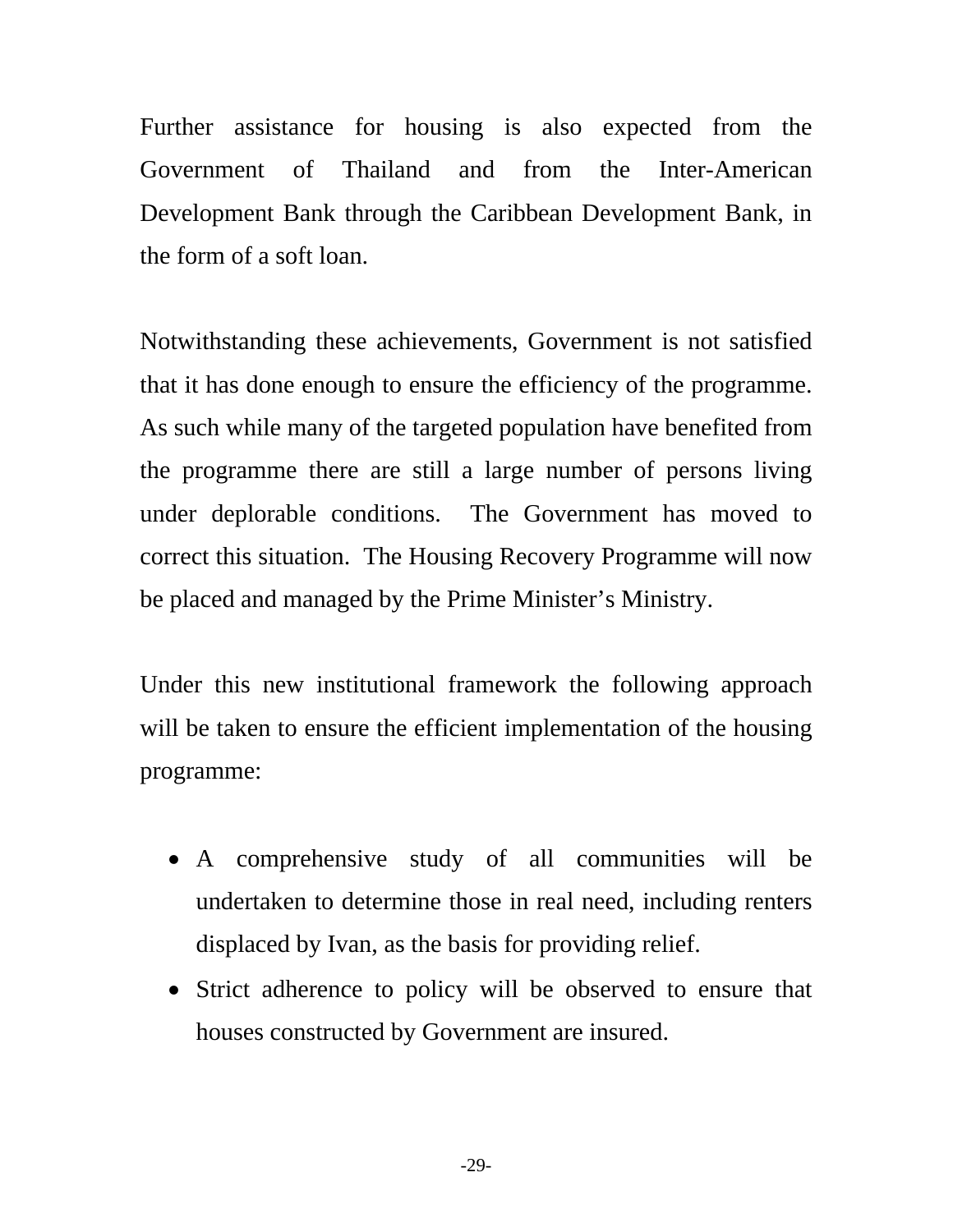- <span id="page-29-0"></span>• Periodic audit and reporting of the housing programme by the Department of Audit.
- A policy on pricing and repayment for houses to be built as part of settlement will be developed.
- Legal title and rights of occupancy will be given to persons purchasing new houses.
- Consideration will be given to the construction of apartment buildings.

The total budget for Housing in 2006 is EC\$32.7 million.

## **(iv) Youth Development**

Mr. Speaker, youth development has always been one of the main priorities of this Government. That is why youth development has been placed under the control of the Prime Minister's Ministry and that a Minister has been given full responsibility for youth affairs. During 2005, the Department of Youth implemented a number of programmes aimed at instilling strong moral values and positive work ethics in our youth. Some 40 young parents were engaged in a parenting programme which comprised sessions in Child Care and Personal Development as well as academic classes in Mathematics and English. These young parents also went through training in craft, cake decorating and sewing.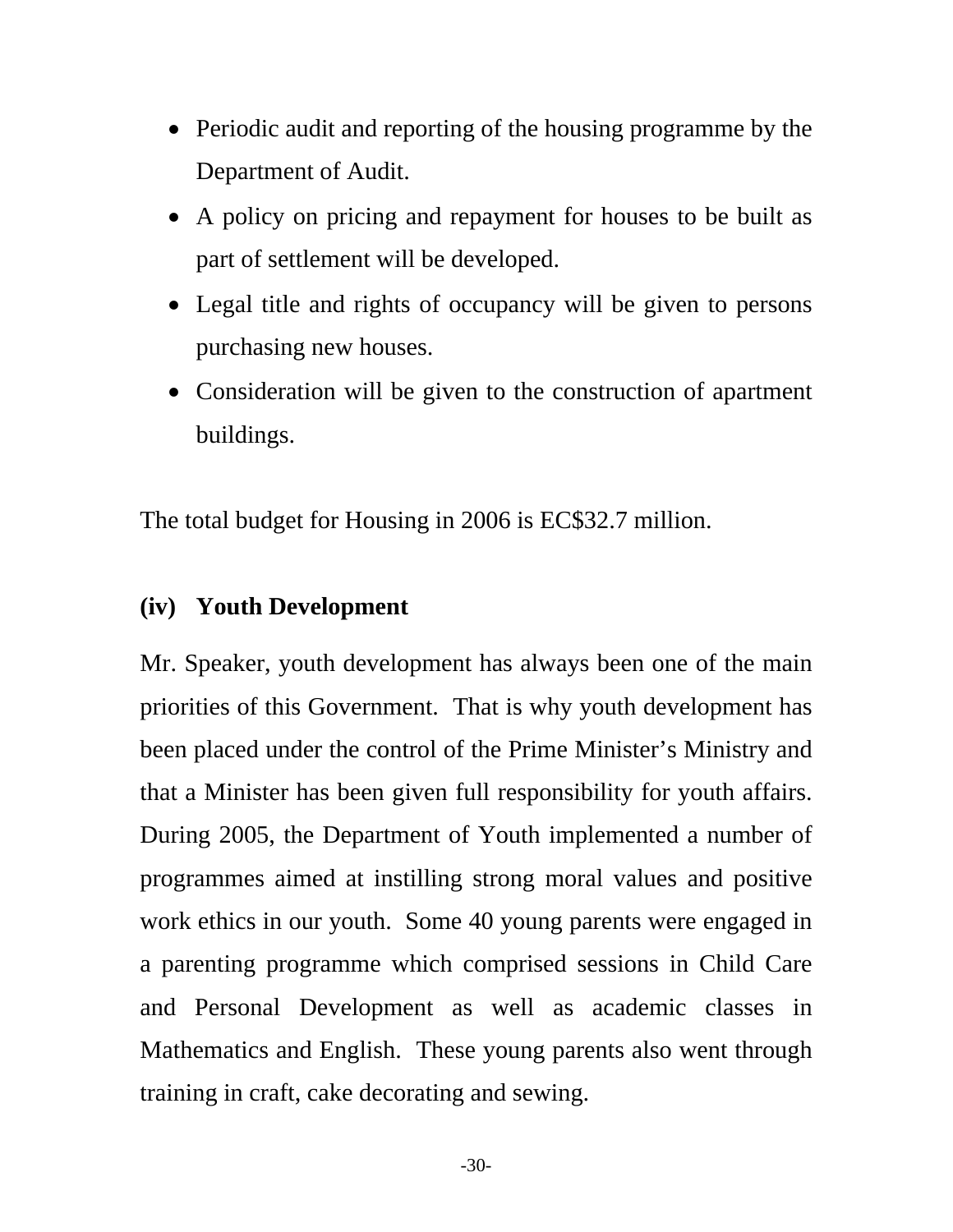Under the Grenada Youth Enterprise Initiative, our young people received training in business management, marketing, and a number of young persons received funding to start and operate their own businesses.

The Parish Youth Parliament has always been a major activity that every young person in Grenada looks forward to. In 2005, over one hundred and thirty persons were involved in this activity which culminated in the National Youth Parliament as part of Youth Week 2005.

Mr. Speaker, given the positive impact these and other programmes would have had on our young people, in 2006, Government will mount an advanced programme for youth development and training, thus preparing them to take up the mantle of leadership in the Country. The Youth Department is well poised to implement such an advanced programme given its recent strengthening and the completion of the Youth Policy in 2005.

In this regard the 2006 capital budget has allocated EC\$16.6 million for youth development and training.

-31-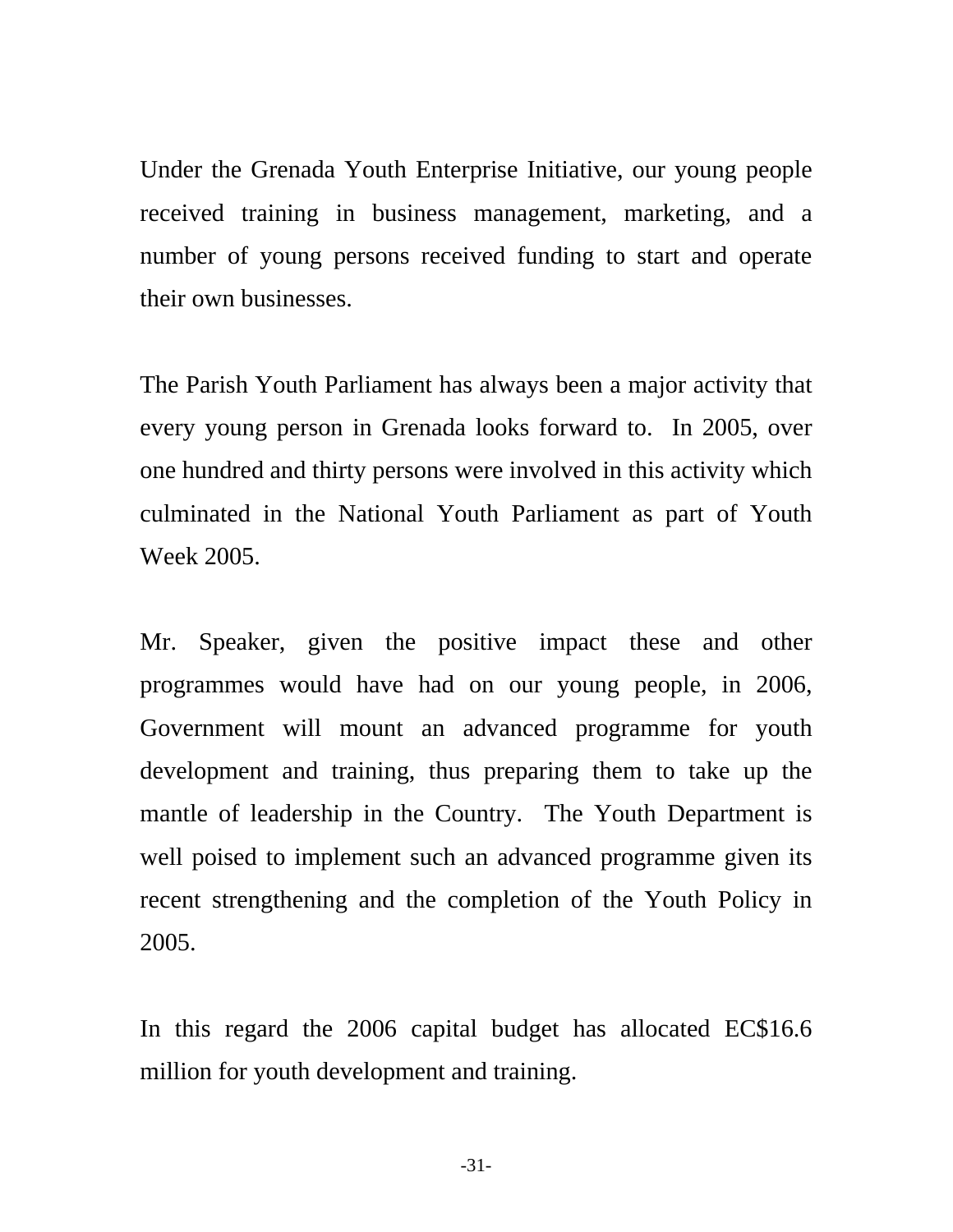An important project to be implemented in 2006 Budget is the National Youth Service Training and Employment Programme. This project will see the expansion and improvement to the Imani programme, the creation of an employment desk for youth to help identify possible places of employment for them and the further training of youth in specific areas that will allow them to develop their entrepreneurship and generate their own employment thereby reducing their dependence on Government.

Another important project is the Networking and Public Relations Programme. This programme will develop strategies and avenues to disseminate information to young people. With this programme a directory of all youth organizations will be updated and published. Information on services offered to young people by NGO's and Government will also be contained in this directory, as well as statistics on AIDS, drugs, crime which are of relevance to young people. A youth database will also be created.

Mr. Speaker, some special events and activities will be organized for young people during the year. Among these are Commonwealth Day where young people will be highlighting the culture of Commonwealth Countries; Youth Month (July) where

-32-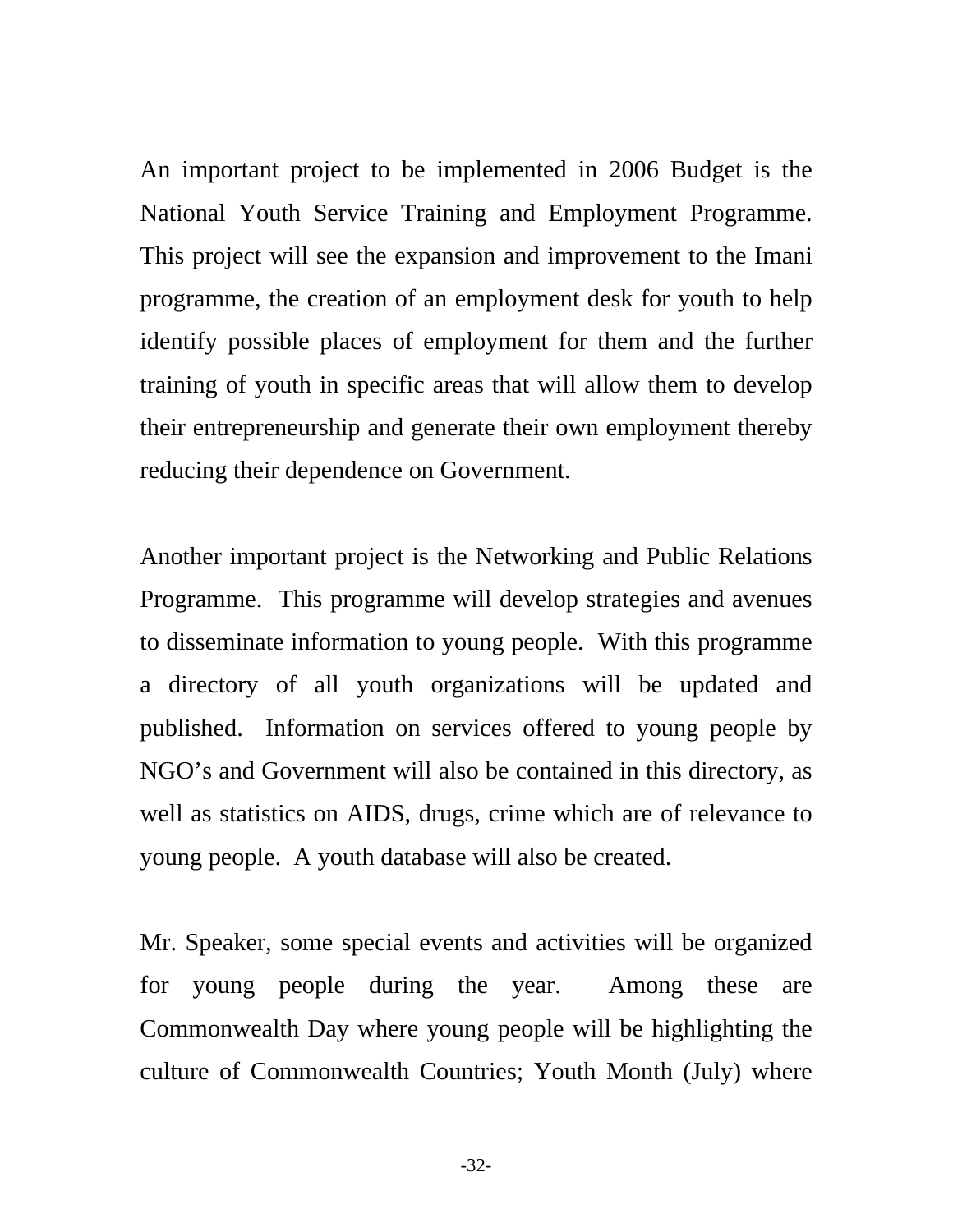<span id="page-32-0"></span>young people will be recognizing their contribution to community development. The highlight of this activity will be the National Youth Rally and Holiday programme; and Youth Service Day, observed in April and July will seek to mobilize youth around the Country to implement community development projects and activities.

## **(v) Education and Training**

Government will continue to place emphasis on the development of its people especially as we are moving towards the establishment of a Single Market and Economy. Government holds the strong view that the best way to prepare its people for this new construct is by providing them with the tools required to compete with others in the region and to take advantage of benefits arising from the establishment of the CSME.

A recent report conducted by the World Bank indicated that a major factor affecting the performance of businesses in Grenada is the acute shortage of skilled labour. Government will therefore continue with its skills training programme at TAMCC and through GDB has allocated resources for skills training. In addition, Government will continue to increase the number of scholarships available to Grenadians not only at St. George's

-33-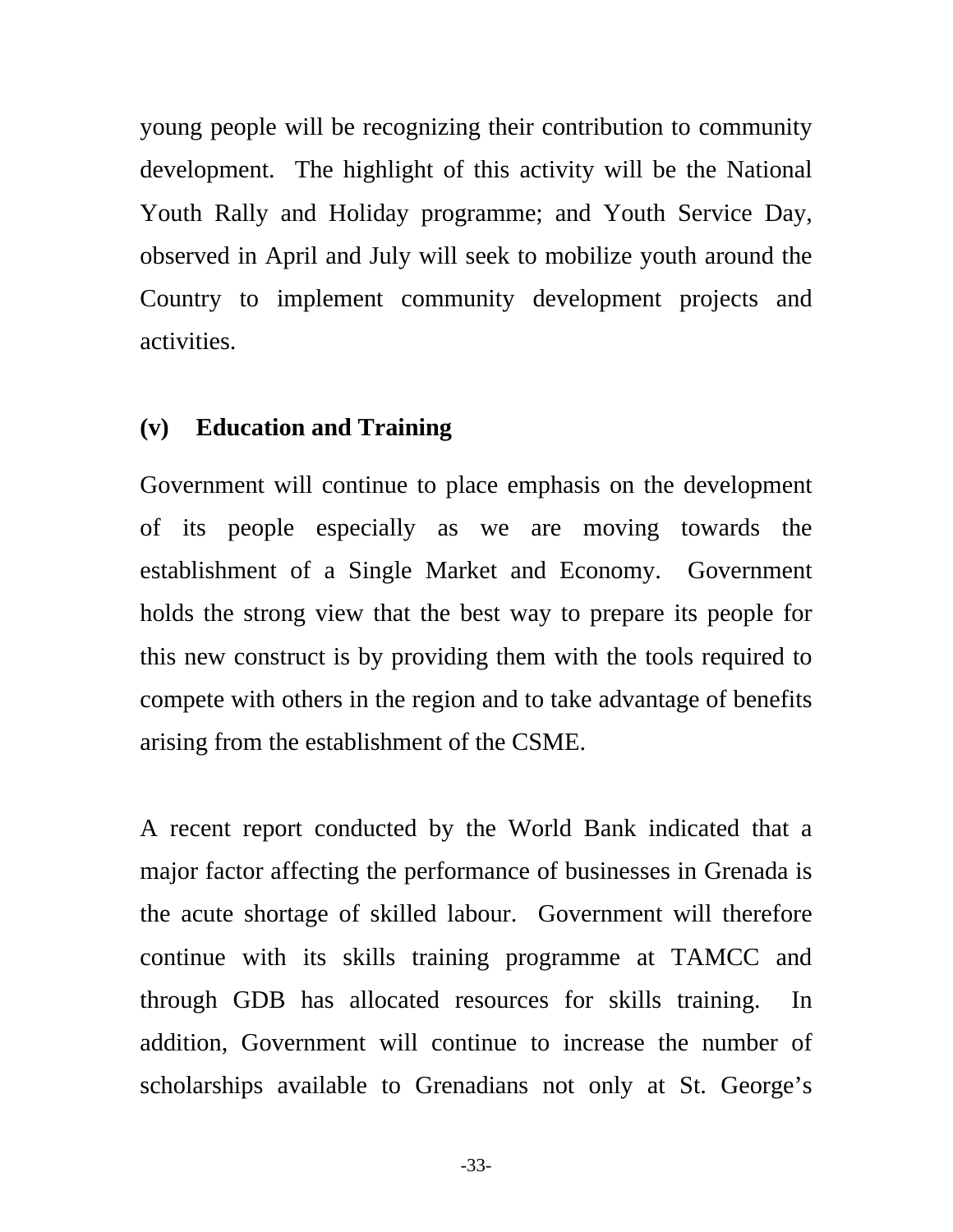University but at other institutions of higher learning in the USA, Cuba, China and the Commonwealth Countries.

Government is aware of the present deplorable conditions under which some students and teachers have to perform following Ivan and wish to express its gratitude and thanks to our teachers for their patience and understanding in the conduct of their duties. A number of schools have however been rehabilitated in 2005.

Under the Educational Infrastructure Rehabilitation Programme, and with financing from USAID, 21 primary schools were rehabilitated and 2 were built. These schools also received furniture and equipment.

Under the Emergency Schools Rehabilitation Project, Government through its own limited resources was able to finance temporary wooden structures for five secondary schools, for TAMCC, for two primary schools, and one pre-primary school. In addition, eight primary schools were rehabilitated.

With the help of the World Bank and the European Union we hope to complete the rebuilding of all schools in Grenada by 2007.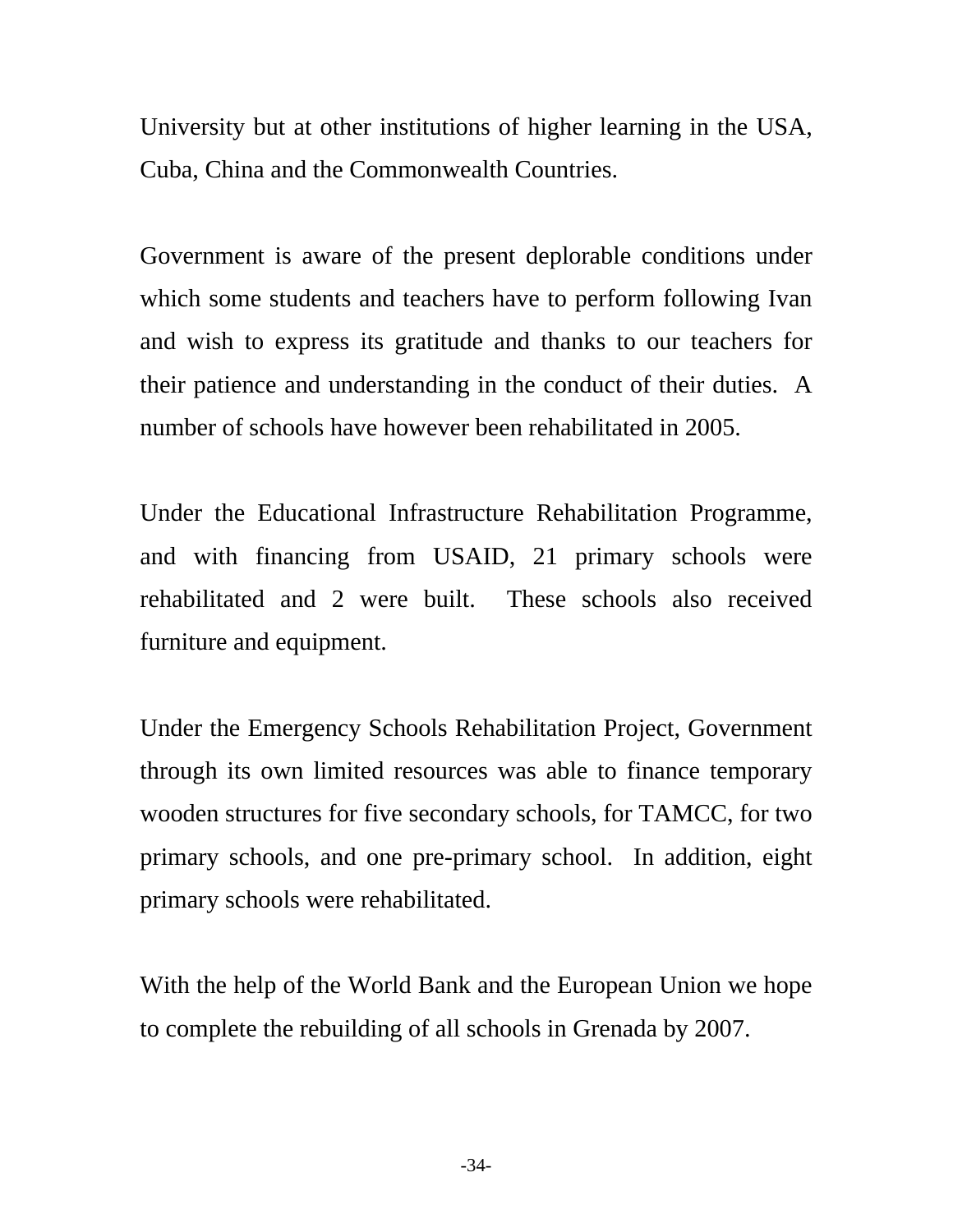With regards to the World Bank, to date repairs to three schools funded by this institution have been completed and seven of the remaining nine schools financed by the Bank are under construction. Work will begin on the final two schools this year.

Mr. Speaker, in an effort to increase the rate of refurbishment of schools on the island the World Bank has agreed to oversee the implementation of a number of schools to be financed by the European Union. Under this Post-Emergency Schools Rehabilitation Project, three secondary and eight primary schools are to be rehabilitated. Work has already started on TAMCC.

Mr. Speaker, following the passage of Hurricane Ivan the resources under the Basic Needs Trust Fund Project funded by the Caribbean Development Bank and the Government of Grenada were reallocated mainly into the education sector. In this regard, the Springs Pre-schools and Day Care Facility and the River View Child Development Center at River Road will be reconstructed in the first quarter of 2006 at a total estimated cost of EC\$0.85 million. Final designs and costing have already been done for these projects.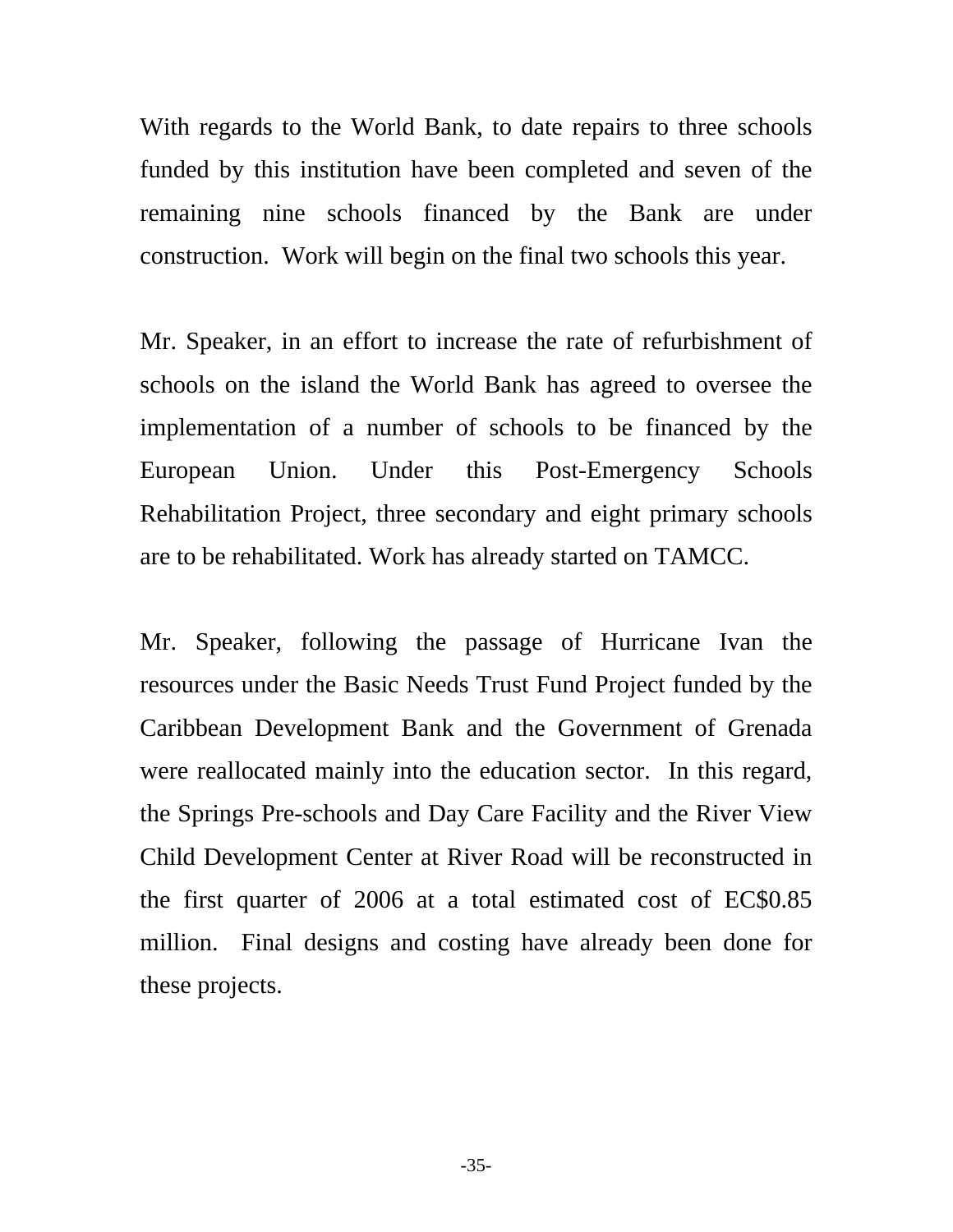Preliminary designs and costing have already been completed for the implementation of the following pre-schools in the second quarter of 2006:

- The extension of the Grenville Pre-school (EC\$168,840)
- The construction of the La Digue Pre-school (EC\$159,460)
- The extension to the Mt. Rich Pre-school (EC\$107,200)
- The construction of the Victoria Pre-school (EC\$289,440)
- The rehabilitation of the Pearls Pre-school (EC\$160,800)
- The relocation and reconstruction of the Paradise Pre-school (EC\$428,800), and
- The construction of the La Poterie Pre-school (EC\$182,240)

As expressed in our national consultation, Government is aware that our education system is faced with proficiency problems in English and Mathematics; hence the 2006 Budget seeks to address this issue through the World Bank Financed OECS Educational Development Programme. In addition, the Ministry will implement a project focusing on ensuring that commonly accepted community values and ethics exist among our citizens and on enhancing the reading and writing ability of our school leavers.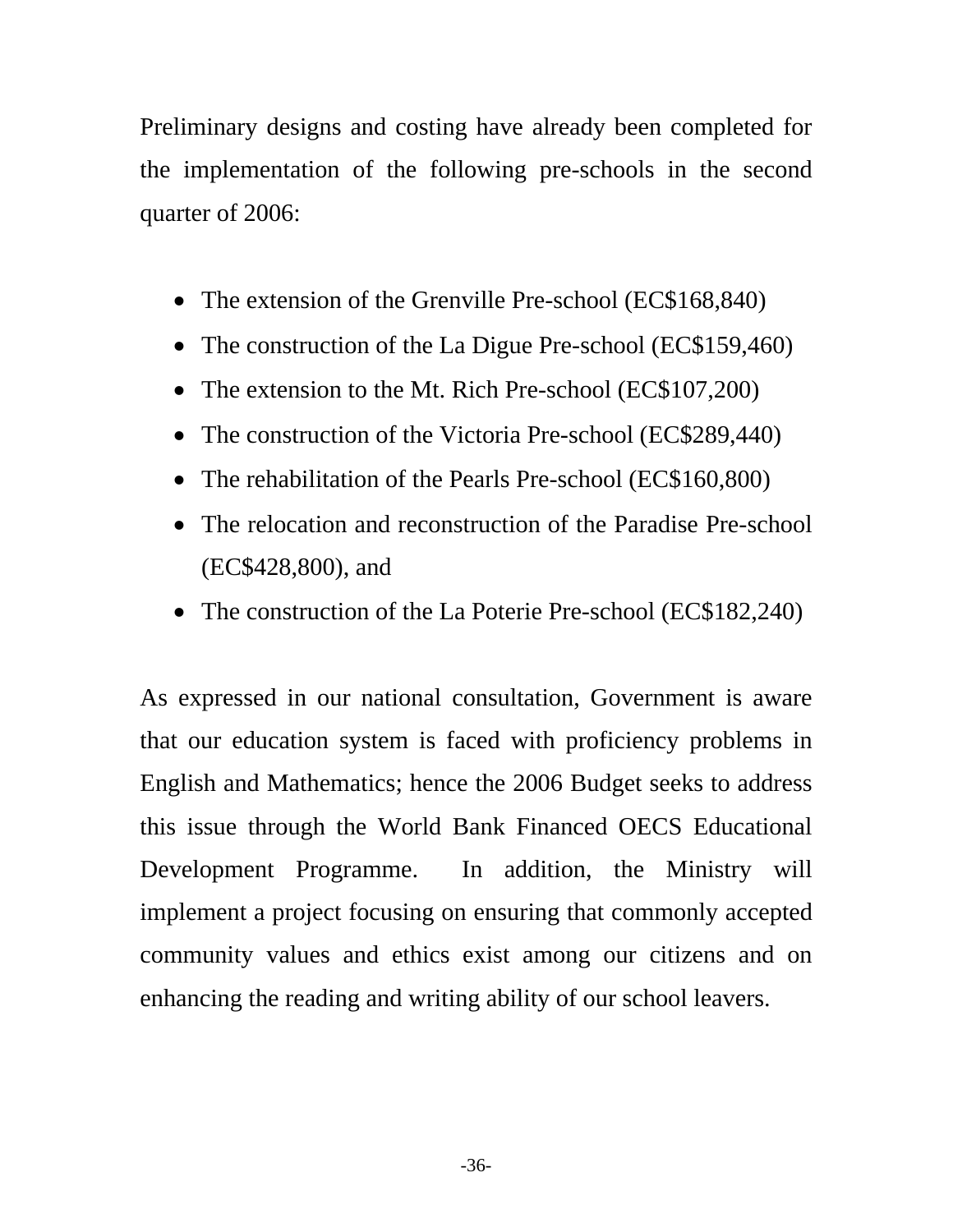Government is aware of the impact Hurricane Ivan would have had on the finances of those parents with children studying abroad. Government has already provided financial assistance to such parents. The total allocation for education in 2006 is EC\$11.5m.

## (**vi) Sport Development**

In light of the need to have the Country ready for Cricket World Cup, the Government of the People's Republic of China is presently rebuilding the National Stadium at an estimated cost of EC\$77.5 million. As part of its programme to help develop our young people and to provide avenues through which they can usefully channel their energies, the 2006 Capital Budget has allocated EC\$450,000 for the development of sporting facilities throughout the Country. Mr. Speaker there is no doubt that Progress Park has the potential to stage major sporting events judging from the hosting of International Cricket Classics Series game there last year. Moreover, Government is fully aware that many of our best athletes come from the big parish. Mr. Speaker in 2006, every effort will be made to upgrade Progress Park to accommodate local, regional and international sporting events. Attention will also be given to improving Cuthbert Peters Park, LaSagesse Grounds and other sporting venues throughout the Country.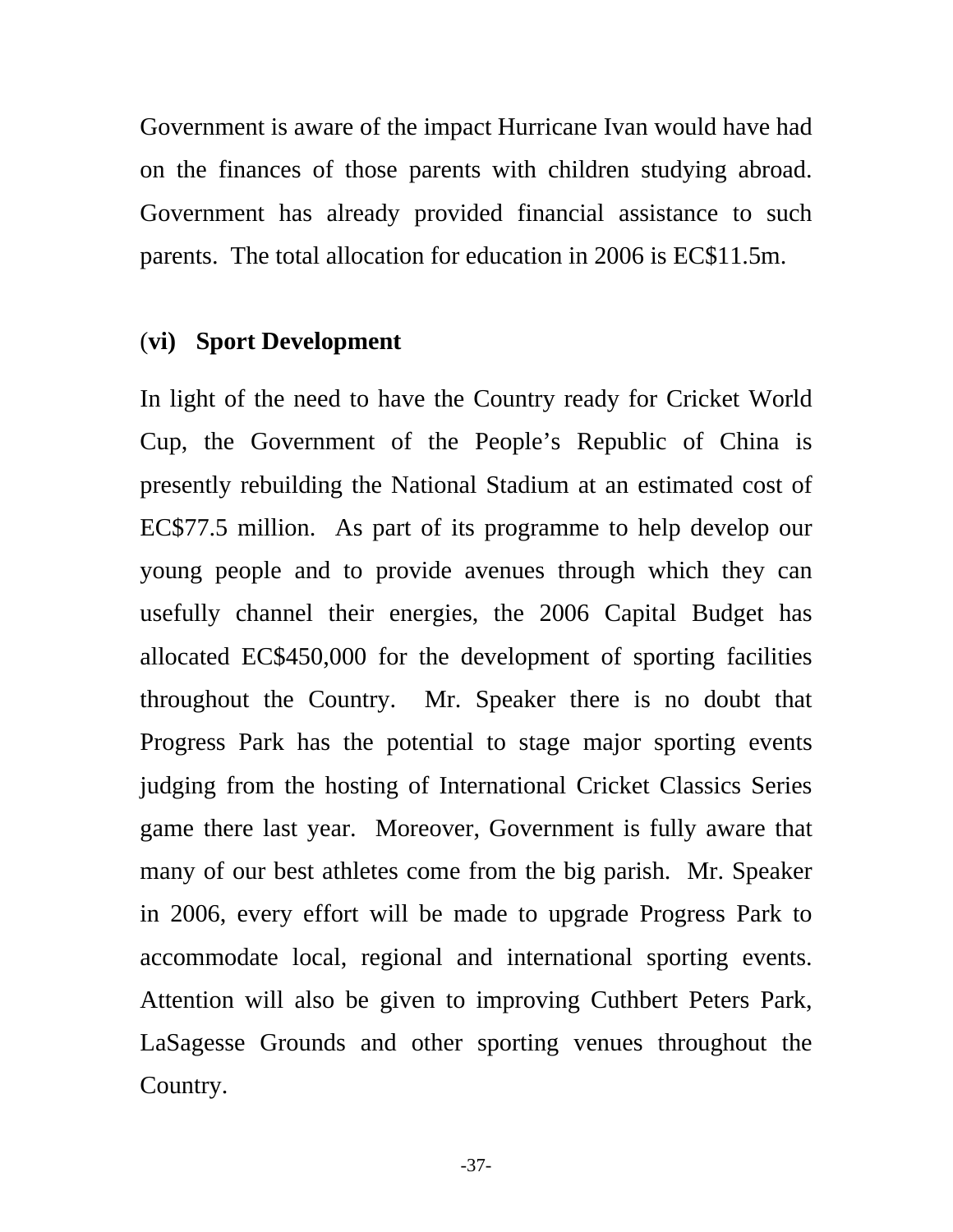## **(vii) Health and the Environment**

In preparation of the 2007 Cricket World Cup Government commits itself to the rebuilding of the Phase II of the Hospital Project with support from the Governments of Cuba and Venezuela. A five-year strategic plan is being worked on for the sector with help from PAHO and through a World Bank financed project Government will continue its efforts to reduce the level of HIV/AIDS cases in the Country and to provide better treatment for those suffering with the disease. Government recognizes the present state of the Princess Alice Hospital and has pledged to repair the hospital in 2006. The allocation is EC\$300,000, but an official request has already been sent to the Singapore government who has expressed interest in financing this project.

Under the BNTF programme, the Crochu Medical Station and the St. David's Nurses Quarters would be refurbished in the first quarter of 2006. Under the said programme, Mr. Speaker two health facilities will be renovated in the second quarter of the year. These are the Woburn Medical Station (EC\$147,400) and the Mt. Pleasant Medical Station (EC\$268,000).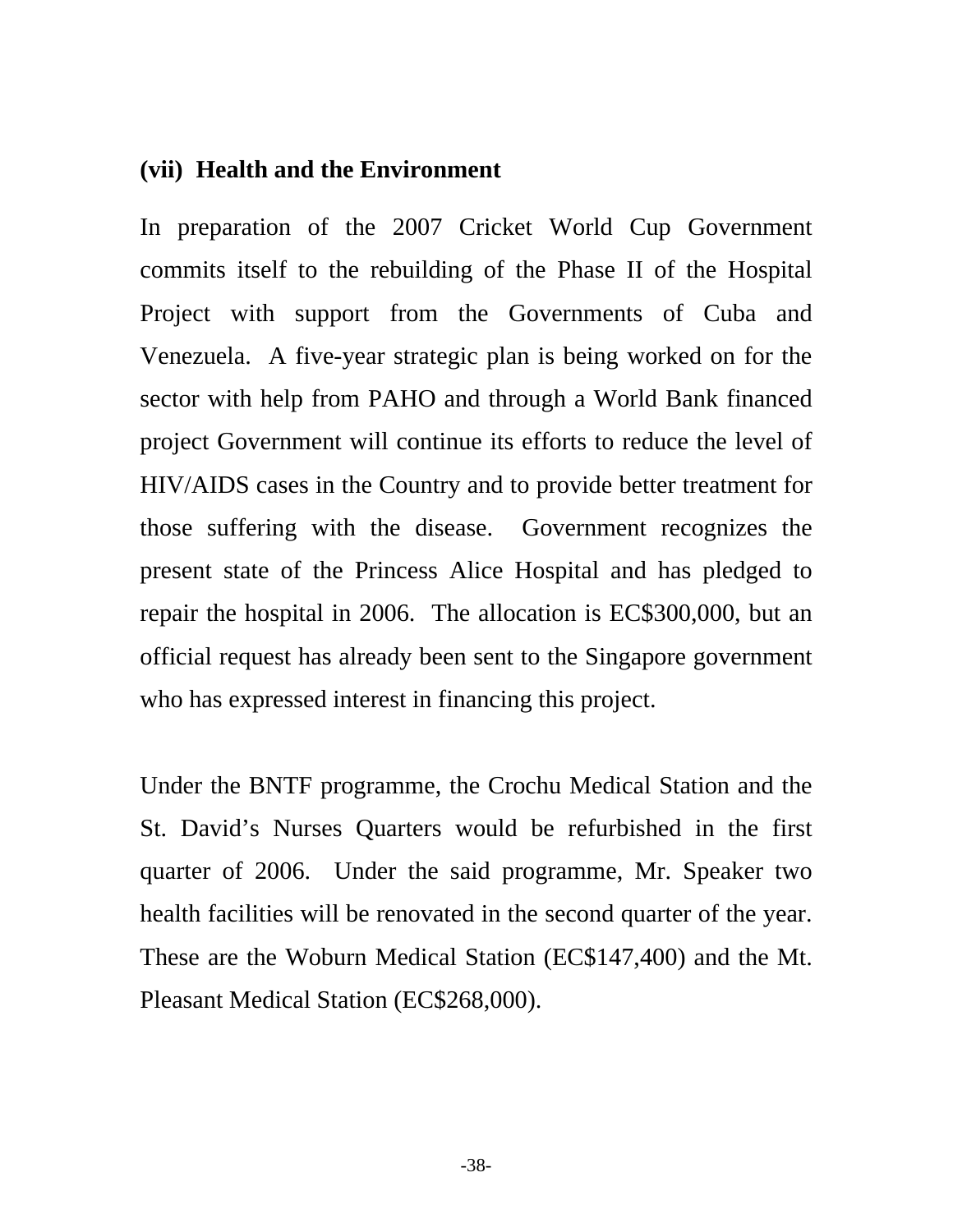In the area of environmental health, the focus will be on vector control, the cleaning of anti-malaria drains and the continued implementation of a waste management strategy.

### **(viii) Business Reactivation**

Mr. Speaker, following Ivan a number of enterprises approached government for financial assistance to rebuild, as they were unable to meet the loan conditions of the domestic financial institutions. Government recognized that many of these industries were involved in the export sector, earning foreign exchange to ensure the stability of the region's currency. As such, Government approached the Government of Trinidad & Tobago and secured a loan of US\$6.5m to assist these firms affected by Ivan. Government has also secured a soft loan from the Inter-American Development Bank of US\$10.m, part of which will also be allocated to business reactivation. The Trinidad component of the loan has already been disbursed and will be channeled through the Grenada Development Bank for on-lending to qualified firms. Businesses requiring assistance following Ivan are therefore encouraged to work closely with the GDB. Government wants to make it absolutely clear that this money is not a hand-out and that only those firms that meet the loan requirements and terms and conditions of GDB will be qualified for such assistance.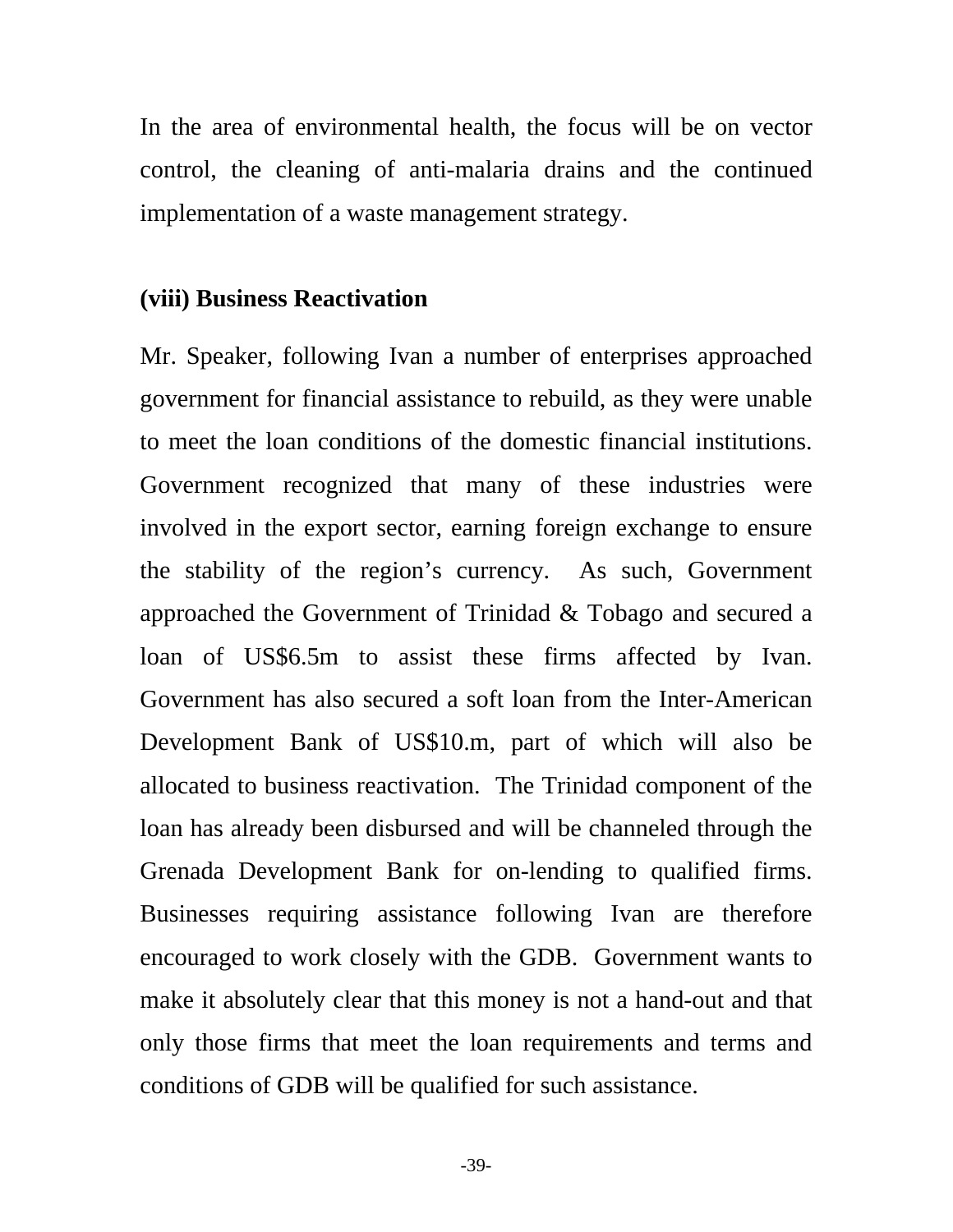### **(ix) Physical Infrastructure**

The capital budget has allocated EC\$71.9m for infrastructure in 2006. This reflects Government's philosophy that the physical infrastructure must be created for active private sector involvement in the economy. Government has secured a loan of EC\$35.8m from the Caribbean Development Bank to rebuild the Green Bridge and the Beausejour Bridge, in addition to other road works. In addition, Government has made allocation for all other related concrete roads to be constructed in time for the event.

Government will continue its effort to reconstruct the main roads in the Country. Work will continue on rehabilitating the main road from Grenville to Sauteurs funded by the Kuwaiti Fund for Arab Economic Development. With assistance from the Commonwealth Secretariat, Government will implement a project for the institutional strengthening of the Ministry of Works allowing for efficiency in the designing and monitoring of contracts to ensure that Government gets value for money. The Caribbean Development Bank recently approved funding of EC\$14.0 million for the removal and stabilizing of all rocks and landslips that pose a danger to communities throughout this Country. This project is expected to start in 2006.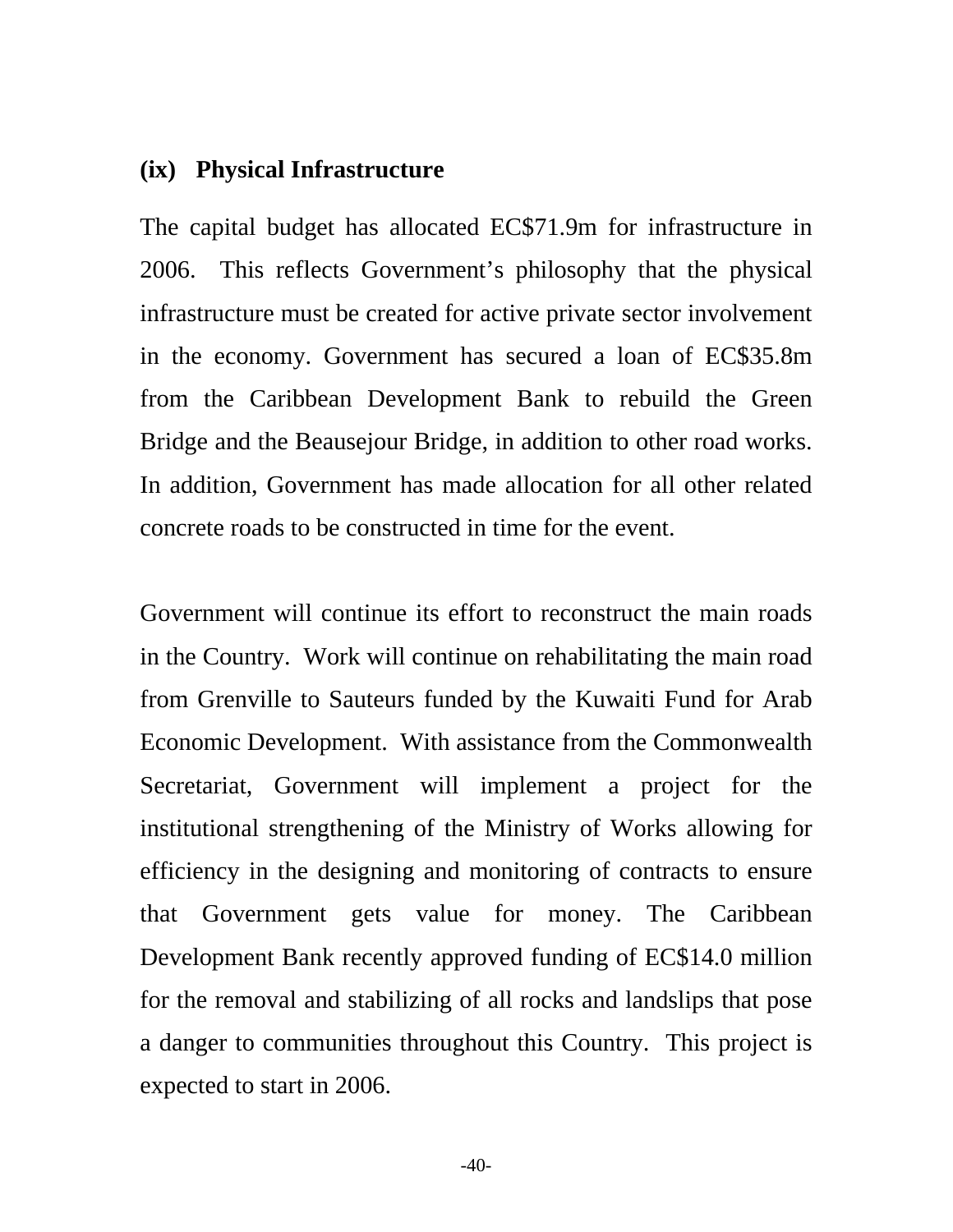### **(x) Investment in Carriacou and Petite Martinique**

Mr. Speaker there is no doubt that over the years this Government has given great attention to the development of Carriracou and Petite Martinique so much so that there are many Grenadians who are now taking up permanent residence in the sister island, and many expatriates have been relocating to the island after many years abroad. The 2006 capital budget has allocated a total of EC\$2.1 million for the development of Carriacou and Petite Martinique. The Cultural and Sporting Centre and the Petite Martinique Maternity Ward are to be completed in 2006 and over EC\$200,000 has been allocated for the renovation of fish centres. Work will continue on the Lauriston Defense Wall and Government will continue with the rehabilitation of a number of roads and the GOG Road Rehabilitation project. Under the BNTF project the Hillsborough pre-school and day-care facility will be constructed as well as the Petite Martinique pre-school will be constructed at a cost of EC\$128,908.

## **(xi) The Agency for Reconstruction and Development**

In keeping with its mandate to collaborate with Ministries and statutory bodies, the private sector, civil society organizations and international organizations, the Agency for Reconstruction and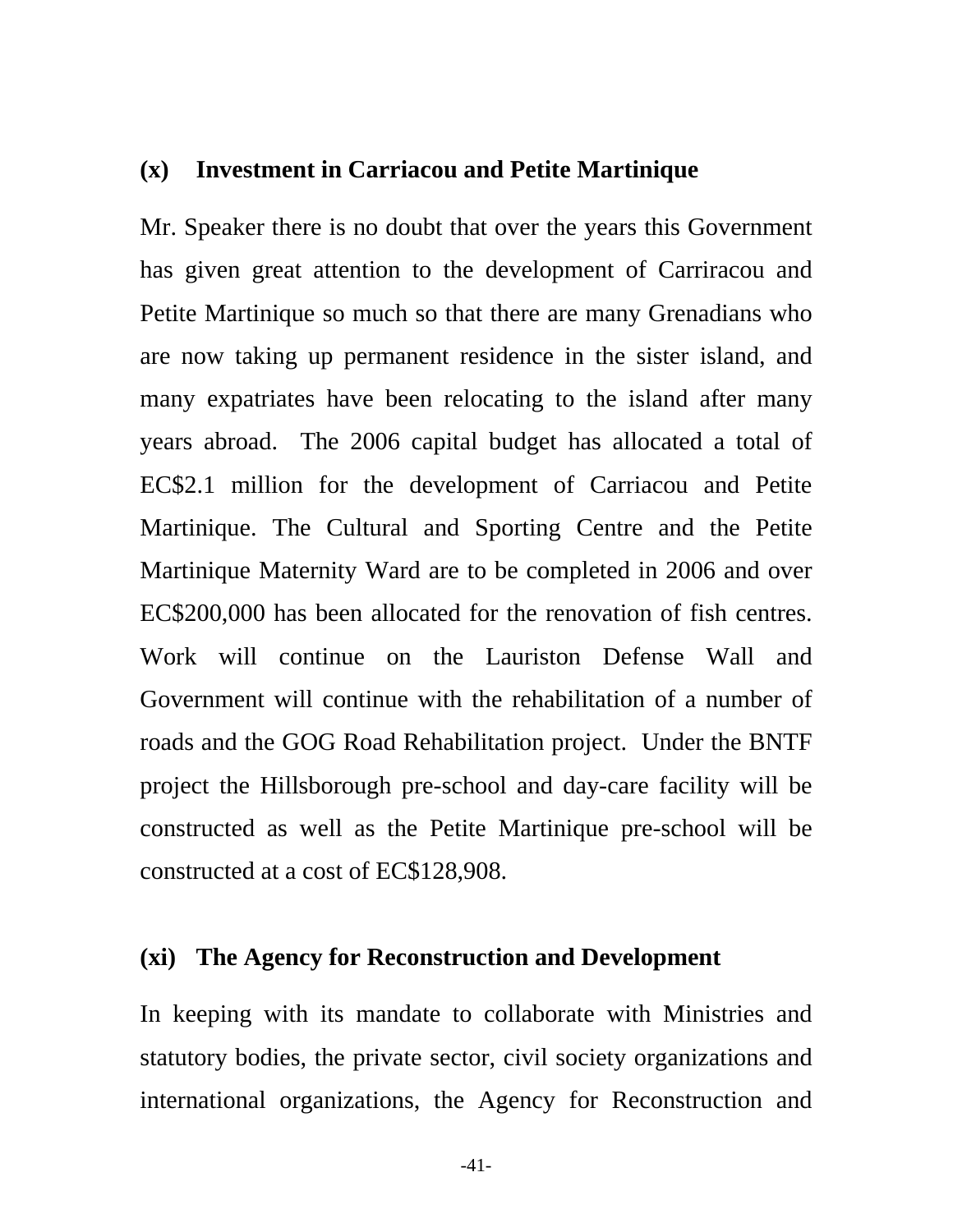Development in 2005 undertook a number of activities in different sectors of the economy aimed at restoring the livelihoods of the population after Ivan and assisting in recreating the economic base of the Country. Among these were the following:

- o The Community Caravan from April to August 2005 and consultation with the population on professional counseling, training and the certification of skilled and semi-skilled workers.
- o The Job Fair and Counseling Workshop which created a database of job seekers and sought employment opportunities for the unemployed.
- o Preparations for the development of a National Strategic Development Plan in collaboration with the UNDP.
- o The establishment of the Grenada Construction Association and the strengthening of the Physical Planning Unit.
- o The conduct of surveys and the recent Housing Census to determine the number of vulnerable families still requiring assistance under the Emergency Housing Programme.

In 2006, the ARD will continue its work with Ministries to fulfill its mandate. With support from the Youth Division, the ARD will implement a number of programmes for young people. ARD will continue to provide technical assistance and support to Ministries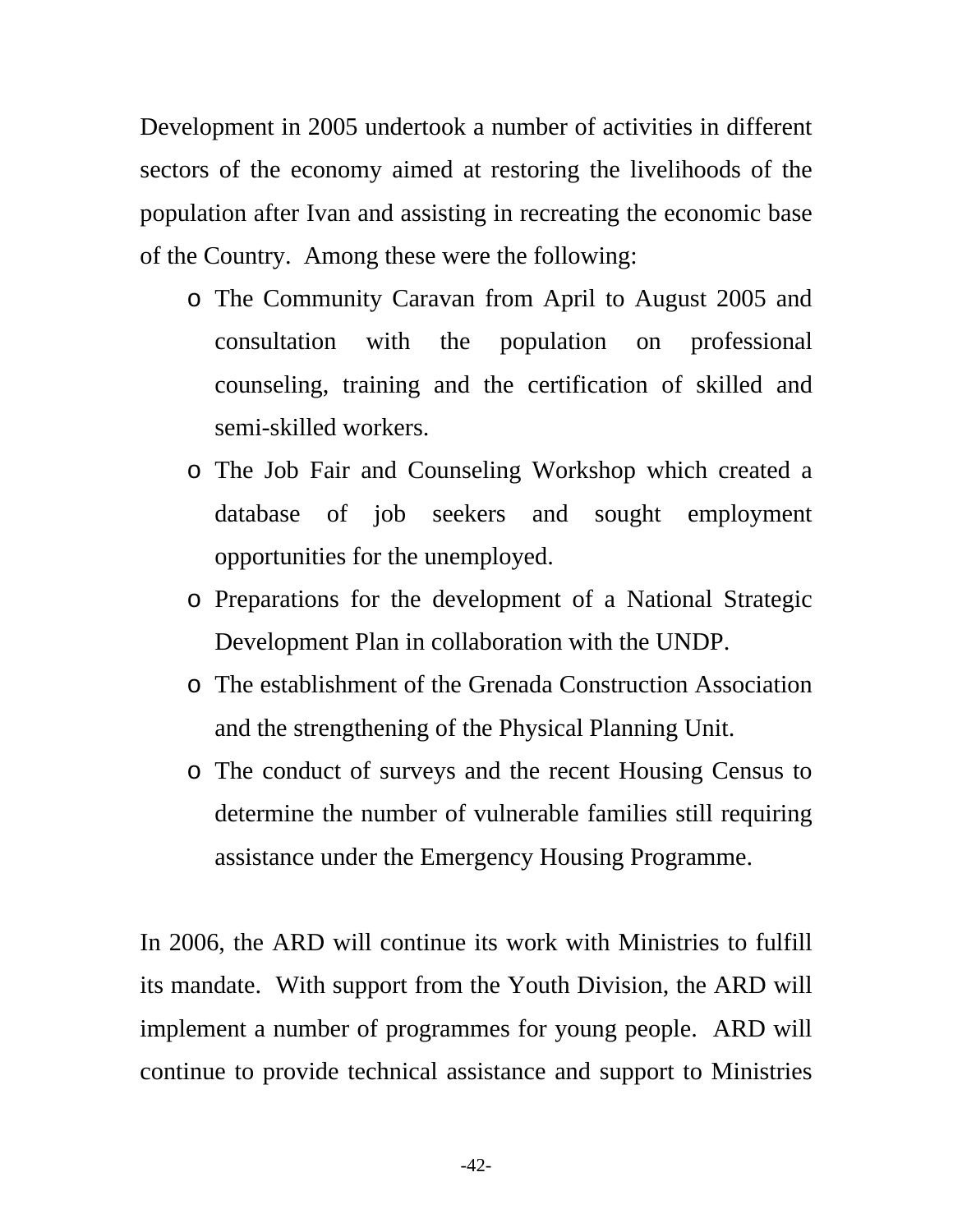in the area of project preparation, monitoring and implementation. Through the establishment of the ARD Human Settlement Task Force a National Cadastre will be developed and officers will be provided with training in the use of satellite imagery for mapping and land use policy.

### **(xii) Strengthening the Department of Statistics**

Mr. Speaker, there is need for us to have a strong institutional framework for the production of timely, reliable, relevant and accurate economic and social statistics. Such statistics is not only important for decision making but also to allow us to monitor effectively our progress in rebuilding our Country, in assessing whether our programmes for poverty alleviation and eradication are working, and in determining the magnitude of the social problems that exist in our society.

In this regard Mr. Speaker, with support from the IMF, the ECCB, the CARICOM Secretariat and CDB, additional training will be provided to the staff of the Central Statistical Office of the MOF to help it improve its capacity to produce timely and accurate statistics, to establish a unified system of data collection and compilation, and to develop a schedule for the release of critical information to the public.

-43-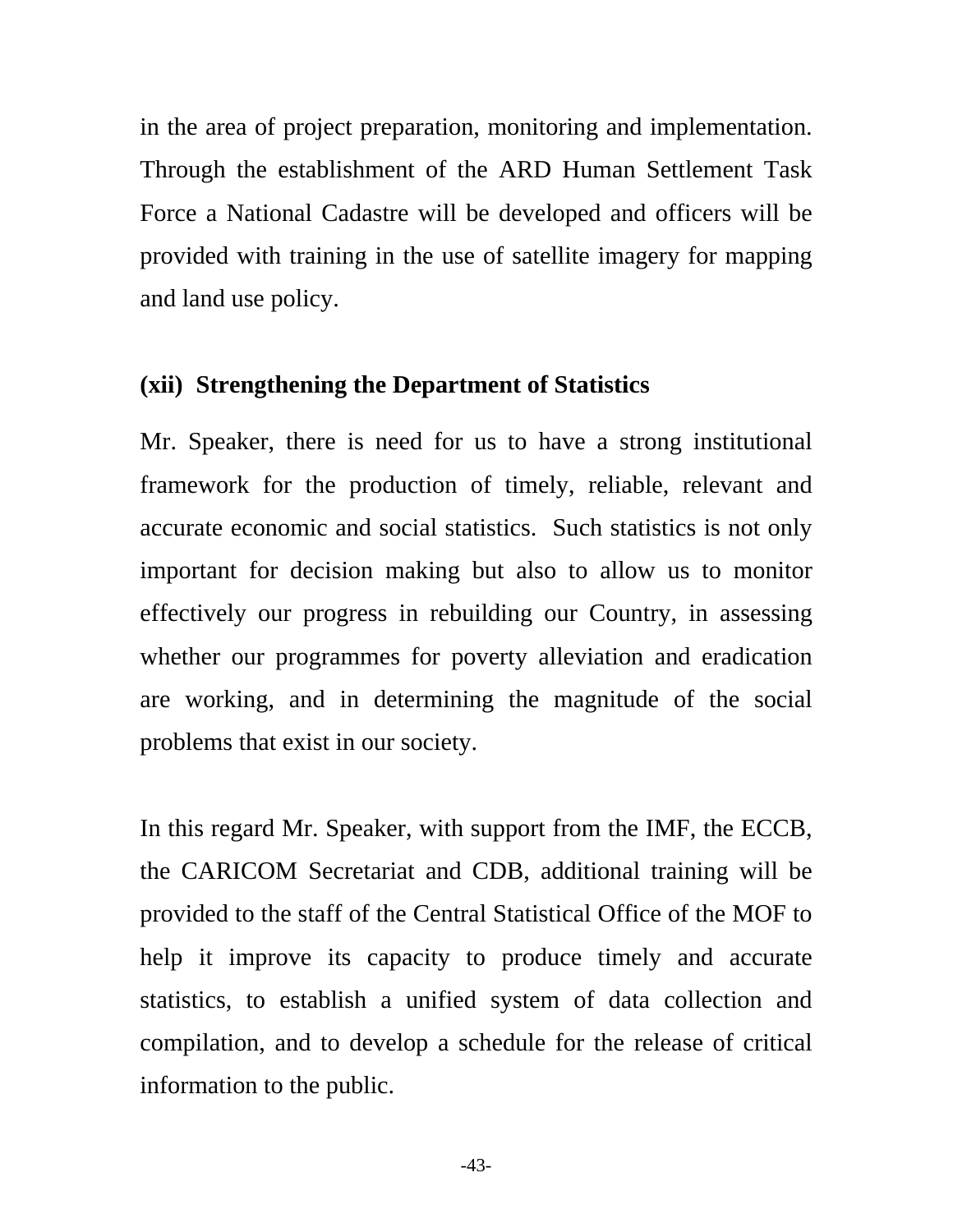As you are aware Mr. Speaker, this Government remains committed towards the attainment of the Millennium Development Goals (MDG's) by the year 2015. Mr. Speaker, in 2006, with help from UNDP and CDB special emphasis will be given to the Statistics Department in conducting surveys and carrying out poverty assessment to monitor the implementation of the MDGs.

Grenada and the international community renewed their commitment to these goals at the UN General Assembly in September, 2005. We embrace all eight goals because we believe they seek to bring genuine development to our Country and people. This is why our Poverty Reduction Strategy Paper has constituted the centerpiece document of this budget and of the reform programme, as it focuses on economic growth and employment as the basis for poverty alleviation, lower cost of living and increased living standard of the people.

# **5. GRENADA'S ECONOMIC REFORM PROGRAMME 2006-2008**

## **OBJECTIVES OF THE REFORM PROGRAMME**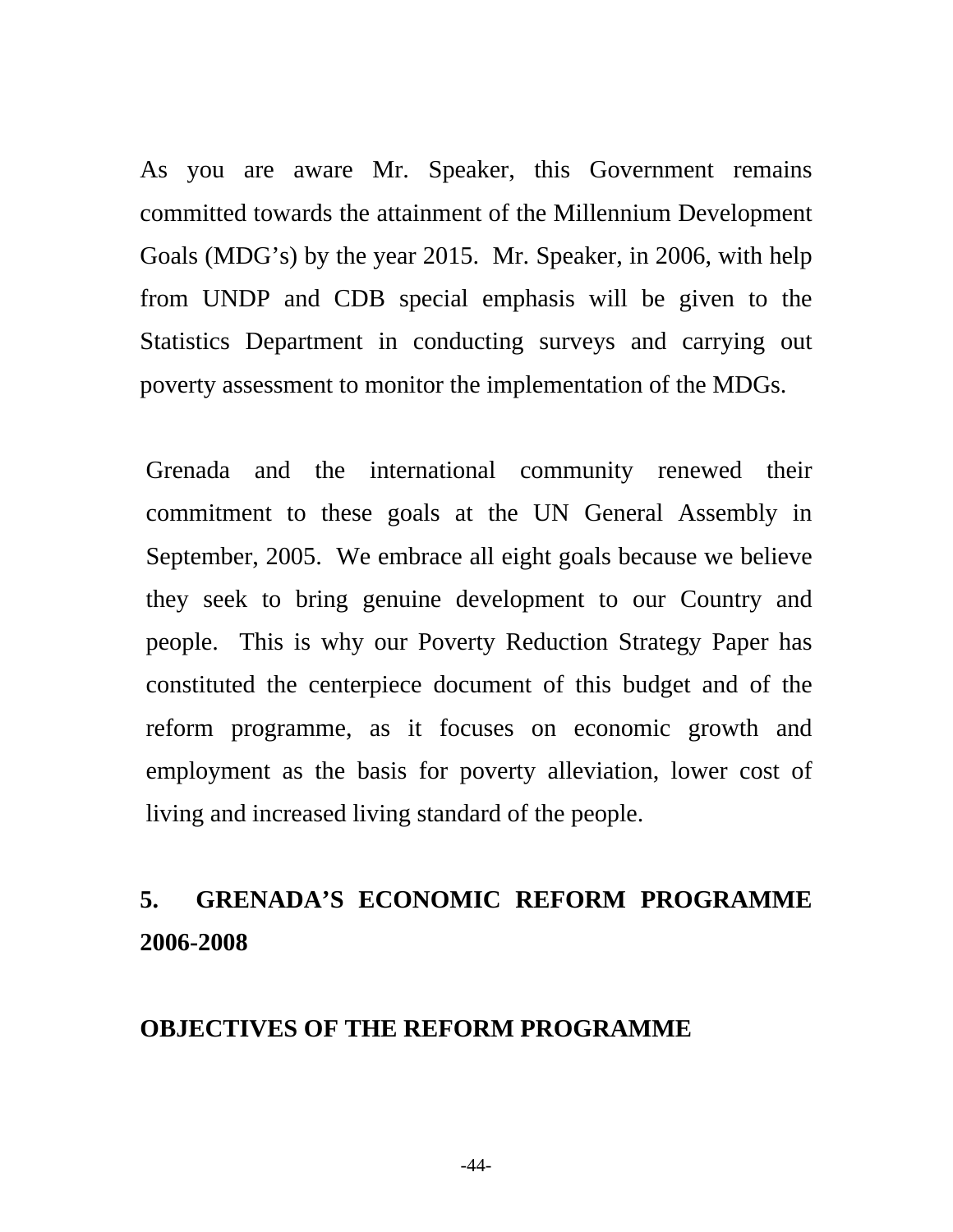Mr. Speaker, earlier in my presentation, I made reference to our economic reform programme, with the four-fold objective of sustained high economic growth; restoring fiscal and debt sustainability, alleviating poverty, and reducing vulnerabilities.

These objectives are essential for the improvement of our economic well-being and the high standards of living that we all aspire to. These objectives, Mr. Speaker, are inseparable: high economic growth is necessary for poverty reduction, and to alleviate the burden of fiscal consolidation; Fiscal reform, in turn is required to ensure that public debt sustainability is achieved in an orderly manner, so that fiscal imbalance does not become a drag on growth. Reducing vulnerabilities is essential to ensure the durability of growth.

The programme has its base in a Poverty Reduction Strategy Paper (PRSP) developed by the Ministry of Finance in 2004 and is detailed in a separate document entitled the Memorandum of Economic Policies (MEP). In other words Mr. Speaker, the measures and policies outlined in the MEP are keeping with the objectives of poverty reduction and growth as outlined in the PRSP.

-45-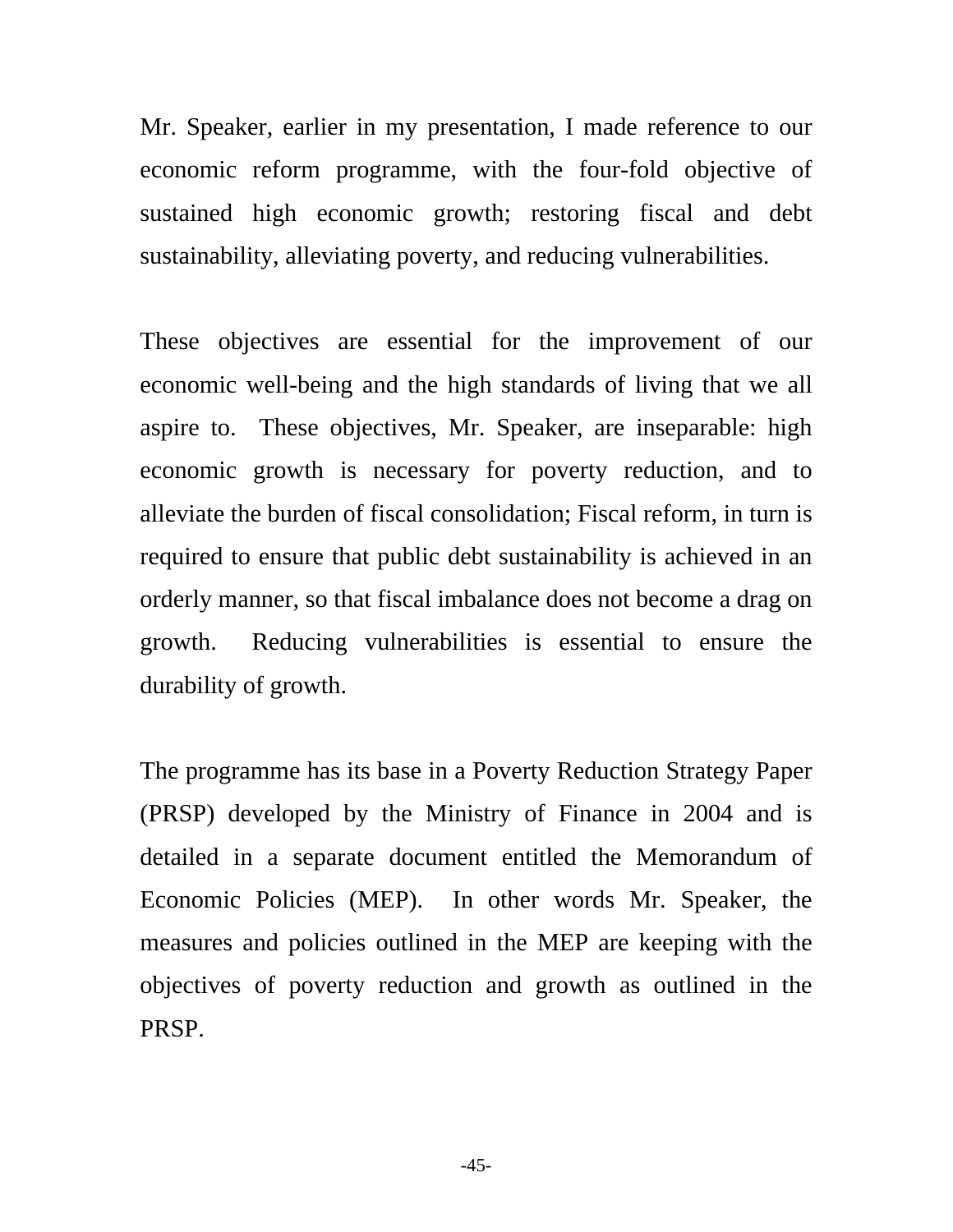The programme consists of a number of reform measures to be implemented by a certain date with specific responsibility given to persons and institutions to ensure timely and effective implementation. This reform programme Mr. Speaker, has in fact received the full backing and support of the International Monetary Fund. In order to give effect to the programme, the Poverty Reduction Strategy Paper (PRSP) will be updated and submitted to the Board of Governors of the IMF under separate cover as the basis for the receipt of US\$15.5 million from the IMF over the next three years.

The main elements of the reform programme are detailed in appendix 1. I will now proceed to outline briefly the specific aspects of the programme.

#### **a. Sustained High Economic Growth**

Mr. Speaker, our economy needs to grow by at least 4% over the next three years, if poverty and unemployment is to be reduced, and the living standard of our people is to improve. Government has long enunciated the philosophy that the private sector must take the lead in economic development with Government putting in place the appropriate policies for strengthening the business environment in the Country.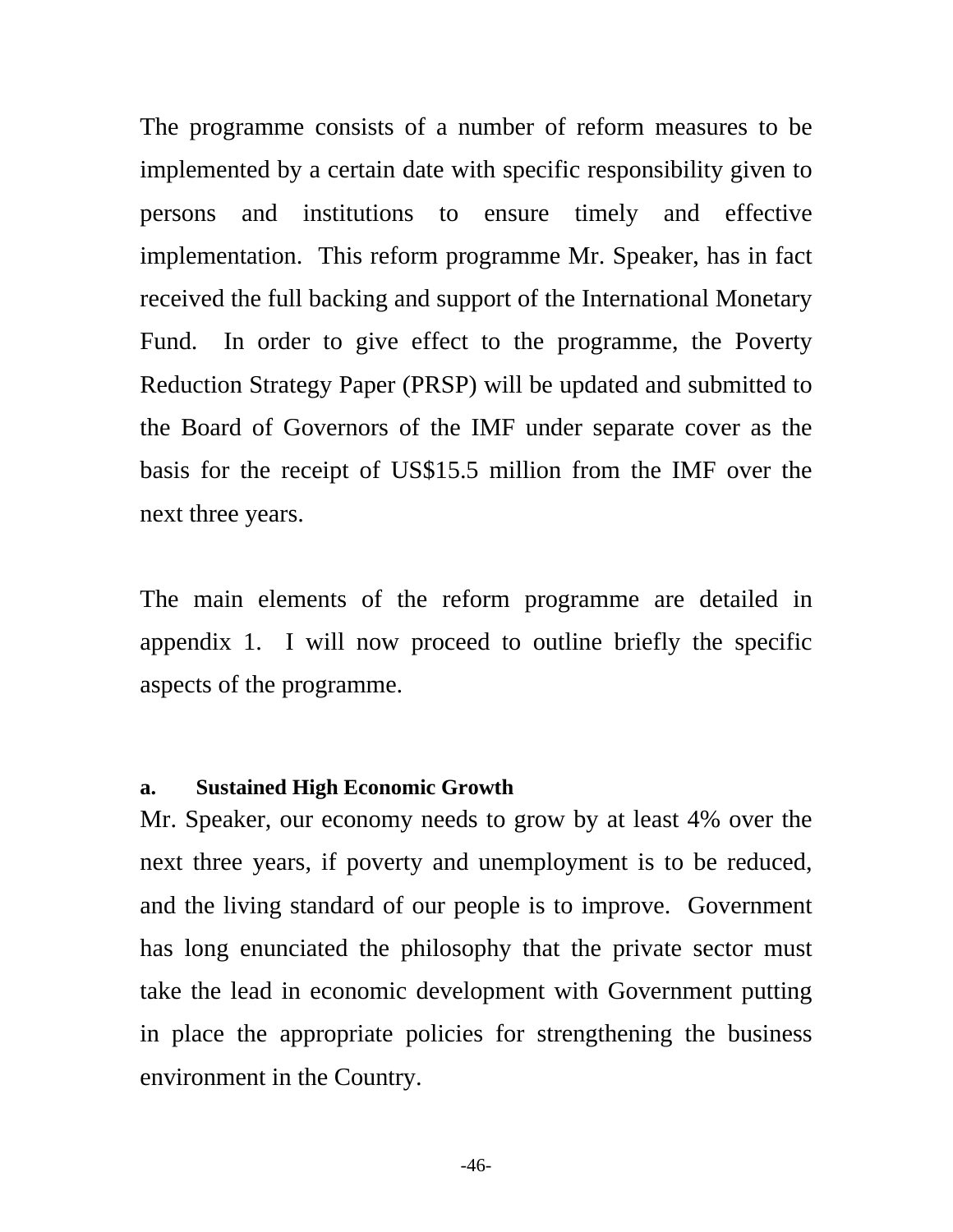To this end, the medium term focus of our reform programme is to put in place a policy environment that is much more conducive to private sector investment, which is crucial for sustained economic growth.

The following measures therefore, will be taken to improve the investment climate; and promote economic growth:

- i. The role of the GIDC will be reviewed with a view to improving its effectiveness in promoting new investments, as its core mandate.
- ii. A new investment code will be prepared and implemented by September of this year. The code will, inter alia, improve and clarify the legal system for investment in Grenada; outline investor rights and obligations and detail investment procedures and means to access fiscal incentives.
- iii. The Land Registry will be upgraded with a view to enhancing the accessibility of records to the public, including information on the leaseholds of public lands granted, the duration of the leases, and to whom granted. This project will be completed by end of 2006.
- iv. A new Executive Agency to manage issues related to land use will be established by end of 2006, bringing together, the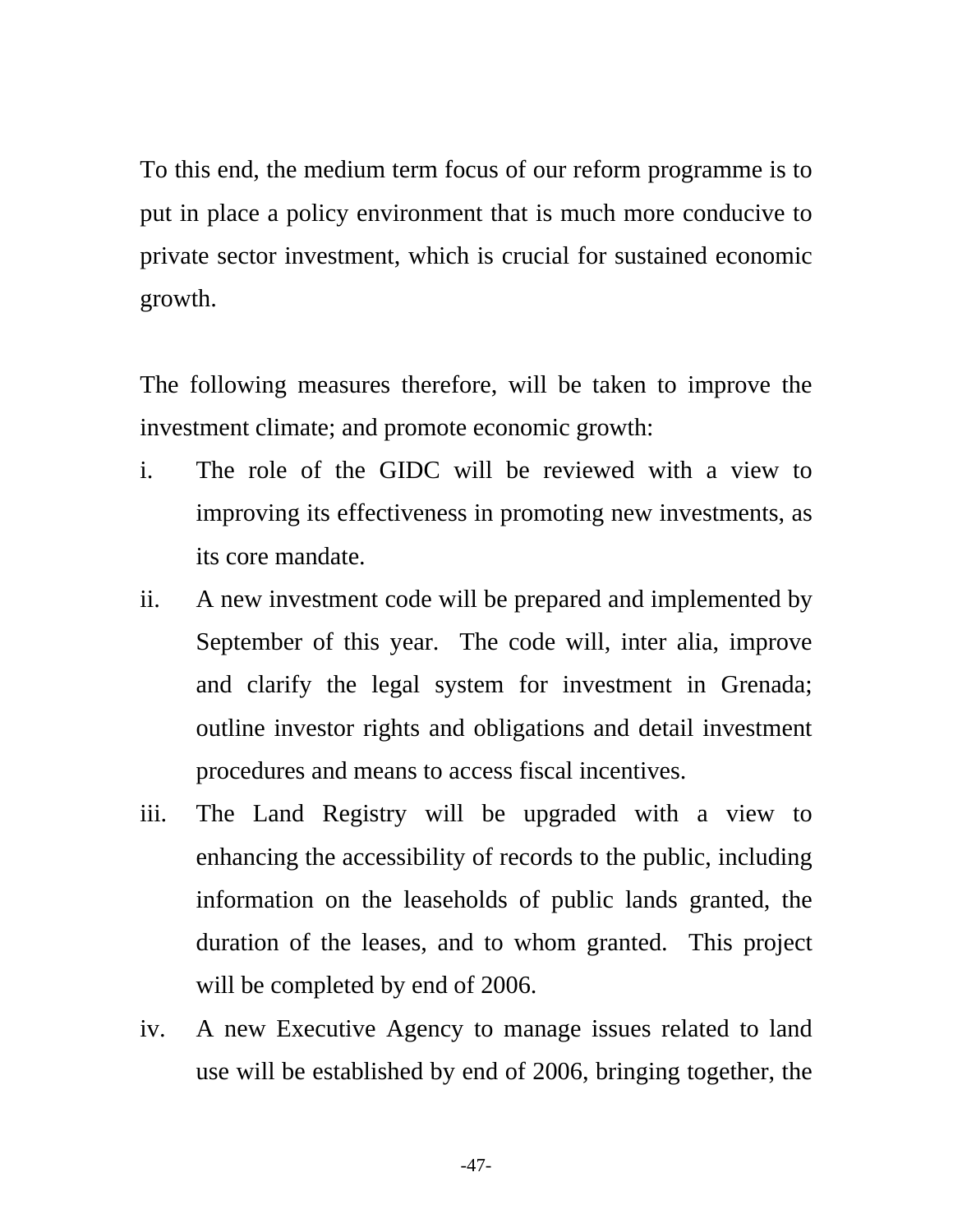valuation section of the Ministry of Finance, the Lands and Surveys Division of the Ministry of Agriculture, and the Registry at the Supreme Court.

- v. All significant future divestment of Public Properties will take place through well-advertised international auctions, so as to attract the widest possible range of investors, and enhance transparency.
- vi. Customs Clearance procedures will be simplified so as to reduce the amount of paper work and time needed to clear imports through the ports.
- vii. A National Export Strategy will be formulated in close partnership with private sector stakeholders and NGOs with the specific objective of supporting and promoting export oriented industries in the areas of training, trade promotion and institutional strengthening.

As part of the measures to improve the investment climate, Government will also undertake the following tax reform measures:

i. Effective January  $1<sup>st</sup>$ , 2006, Government will not grant any new tax holidays or renew existing ones. Instead, Incentives will be provided in the form of tax write-offs for investments, and after June  $1<sup>st</sup>$ , 2006, through accelerated depreciation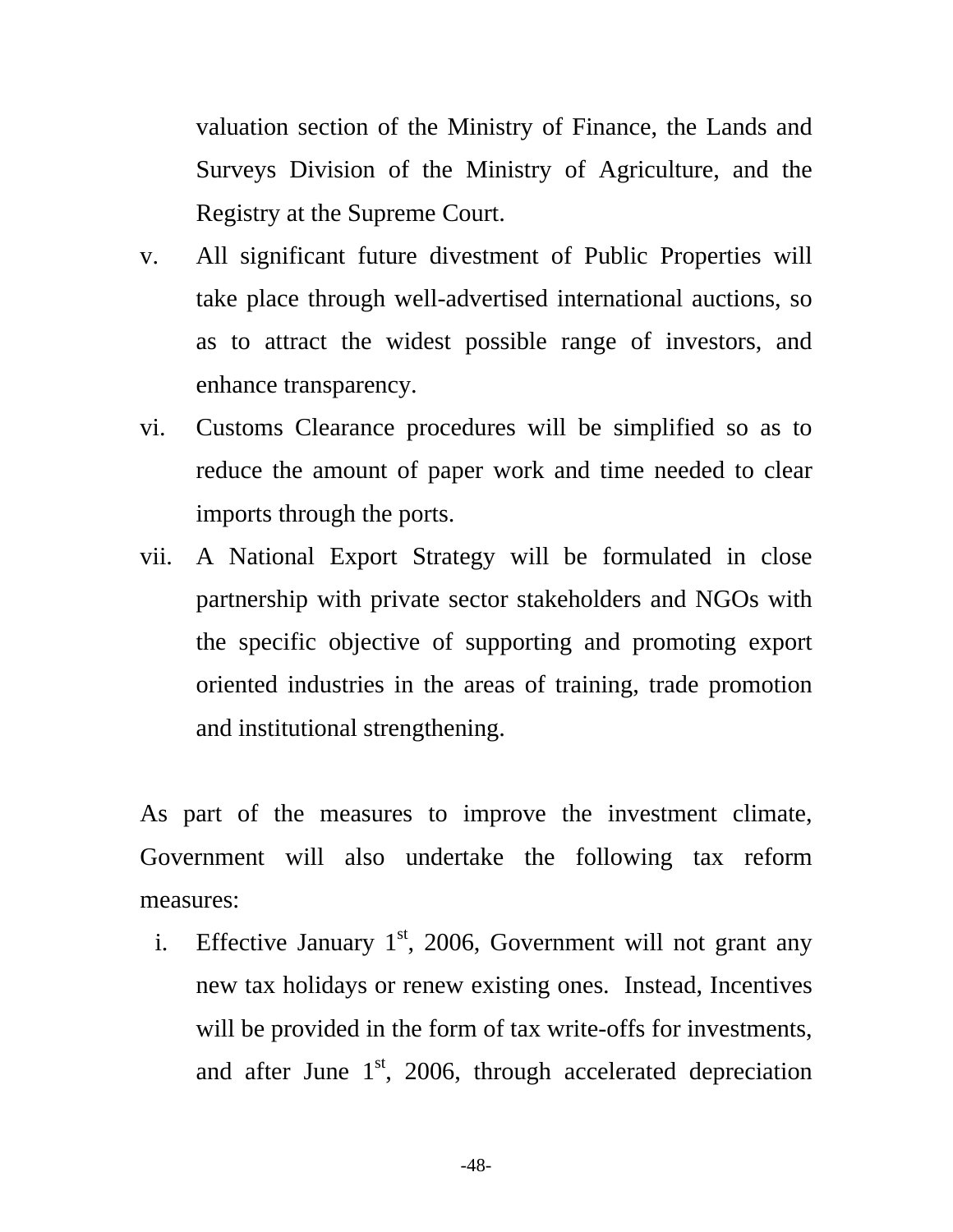with loss carry forward. To this end the Income Tax Act will be amended by April 2006.

ii. By May  $31<sup>st</sup>$ , 2006, Government will repeal the Investment Code Incentives Act, and the Qualified Enterprise Act, which in fact will become unnecessary, once the new incentives regime for Income Tax is in place.

#### **b. Restoring Debt and Fiscal Balance**

Mr. Speaker, our projections indicate that if Government does not implement fiscal reform measures the Country's fiscal and debt situation will be unsustainable. The more serious situation however, is that if Government does not go ahead with these fiscal measures there is the strong likelihood that by 2010 all of Government revenues will be just enough to cover civil service salaries and interest payments, leaving little room for outlays on goods and services and social safety nets, not to mention capital expenditure. Therefore what this fiscal package seeks to do is to allow the fiscal accounts to move from a primary deficit of 2% of GDP in 2005 to a primary surplus of 2.5% of GDP in 2008, thereby lowering the debt to GDP ratio to about 60% of GDP by 2015.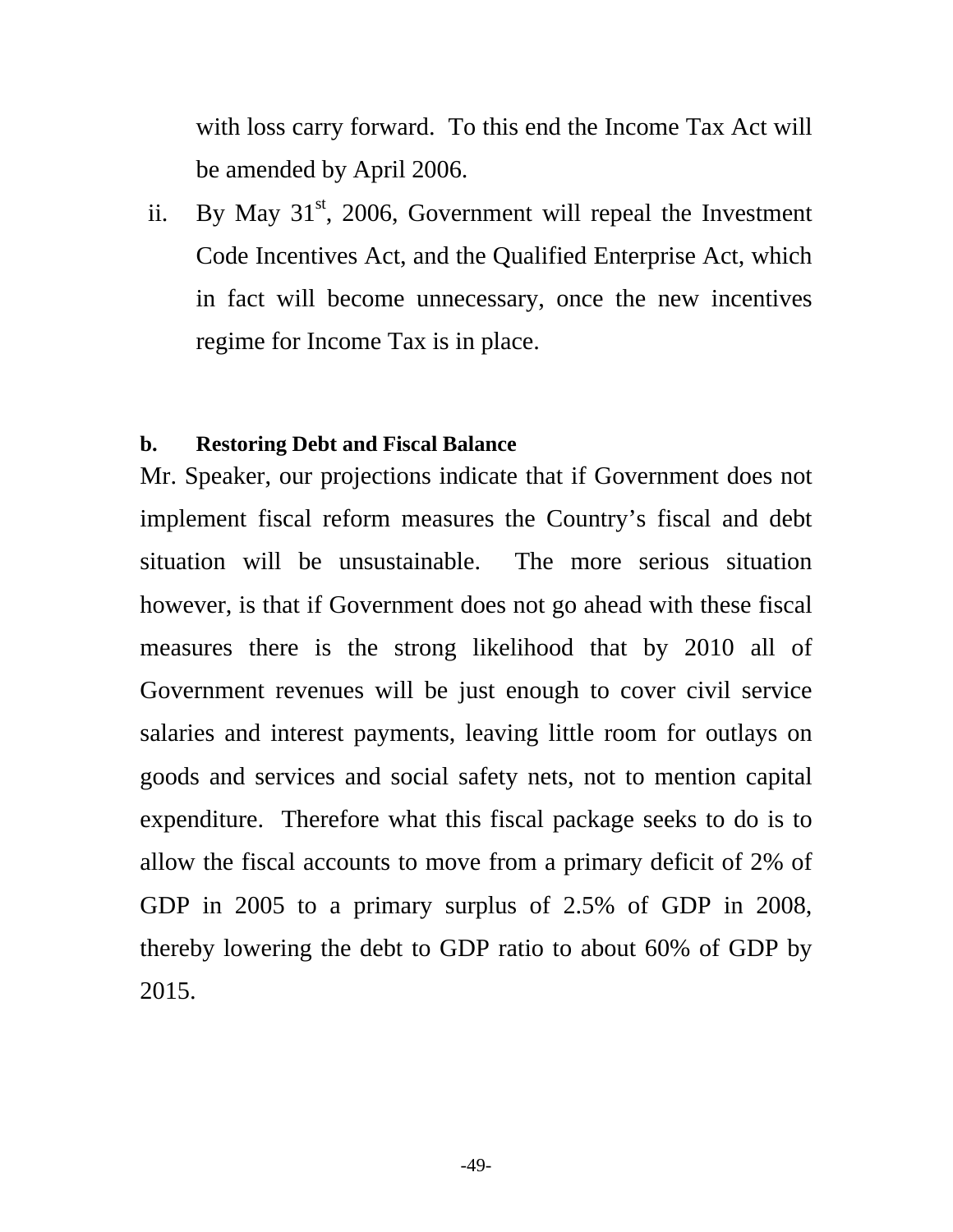The fiscal aspect of the reform programme is structured around the following measures, some of which have already been implemented.

#### **Revenue**

## **On the revenue side:**

- 1 The implementation of the National Reconstruction Levy with effect from January 1, 2006. This measure is expected to yield approximately EC\$10.5 million per year.
- 1. Transparent, automatic fuel pricing mechanism will be introduced. This measure is expected to yield between EC\$16-20 million per year.
- 2. Government is committed to introduce the Value Added Tax by January 1, 2008. All consumption taxes will be repealed and replaced with a broad based VAT with a low rate and few exemptions. Government has already received the support of the private sector for this tax reform.
- 3. The following administrative reforms will be undertaken in 2006 and 2007.
	- a. By the second half of 2006, Government will implement the CDB funded project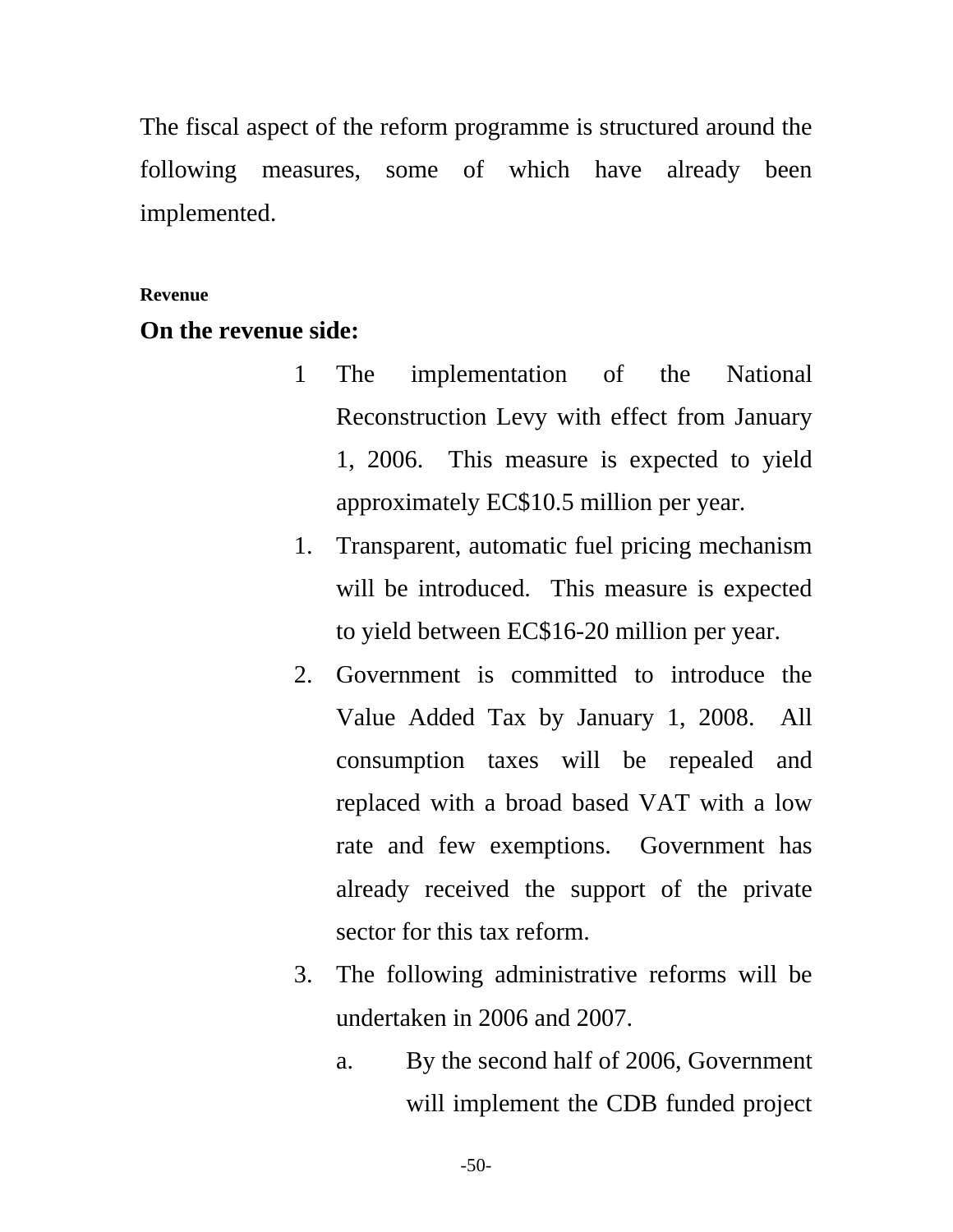geared towards improving collections and audit capacity at Customs, and tightening enforcement through exchange of information between Customs and IRD. Consideration will also be given to possibly hiring specialized private firms that have been successful in helping other Countries improve revenue collections procedures in the Customs department.

- b. Strengthen the audit department of the IRD. Government has already begun to take steps to collect fees and arrears at the Lands and Survey Department of the Ministry of Agriculture. Plans are almost complete for the collection of company registration fees. We are in the process of examining the need to adjust other fees and charges that have remained fixed for a very long time.
- c. Update the values of properties. I wish to inform this Nation that the property taxes on buildings are paid on values as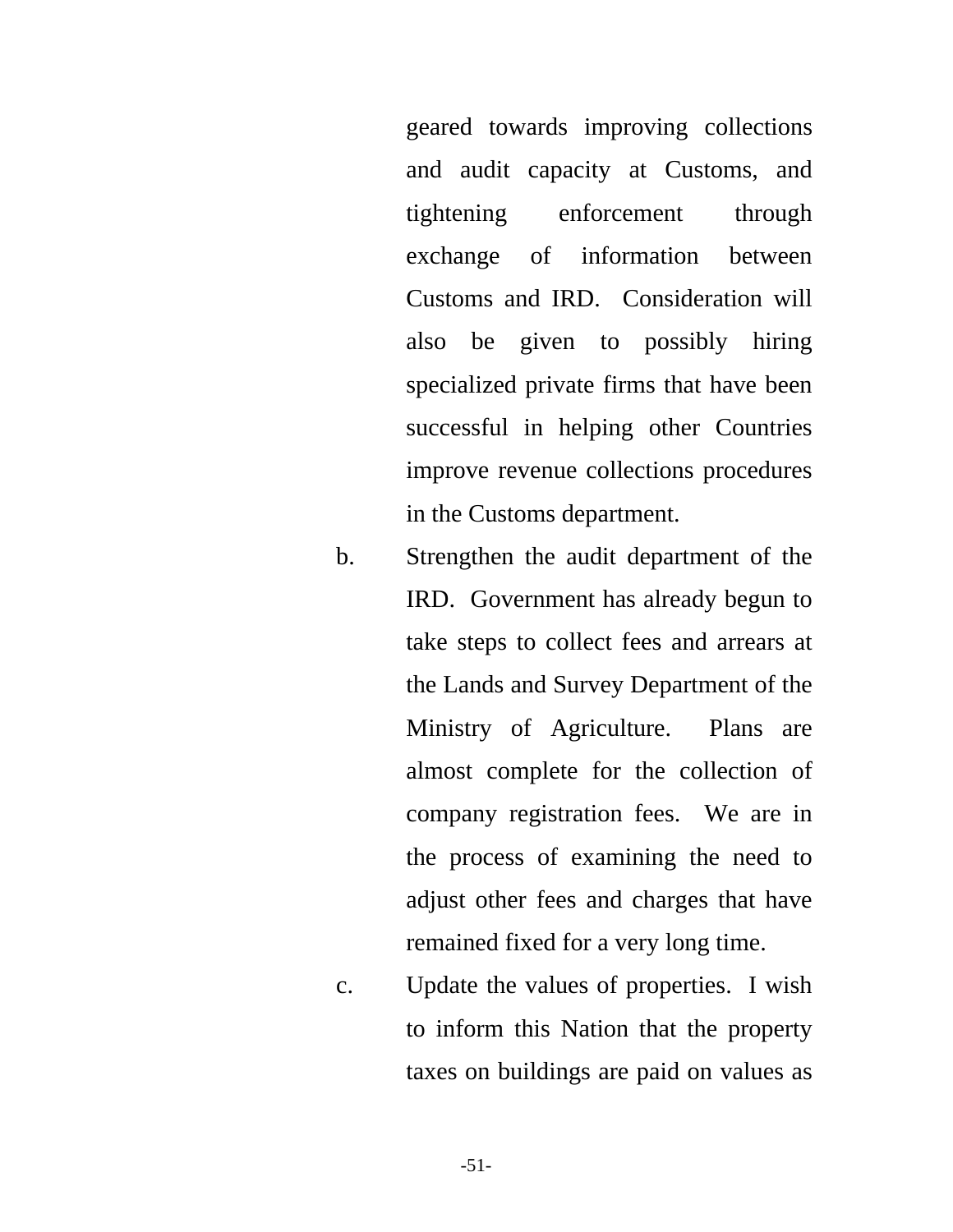at 1994. If Government is to collect its fair share of taxes then property values should be taxed based on present market conditions not those of 1994. In this regard, Government has already taken steps to revalue all land and property to reflect current market prices. The implementation of this measure will lead to increase intake of property tax.

d. Continue our efforts to widen the tax net to include professionals, to collect arrears and additional revenue from statutory bodies.

#### **Expenditure**

#### **On the expenditure side:**

- 1. Government will engage the unions on keeping salaries and wages increases in line with inflation and productivity.
- 2. Government will engage the expertise of CDB and World Bank to strengthen PSIP planning and implementation.
- 3. Spending on goods and services will be subjected to procurement through competitive bidding and further assistance will be sought from the World Bank to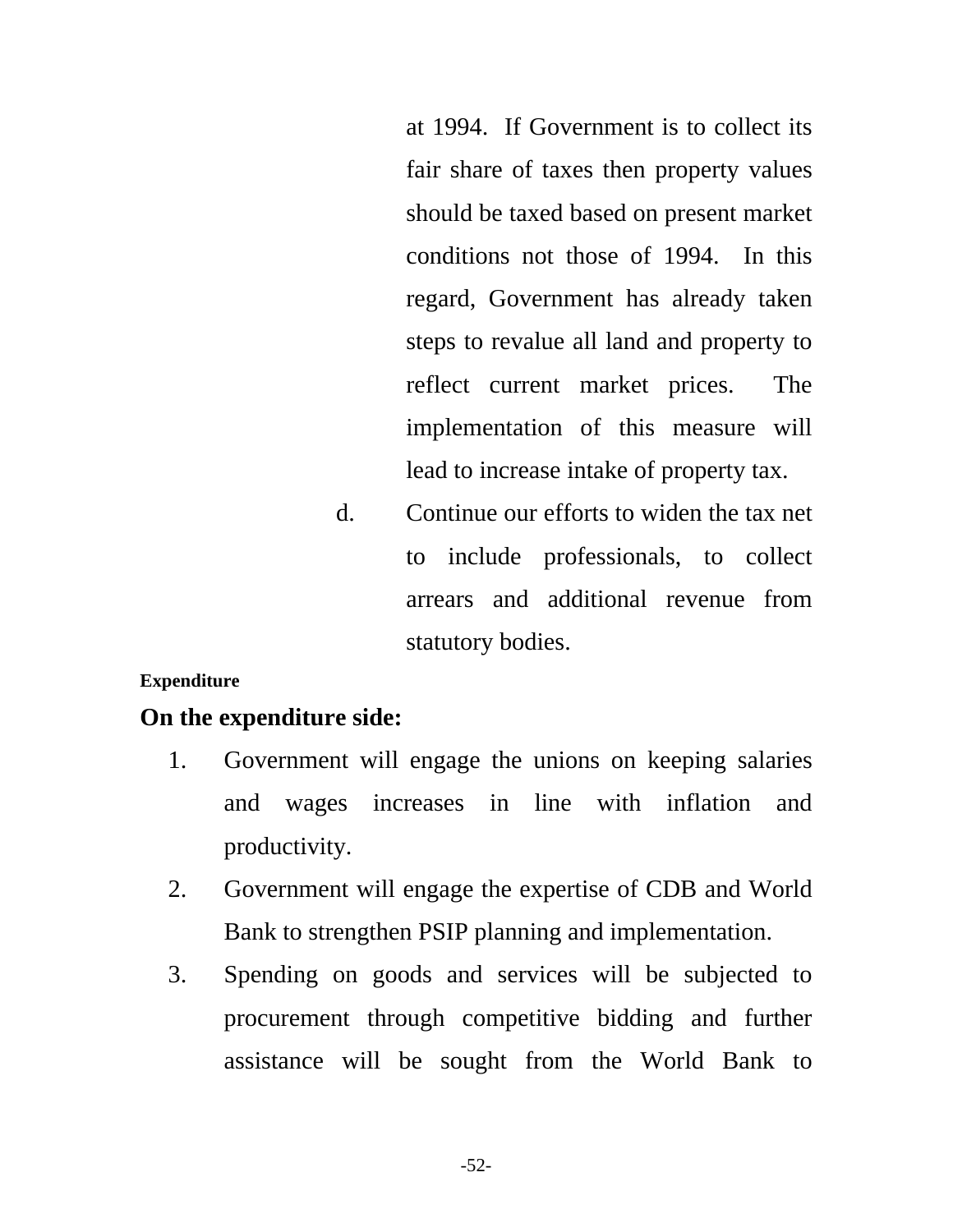strengthen procedures for reviewing and monitoring contracted services.

4. Provision will be made for well-targeted social safety nets for the elderly and the poor in an effort to contain the growth in transfers and subsidies.

Also as part of the fiscal reform programme, Government will take measures to enhance the appraisal system in the civil service and to improve the efficiency and quality of Government services. Specifically, with assistance from the World Bank Government will undertake a Public Sector modernization project during 2006- 2010. In addition Government will improve the transparency of public finances by disseminating information publicly on the overall fiscal and economic situation quarterly and on all tax incentives granted to investors. Moreover, all public enterprises will be required to submit quarterly unaudited financial statements and annual audited financial statements as a means of monitoring their performance to identify early warning signals.

With regards to debt strategy the reform programme make reference to dialogue constructively with remaining creditors with eligible claims that did not participate in the exchange. Our dialogue will also intensify with official creditors to request debt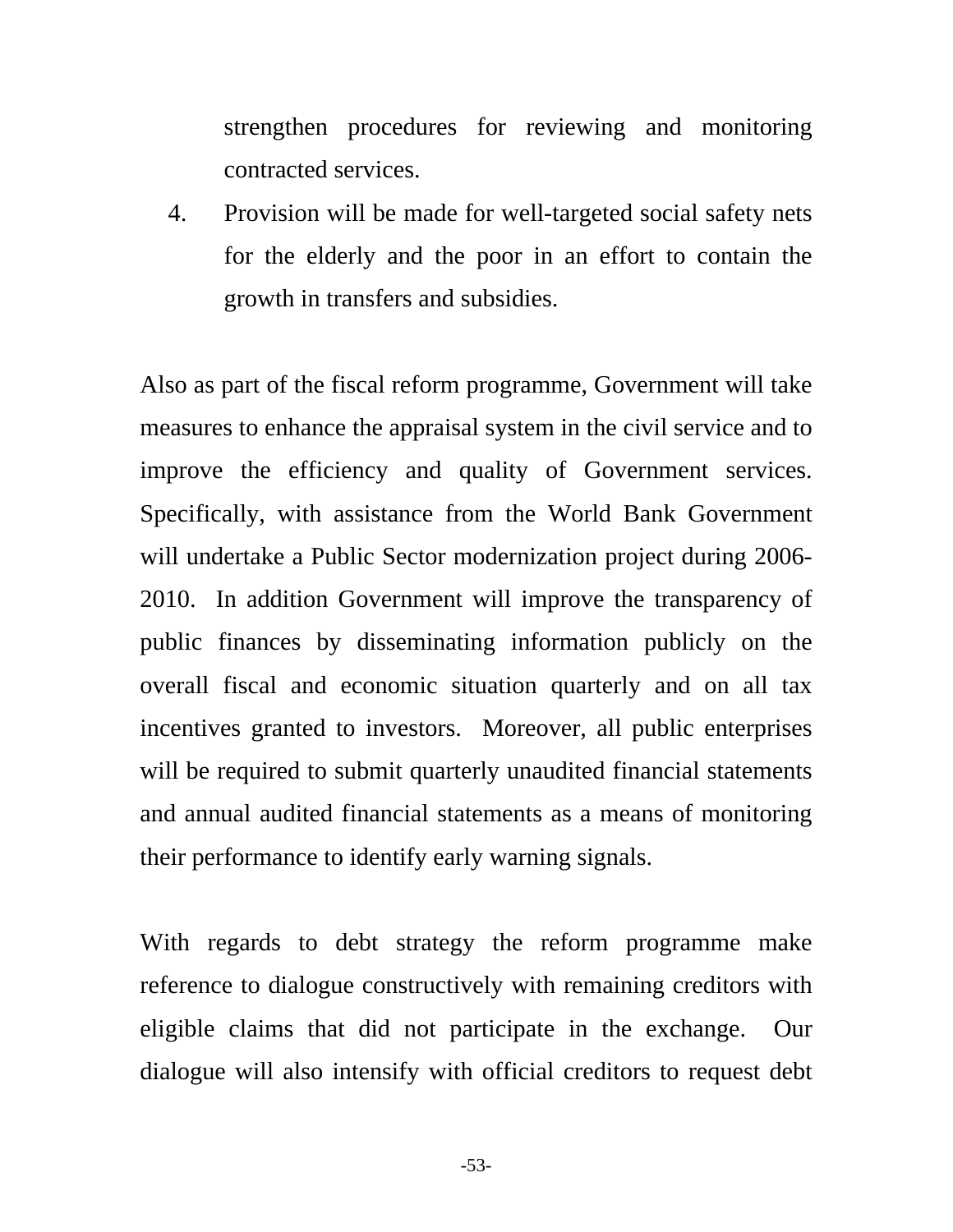relief on comparable terms and we will approach our Paris Club and non Paris Club creditors for relief. Further steps will be undertaken to enhance our debt management capacity at the Ministry of Finance and we will give consideration to divesting remaining Government assets and using the proceeds to retire debt.

#### **c. Reducing Vulnerabilities**

In an effort to ensure the soundness of the financial system, the Ministry of Finance has already requested the ECCB to undertake an on-site inspection of the banking system by the first quarter of this year. The Government will also seek to enact the Grenada Authority for the Regulation of Financial Institutions (GARFIN) legislation by March 2005. In an effort to diminish the negative impact of natural disasters on buildings, Government will enforce the building code, strengthen the regulation of the insurance sector and actively participate in regional activities related to pool insurance risk across Countries.

#### **d. Poverty Alleviation**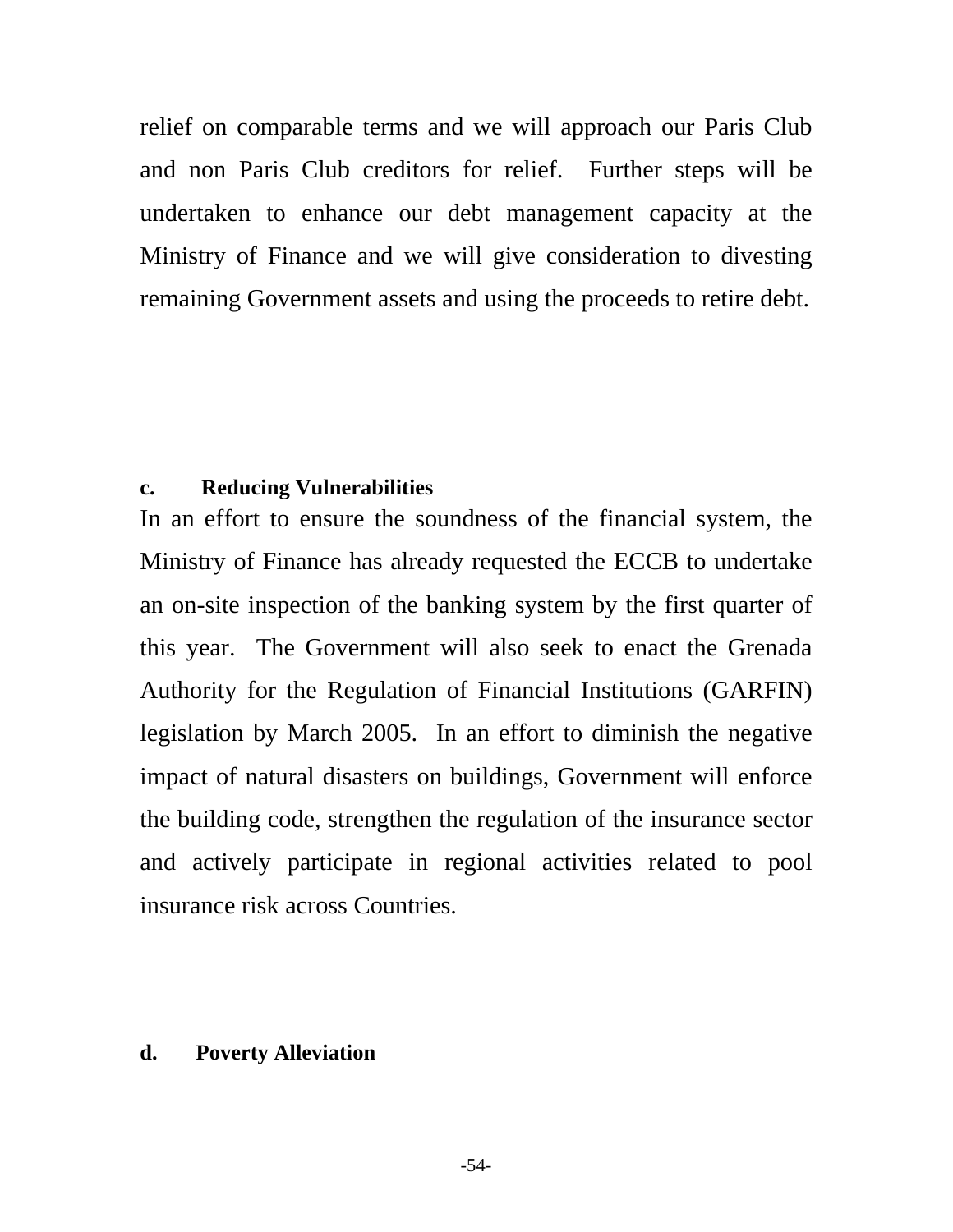Mr. Speaker, the alleviation of Poverty, and its ultimate eradication, remains at the top of Government's Social Development Agenda.

A Poverty Eradication Strategy was prepared in 2004 and more recently, we have undertaken a Core Welfare Indication Questionnaire as well as a Macro – Socio Economic Assessment of Damage by Hurricane Ivan and Emily. These initiatives are in addition to the major programmes already on stream to further social development.

A full-fledged Poverty Eradication Strategy Paper will be elaborated in 2006 through a broad consultative process. This document will aim at sharpening the focus and coherence of the Poverty reduction initiatives ensuring that scarce resources are directed to the most needy in our Country. In addition, it will link the Poverty reduction objectives closely to social development programmes while ensuring consistency with overall macroeconomic and fiscal objectives.

More specifically, the Poverty Reduction Strategy Paper will seek to achieve the following: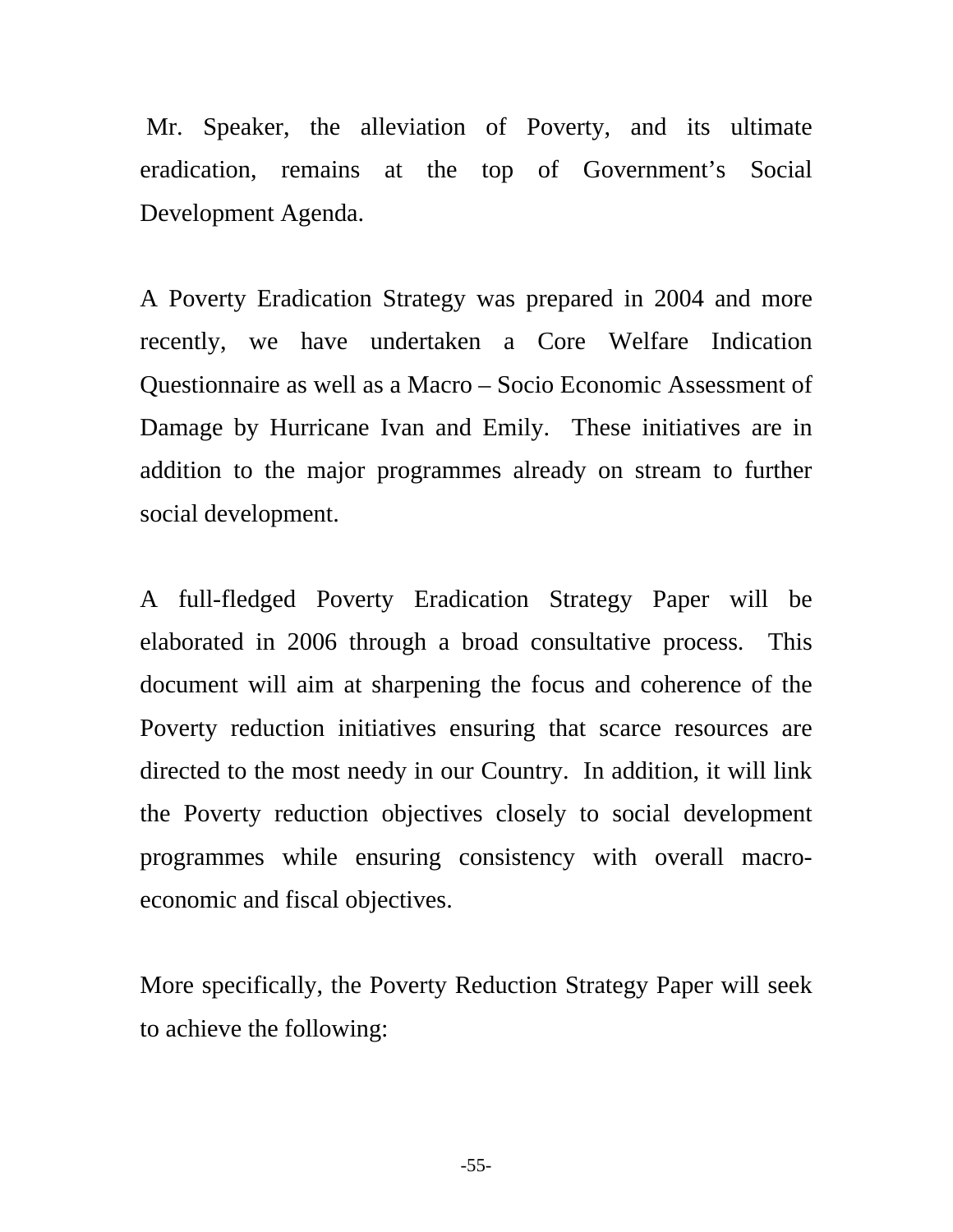- 1. Adopt a forward-looking and strategic approach, clearly defining the goals for poverty reduction and spelling out steps needed to achieve our poverty reduction objectives, including the Millennium Development Goals (MDGs).
- 2. Evaluate the effectiveness of existing poverty alleviation programmes, with a view to making better use of empirical evidence to assess programme effectiveness. In addition, it will define which institution or agency is responsible for which objectives; the size, financing, and duration of programmes; and the modes and timeframe of implementation.
- 3. Prioritize programmes and policies according to their desirability and social effectiveness.
- 4. Provide detailed costing that separates investment outlays from expected recurrent costs for future maintenance and operation.
- 5. Conduct cost-benefit analysis on each project to ensure consistency with fiscal and macro-economic objectives, the PSIP, and available domestic and external resources.

In the 2006 budget, we plan to put in place a social safety net to help the most vulnerable segments of society cope with new challenges. Long-term social development efforts need to be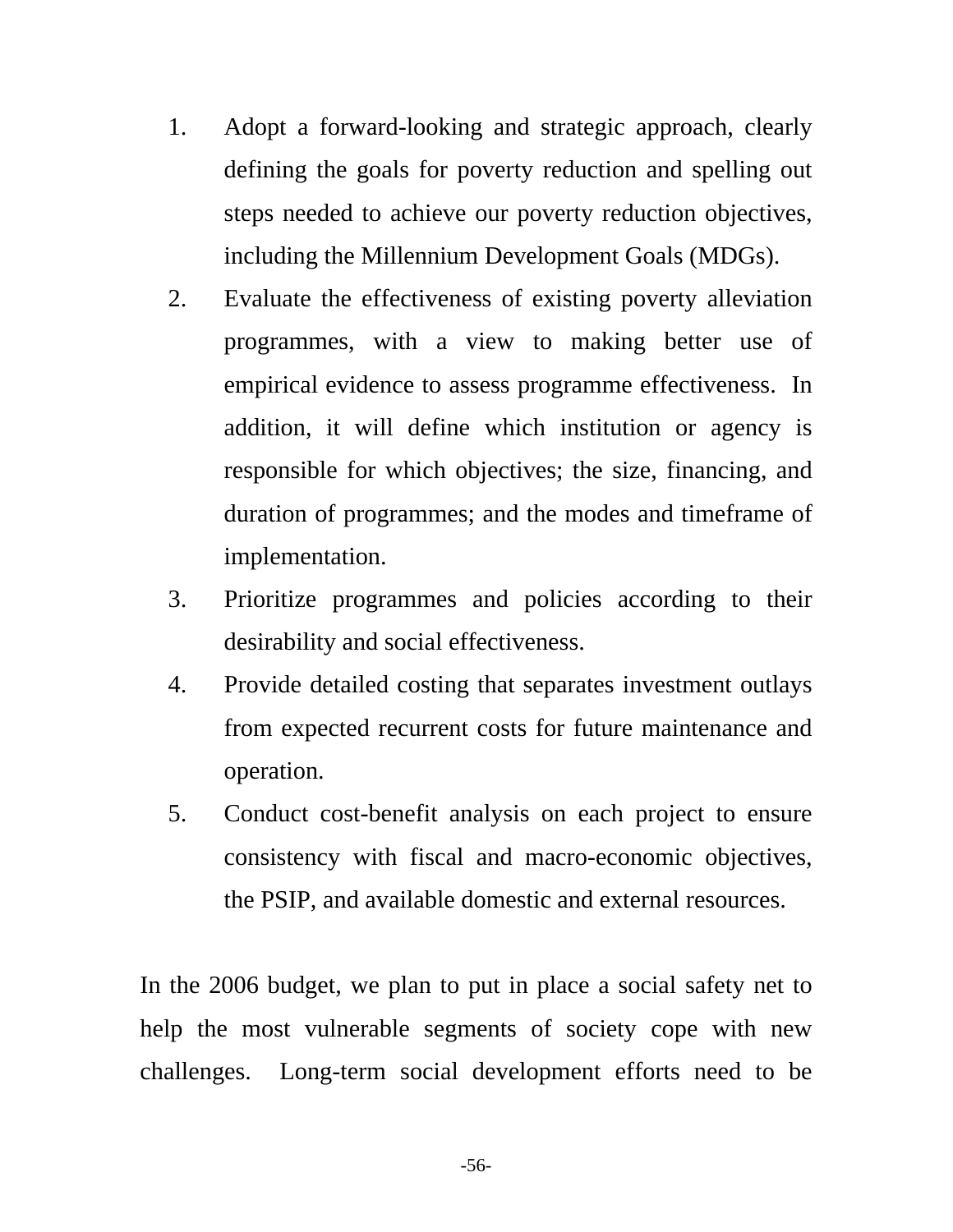supplemented by targeted social safety net measures: (i) to ensure that progress in poverty reduction is not rolled back by the effects of the hurricanes; and (ii) to protect the most vulnerable people from the side-effects of policy actions such as retail fuel price increases. In this vein, the 2006 budget will include:

- An increase in the monthly transfer to needy elderly persons, mainly in rural areas, from EC\$100 to EC\$150 at a budgeted annual cost of about EC\$4 million. over 3,500 persons are to benefit from this programme.
- A scheme to temporarily subsidize the increase in bus fares for about 2,000 tertiary students at a budgeted annual cost of EC\$1.5 million. Given the seemingly permanent nature of the increase in international oil prices, this subsidy will be phased out over time.
- Other social programmes for the vulnerable members of society such as additional free water supply; more free books and uniforms for needy children, free medicine for the elderly will be continued and expanded.

## **f. Benefits of the Reform Programme**

Mr. Speaker, success in implementation of this Reform Programme can result in significant benefits to our Country.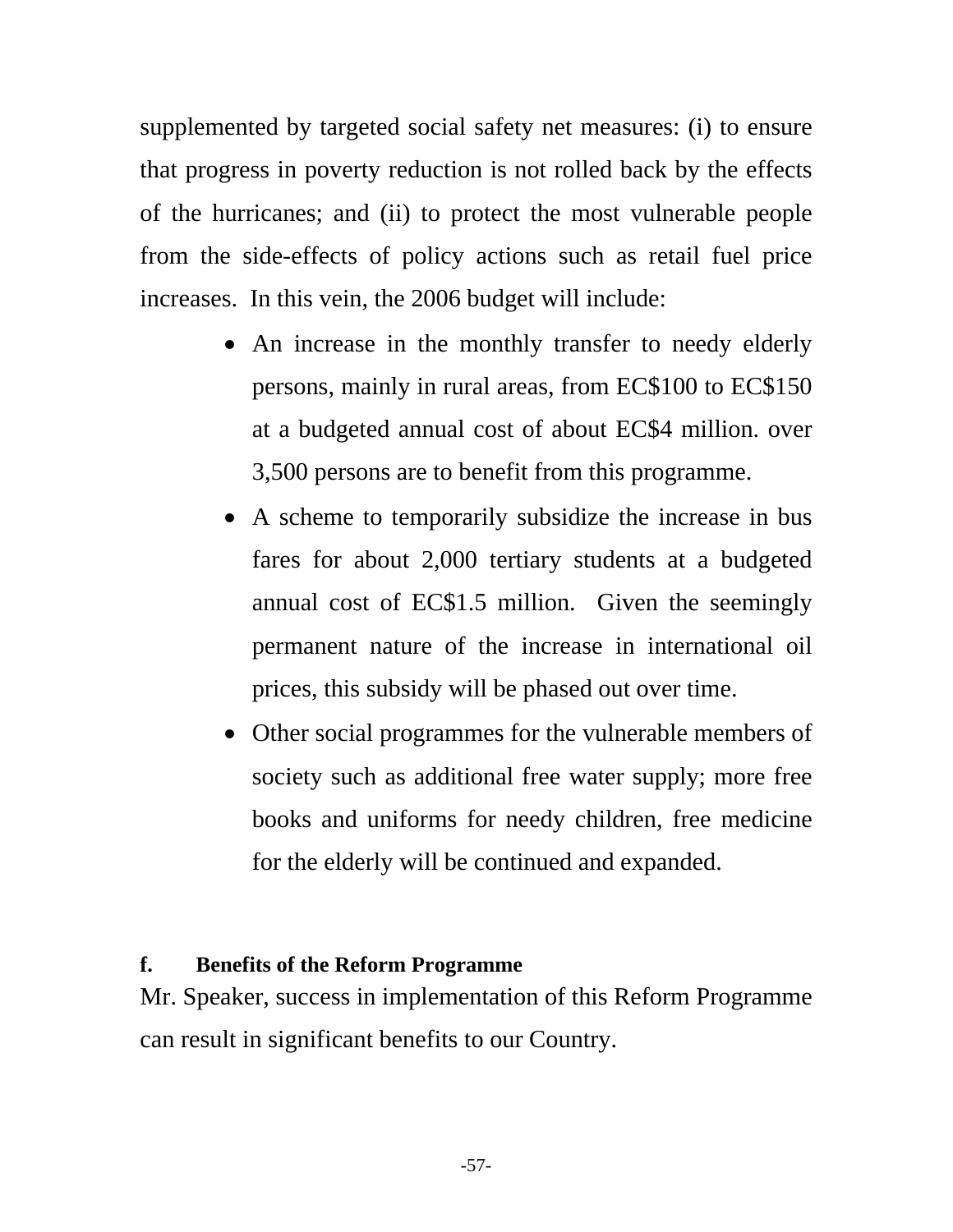The IMF has already indicated its willingness to make available to Grenada, approximately US\$15 million, for programme and budgetary support, with a first disbursement as early as March 2006.

Additionally, the international financial community has also expressed its willingness to support Grenada's request for additional financial assistance from the international donor community as well as to support Grenada's request for debt relief from both the Paris Club and non-Paris Club members.

Mr. Speaker, these are huge benefits to be derived for the sacrifice that our people are being called upon to make at this time.

# **6. GRENADA'S PREPARATION FOR CARICOM SINGLE MARKET & ECONOMY**

Mr. Speaker, the January  $1<sup>st</sup>$ , 2006 deadline for the establishment of the CSME was achieved by only six member states. Grenada and the rest of the OECS member states now have until the 31st of March 2006 to remove their remaining restrictions.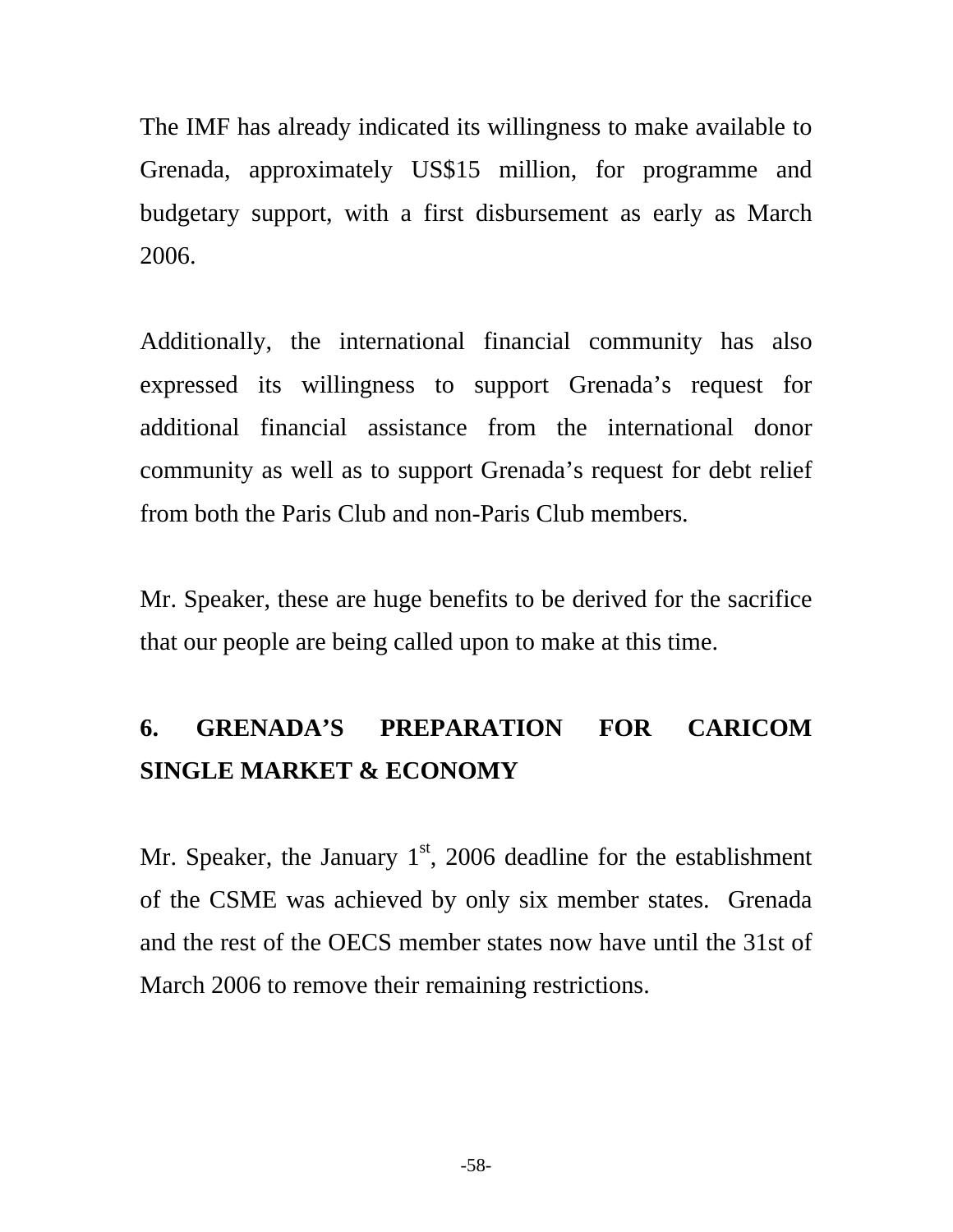A legal expert is currently working with the Government on the drafting of the necessary legislation, in order to be fully compliant with the revised Treaty. I am confident that we will meet the March 31<sup>st</sup> deadline.

Mr. Speaker, the Government will ensure that our sensitive industries are not negatively affected by the CSME. There are provisions under chapter seven of the revised Treaty that we will use to protect our various sectors as we make the transition to a single economic space.

A request for extension of protection for Article (56) goods has been submitted to the Council for Trade and Economic Development. The following products should benefit: Aerated Beverages, Wooden Furniture, Flour, Industrial gases, and Brewery Products.

Mr. Speaker, only the five approved categories of workers will benefit from the free movement of Community Nationals. They are: University Graduates, Artiste, Musicians, Media Workers and Sports persons. The intention is that by 2008, there will be total free movement.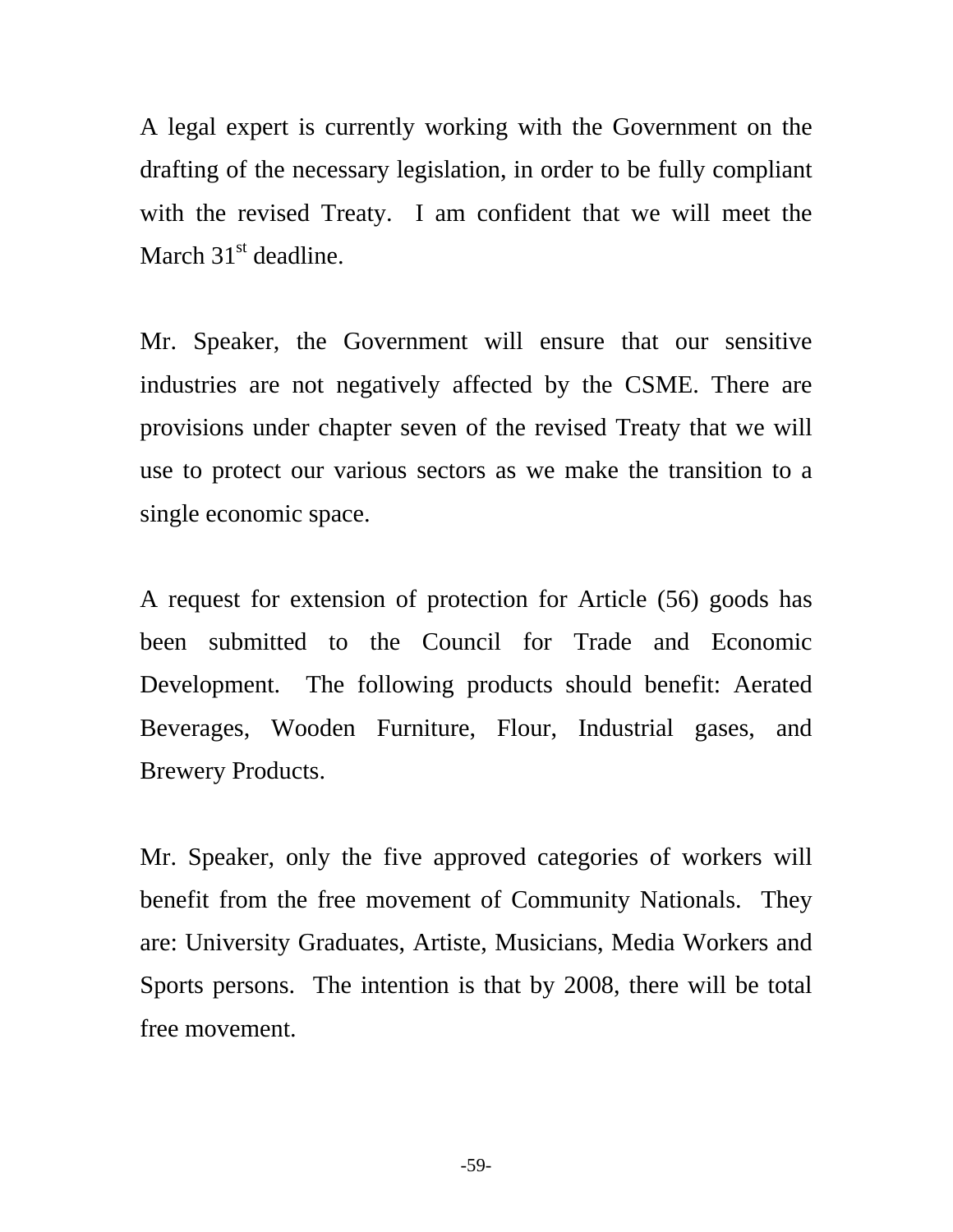The Ministry of Foreign Affairs and International Trade will continue its public education programme. It is hoped that in 2006 every school will be visited.

Mr. Speaker, Grenada remains committed to participating in the CARICOM Single Market and Economy. This however, will require economic adjustments. We must be prepared to face the challenges and opportunities provided by operating in a single large economic space.

## **7. GOVERNANCE**

Mr. Speaker, this Government is committed to good governance and is proud of the strides made in this regard over the past decade. Civil liberties and democracy are unparallel in our Nation's history.

The mere fact that this Government has been in office more than ten years, and has created history by winning three consecutive general elections is clear testimony that the people of this Country have supported our economic and social development policies. They also appreciate the mechanisms and institutions put in place to let *the peoples' voices be heard*. Never before has there been so many radio stations operating in this Country; never before have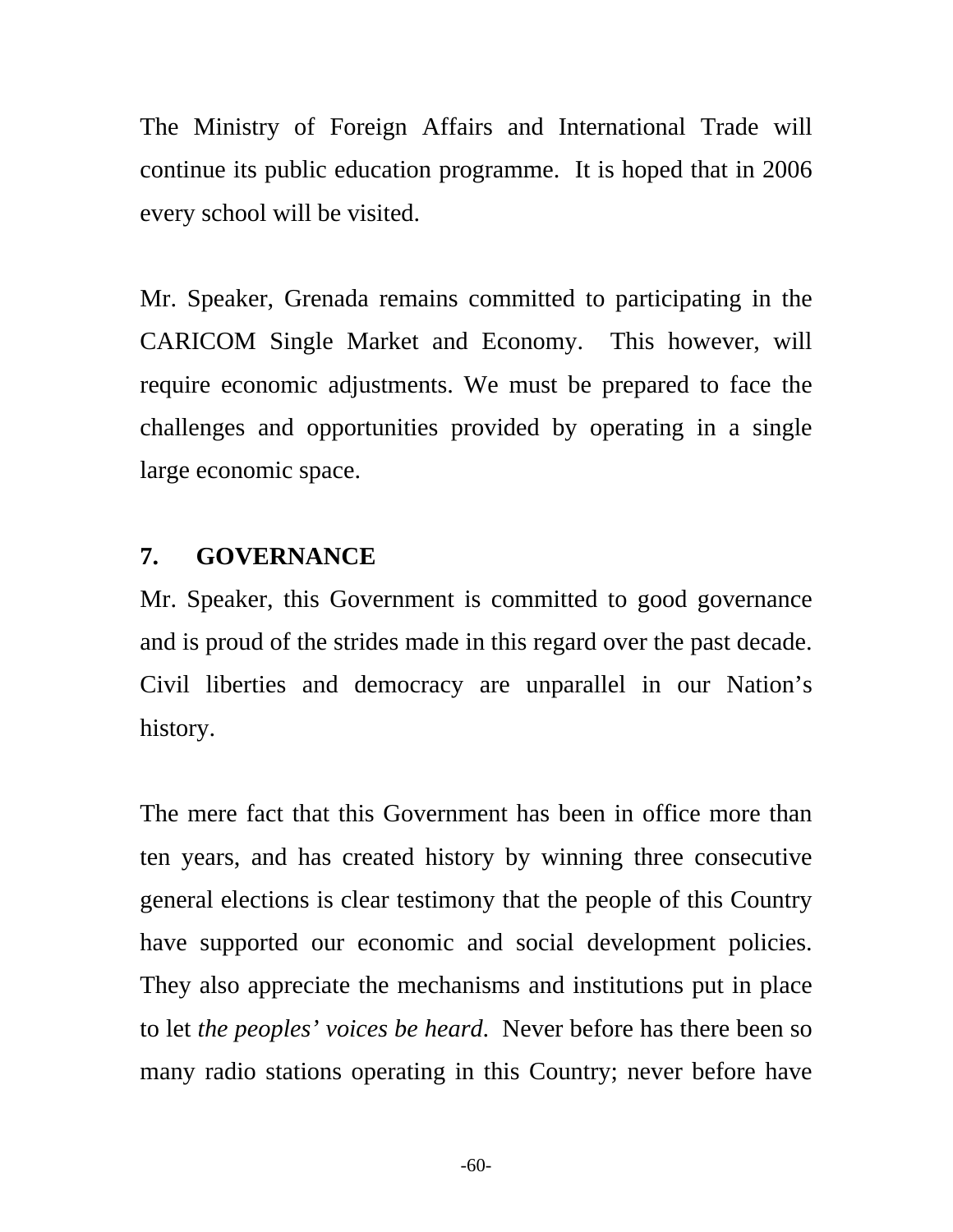there been so many newspapers and other avenues through which people can voice their opinions and openly criticize Government without fear or victimization. Mr. Speaker, in this Country there is freedom of speech and freedom of association.

Indeed, Mr. Speaker, the mere fact that we as a Nation and People have been recovering so well from Ivan and Emily must be largely attributed to Government's ability to communicate directly with the people, to inform them of their plans and programmes and to engage them in a meaningful way in the national reconstruction process. The most tangible manifestation of this consultative process is the Annual National Consultation on the Estimates of Revenue and Expenditure.

Mr. Speaker, the mere fact that the international community has pledged and provided this Government with substantial budgetary support and finances is testimony of their confidence in the Government's ability to manage and govern. Of course, the present circumstances require that Government step up its consultation and improve its mechanisms for communicating directly with the population. The successful implementation of our reform programme will require our people's support and in this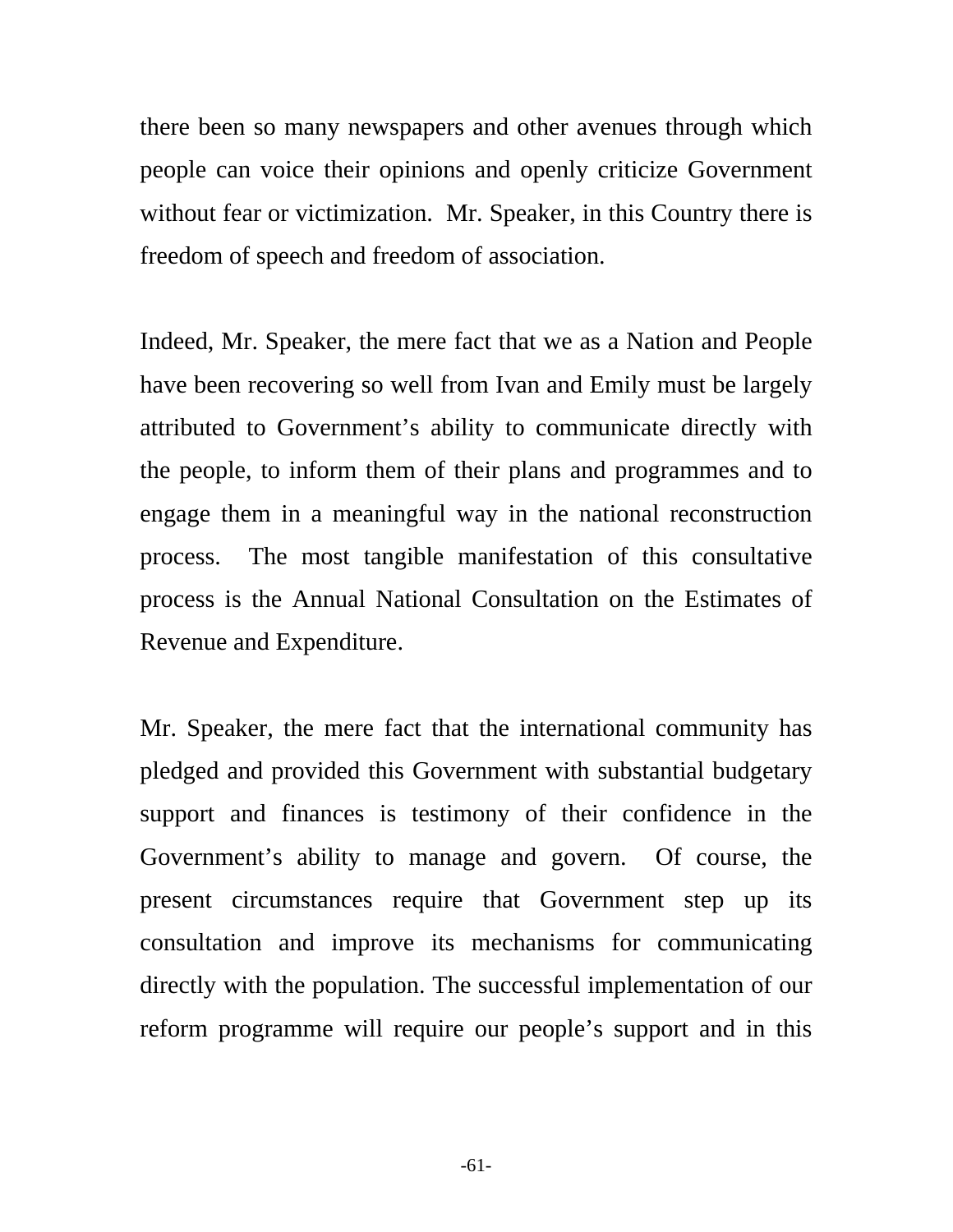regard we will soon be going around the Country explaining the nature and benefits of the programme to the people.

Mr. Speaker, this Government has long cherished the view that the development of a Country would require the active participation of the people in the decision making process. That the people must be seen not just as the objects of development but more so as the subject of development. That's why a few years ago, the Government set up the Multipartite Committee comprising Governments, private sector, trade unions, NGOs, churches, community based organization, employers' federation, to channel the views and ideas of all stakeholders in the development process. For us Mr. Speaker, the Multipartite Committee must be seen as a forum for depoliticizing national issues and for taking forward genuine development issues for implementation.

Mr. Speaker, the present situation of the Country calls for the Multipartite to be even more involved in the development issues of this Country. For this purpose Government has decided that as of 2006 specific budgetary allocation will be made for the work of the Committee.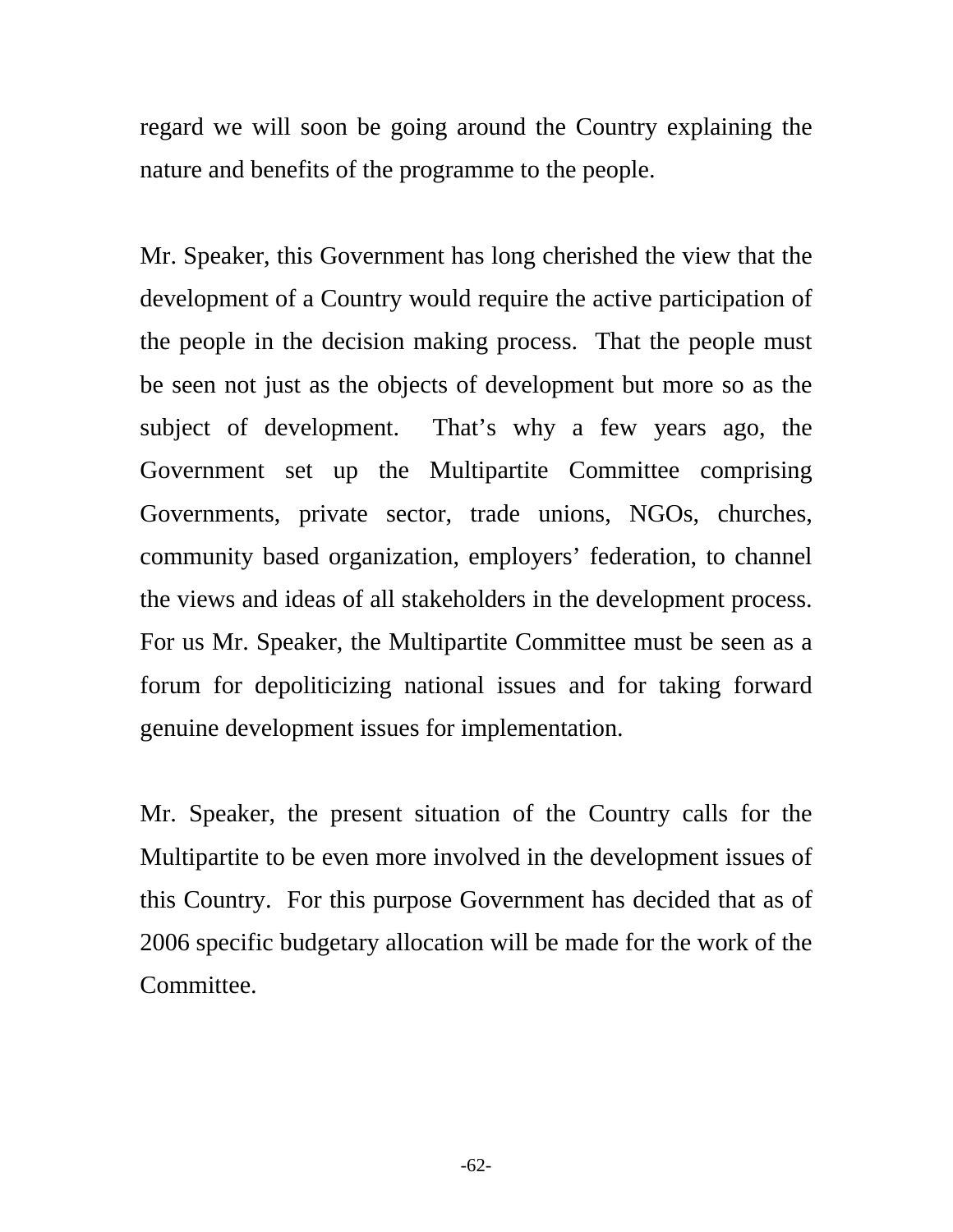Government wants to applaud the present work of the Committee in putting together a Memorandum of Understanding that outlines broad consensus on wages, prices, productivity, employment, governance; etc which will be binding for all stakeholders involved and will form the basis for further negotiations.

Very closely related to this Memorandum of Understanding is the establishment of a National Wages & Productivity Council that would set the standards and parameters upon which matters relating to wages and productivity would be settled.

## **8. ACKNOWLEDGEMENTS**

Mr. Speaker, on behalf of the Government and People of this Nation, I would like to thank the following Governments and Institutions for providing financial, economic and technical assistance during the past year:

The Government of the People's Republic of China

The Government of the Republic of Trinidad & Tobago

The Government of the Republic of Cuba

The Government the Republic of Venezuela

The European Union

The Government of Japan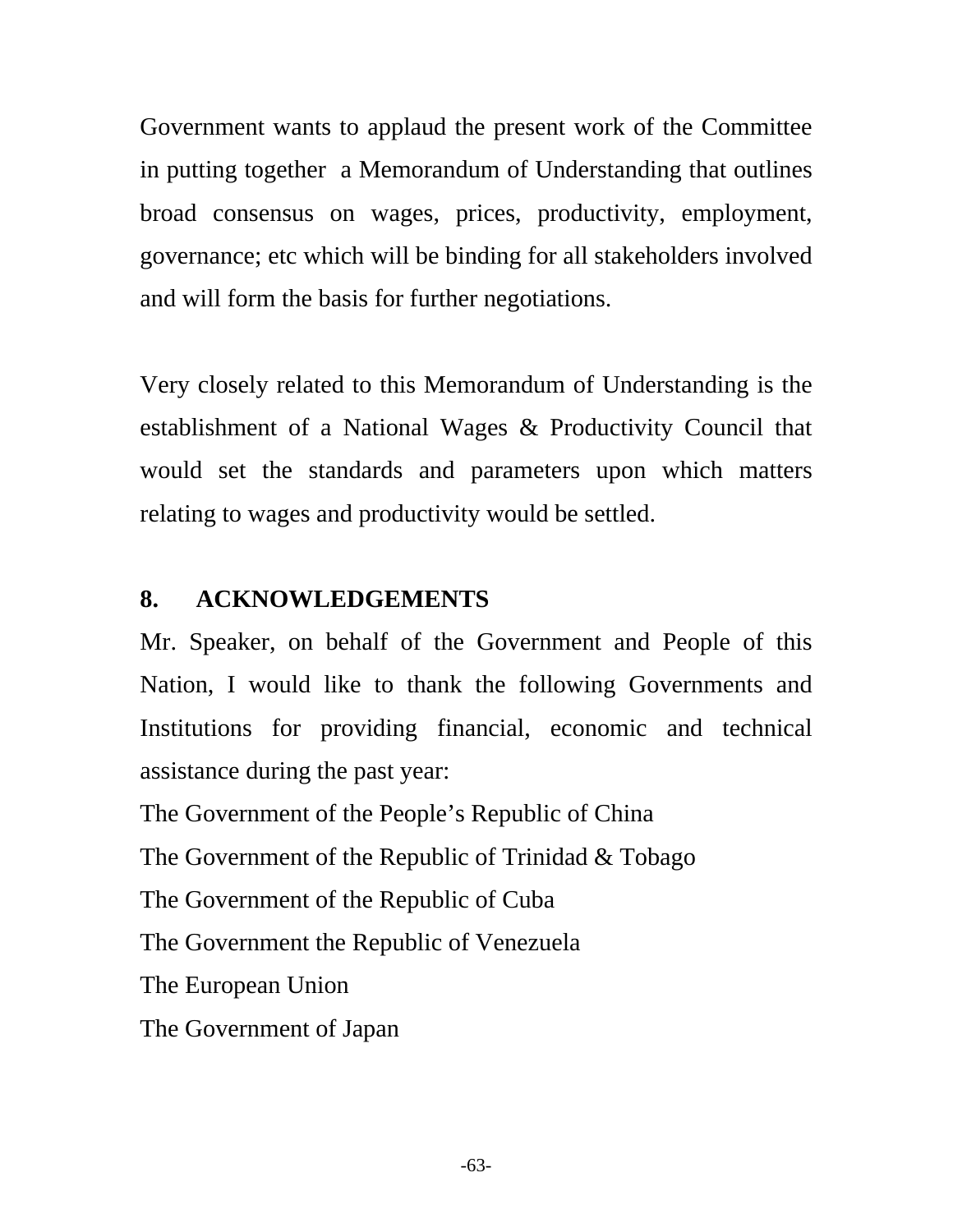The Government of the United Kingdom and the Department for International Development

The Government of Canada and the Canadian International Development Agency

The Government of France

The Government of the United States of America and the United

States Agency for International Development

The Government of the Republic of Korea

The Government of Belgium

The Government of Singapore

The Government of Libya

The Caribbean Development Bank

The Kuwaiti Fund for Arab Economic Development

The United Nations Development Programme

The United Nations Children's Fund (UNICEF)

The United Nations Environmental Programme (UNEP)

The Food and Agriculture Organisation (FAO) of the United Nations

The Government of the Republic of Venezuela

The Federal Republic of Germany

The Organisation of American States (OAS)

The Inter-American Institute for Co-operation on Agriculture

The World Bank Group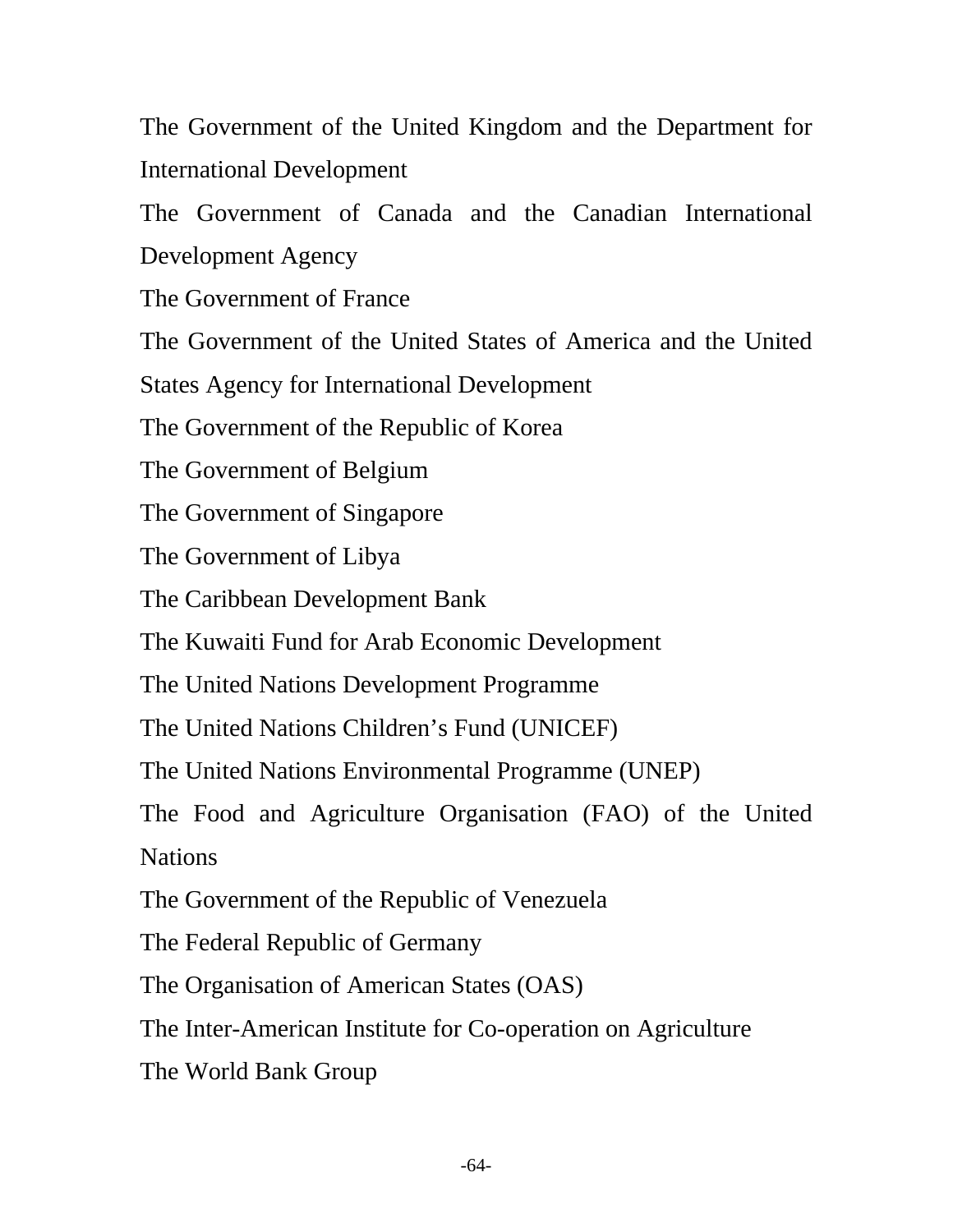The International Monetary Fund The Eastern Caribbean Central Bank (ECCB) The CARICOM Secretariat The Caribbean Export Development Agency The Organisation of Eastern Caribbean States (OECS) The Commonwealth Secretariat and Commonwealth Fund for Technical Cooperation (CFTC) The Caribbean Regional Technical Assistance Centre (CARTAC)

Mr. Speaker, I also take this opportunity to express my deepest appreciation of the staff of the Ministry of Finance including the Government Printery, and to the public workers in other Ministries and Departments who have contributed to the preparation and delivery of this Budget.

Mr. Speaker, I also thank the Clerk of Parliament and staff for their assistance in the preparations for today's Presentation.

Mr. Speaker, I also extend our gratitude to the Economic Advisory Council, the Multi-Partite Consultative Committee, the Grenada Chamber of Industry and Commerce and other community groups and organisations with whom we consulted during the past year. Your contributions have enriched today's Presentation.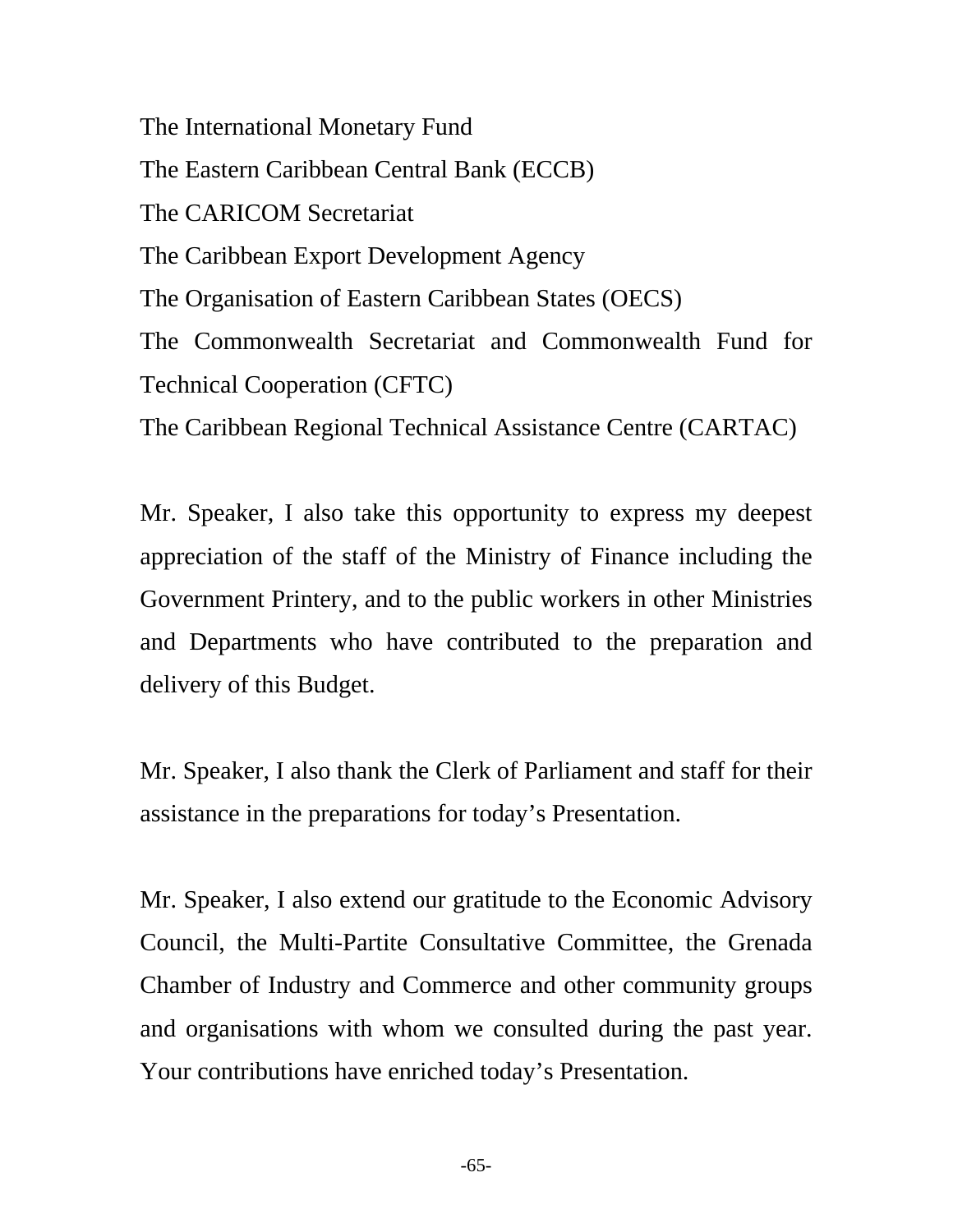Sincere thanks to the thousands of Grenadians and friends and supporters of Grenada living abroad.

Thanks also to the many Grenadians and friends of Grenada who have provided constructive criticisms of our policies and programmes. Your criticism is a "mirror" through which we can see our strengths and weaknesses.

Mr. Speaker, my sincere thanks and appreciation are extended to my constituents of St. Patrick's West and the entire population of Grenada, Carriacou and Petite Martinique. Your patience, understanding and support during the past year were indeed a source of encouragement.

We look forward to your continued support and understanding as together "we aspire, build and advance, as one People," a society of which we can all be proud, not only for ourselves, but our children, and our children's children.

## **9. CONCLUSION**

Mr. Speaker what I have just presented to this Honorable House is a prescription for taking the Country forward over the next few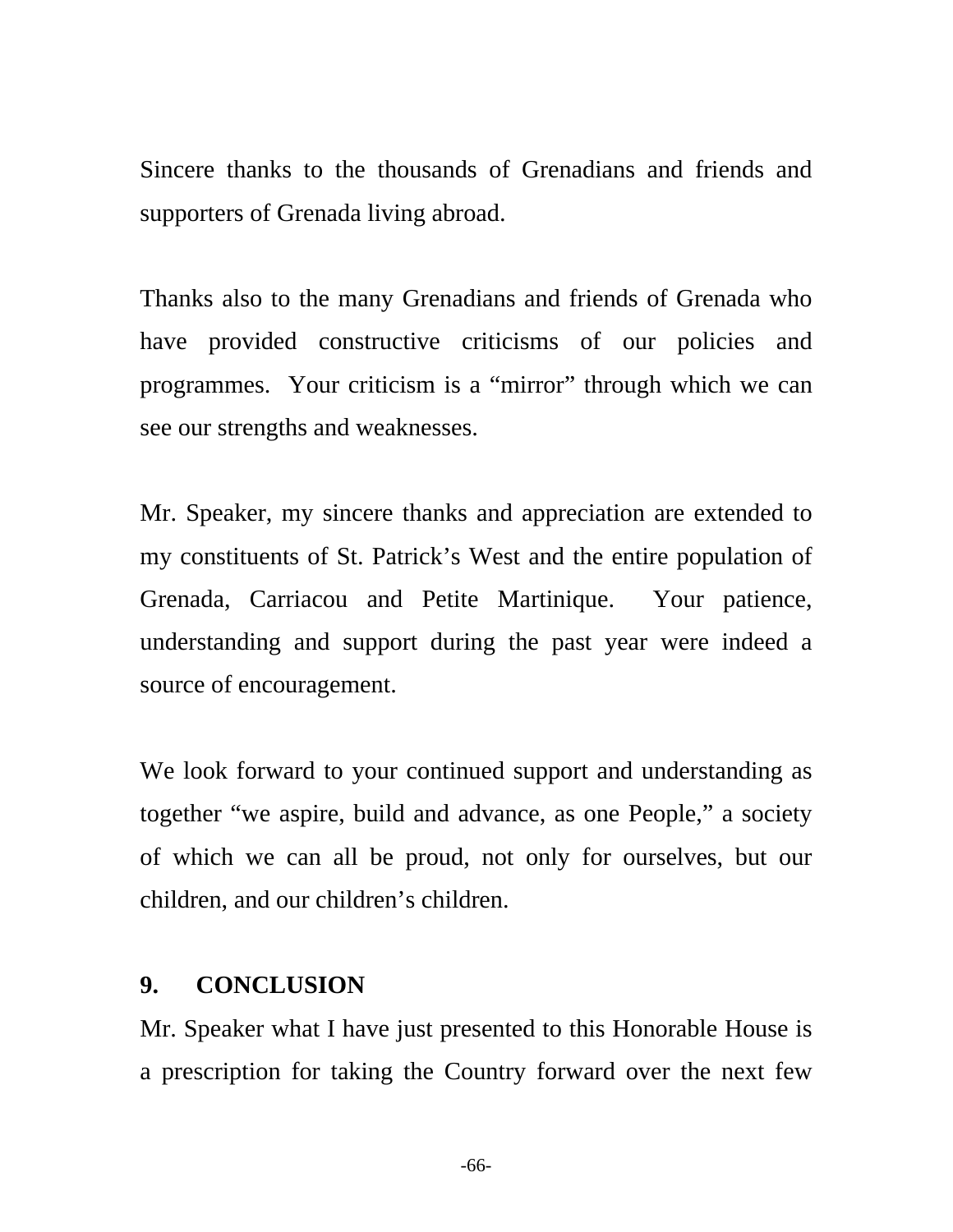years. It is the product of intense consultation with the people of this Country, with regional and international organizations, and it is a clear reflection of the strong commitment of this Government to nation building. What is most encouraging about this reform programme, Mr. Speaker, is that the policies and programmes outlined therein are a reflection of the dreams and hopes and aspirations of the people of this Country; and that it is why it will work. This programme can therefore be best described as the **Grenada Consensus** for taking the country forward.

Mr. Speaker, the consultations held throughout the island revealed that democracy is at work, that there are many good people who care for and are prepared to make sacrifices to see this Country develop in a peaceful and orderly manner. We are convinced that we have the support of our people in moving this Country forward. We were impressed with people's view on the public service; on the state of the Country's revenue and with the measures proposed to widen the tax net and to make the tax system more equitable and just.

This programme is not a reflection of the desires of the decision makers of this Country. It is not an imposed programme for no imposed programme can work. It is not a case of what I want, nor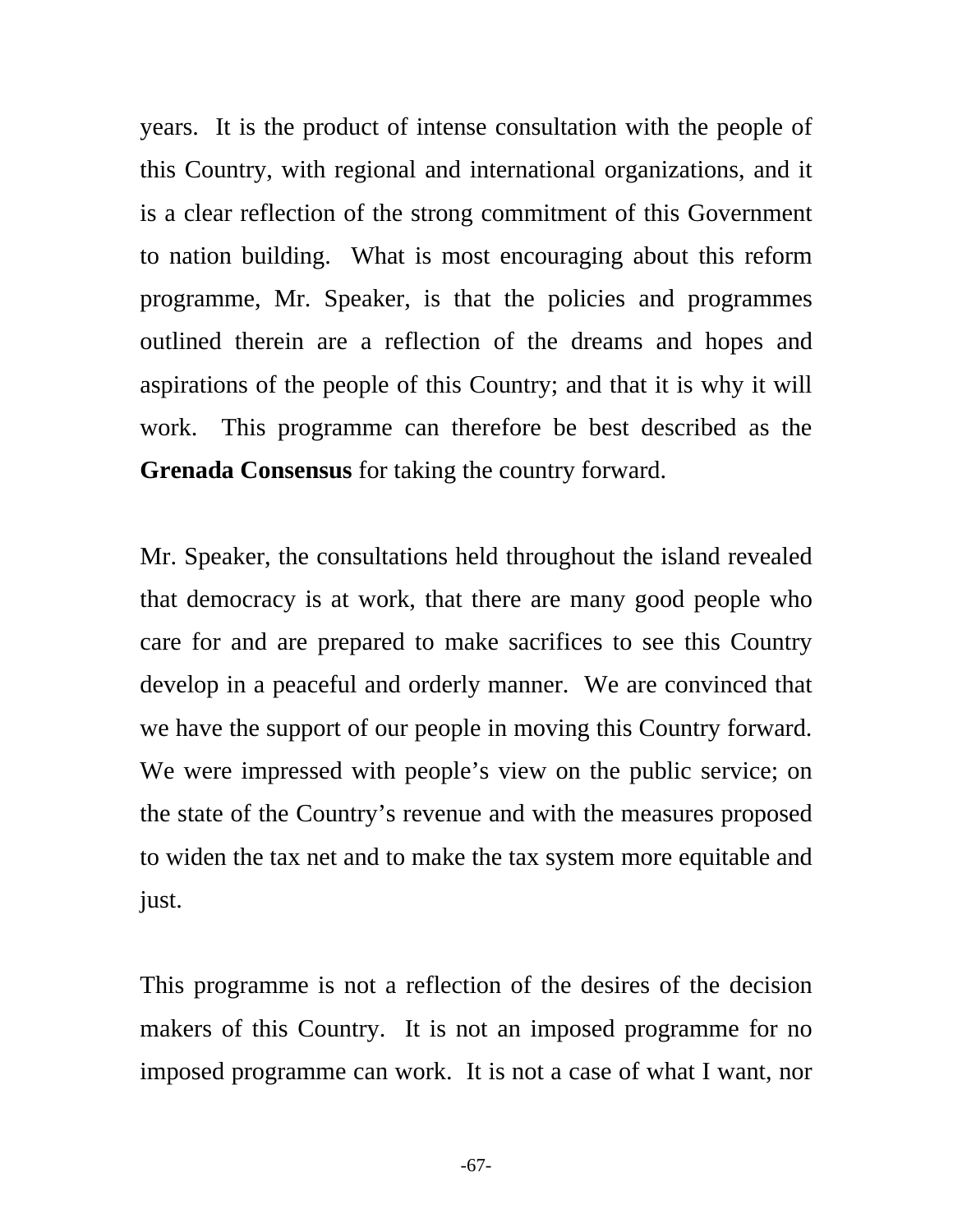is it not a case of what you want, but rather it is a case of what the situation calls for.

Our consultation with the people of this Country over the last few months have demonstrated clearly to us that as politicians we cannot act with our desires, we cannot impose our taste and preference on our people. We have learnt that as we put measures in place to shape and transform the landscapes of this Country we are also transforming ourselves. We have had to step back, question our assumptions, refine our thinking and even change our course of direction. What we have therefore presented to our Nation is a programme that on the one hand is economically feasible and sensible, but on the other, is also politically acceptable as it a reflection of the views of the popular masses of this Country.

Mr. Speaker, this is not just politics, though politics influences economics, it is more so about economics, because in the final analysis though politics is about people, and bringing benefits to the people, the only way to bring benefits to the people is to implement economic plans and programmes that put the people to work and allow them to produce the goods and services for their own consumption: and that is Economics.

-68-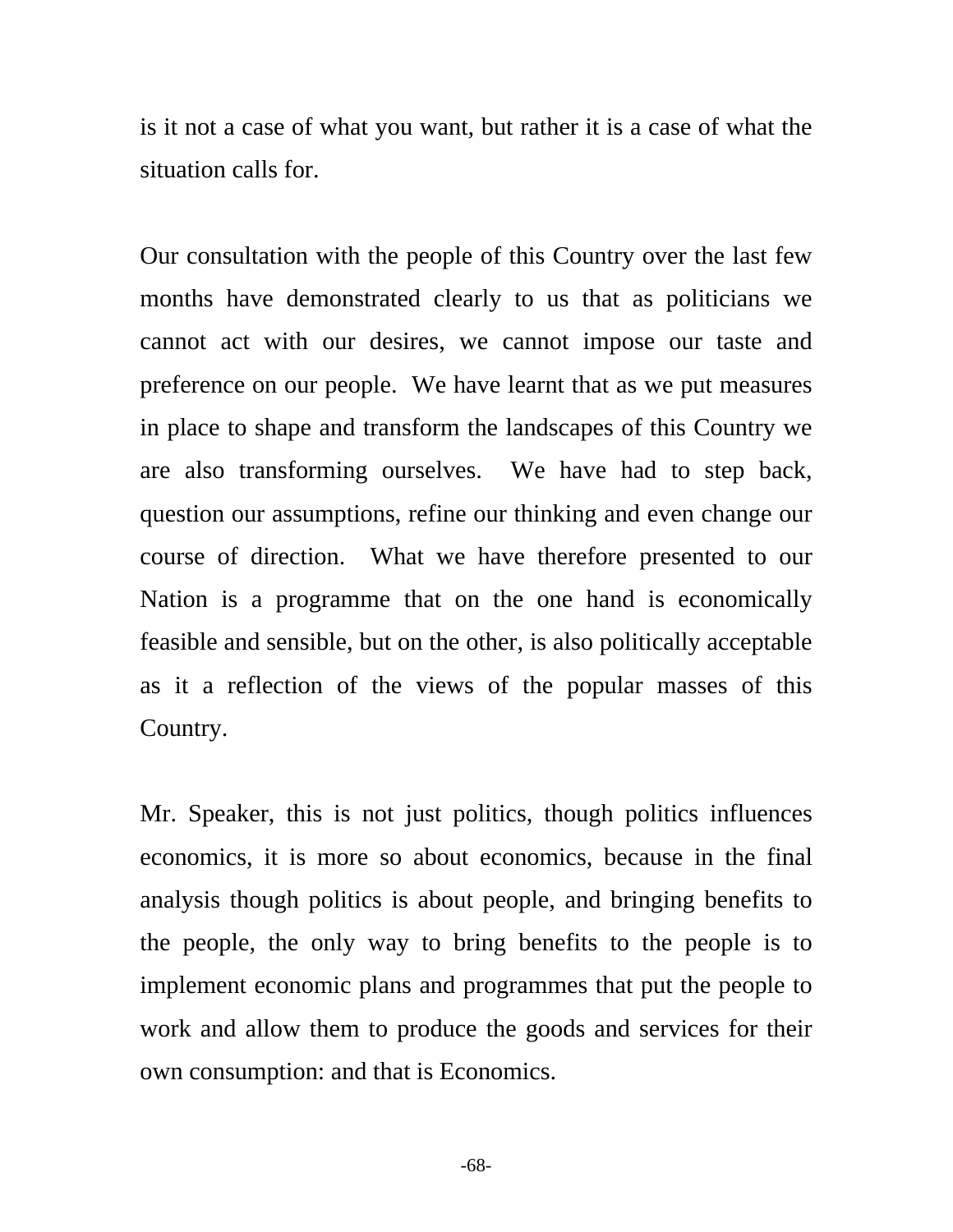Mr. Speaker, I issue a clarion call for national unity.

Let us rally around Grenada.

Let us put Grenada first.

Indeed, let us all be inspired by the Holy Scriptures found in Psalms 133:1 which says and I quote "how good and pleasant it is when brothers live together in unity" end of quote.

It is only through national unity, shared sacrifice and hard work that we can rebuild a better Grenada for all.

I thank you.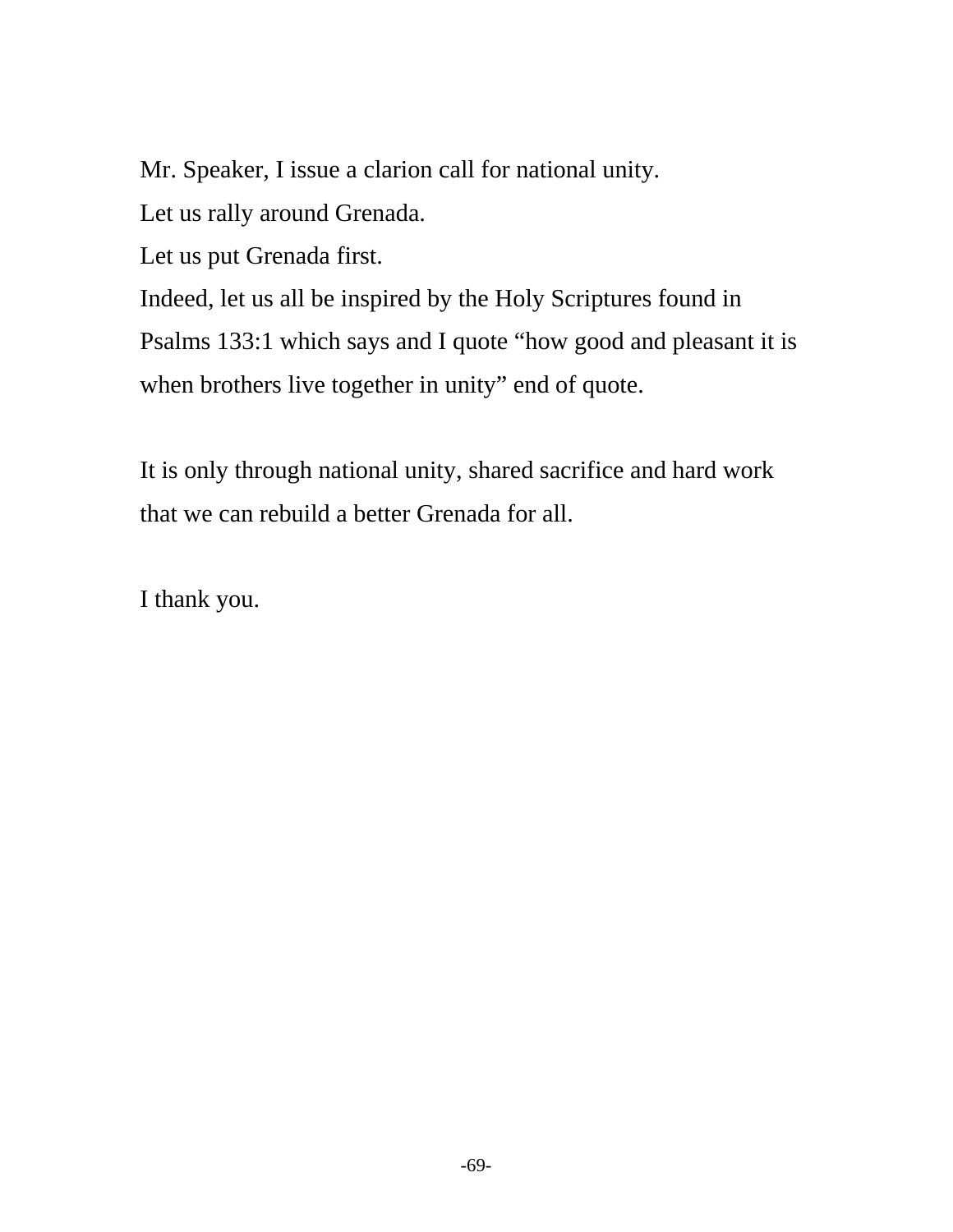# **10: APPENDICES**

#### **APPENDIX I:**

#### **GRENADA STRUCTURAL BENCHMARKS, 2006**

| <b>Measures/Actions</b>                                                   | <b>Target date</b>      | <b>Responsibility</b> |
|---------------------------------------------------------------------------|-------------------------|-----------------------|
|                                                                           | 2006                    |                       |
| <b>Fiscal Measures and Reforms</b>                                        |                         |                       |
| <b>Collection of National Reconstruction Levy</b>                         | 1 <sup>st</sup> January | <b>IRD</b>            |
| Reach Agreement on public sector wages for 2006-8                         | March                   | <b>DHR</b>            |
| Adopt automatic fuel pricing mechanism                                    | 1 <sup>st</sup> January | <b>MOW</b>            |
| Capitalize outstanding obligations to oil companies with repayment        | <b>End February</b>     | <b>MOF</b>            |
| schedule                                                                  |                         |                       |
| Deposit petroleum tax proceeds in Treasury                                | <b>End February</b>     | <b>MOF</b>            |
| Revive VAT implementation committee                                       | <b>End January</b>      | <b>IRD</b>            |
| Announce Schedule of VAT implementation                                   | End June                | <b>IRD</b>            |
| Commence CDB Customs project                                              | April 2006              | Customs               |
| Implement comprehensive Customs reform                                    | <b>End August</b>       | Customs               |
| Implement CDB/WB PSIP Strengthening                                       | End June 2006           | EAU                   |
| Start Publishing information on concessions granted                       | $1st$ April             | <b>IDC</b>            |
| Stop granting new as well as extending tax holidays                       | 1 <sup>st</sup> January | <b>IDC</b>            |
| Amend Income Tax to adopt a system of accelerated depreciation & loss     | End May                 | <b>IDC</b>            |
| carried forward                                                           |                         |                       |
| Strengthen IRD                                                            | February                | <b>MOF</b>            |
| Repeal Investment Code Incentives, Qualified Enterprises, and tax         | End May                 | <b>IDC</b>            |
| concessions and all other incentives including Hotels Aid and Fiscal      |                         |                       |
| <b>Incentives Act</b>                                                     |                         |                       |
| Public enterprises start submit quarterly statements with one-quarter lag | End June                | EAU                   |
| Public Enterprises to submit annual statements with 6 months lag          | End June                | EAU                   |
| Strengthen audit accountability by making Audit fully operational and     | End July                | Audit                 |
| enforcing regular audit functions                                         |                         |                       |
| <b>Growth-enhancing reforms</b>                                           |                         |                       |
| Adopt a new investment code                                               | End June                | <b>IDC</b>            |
| Review GIDC to improve its effectiveness in promoting investment          | End June                | <b>IDC</b>            |
| Update & Computerize land registry                                        | End June                | <b>MOF</b>            |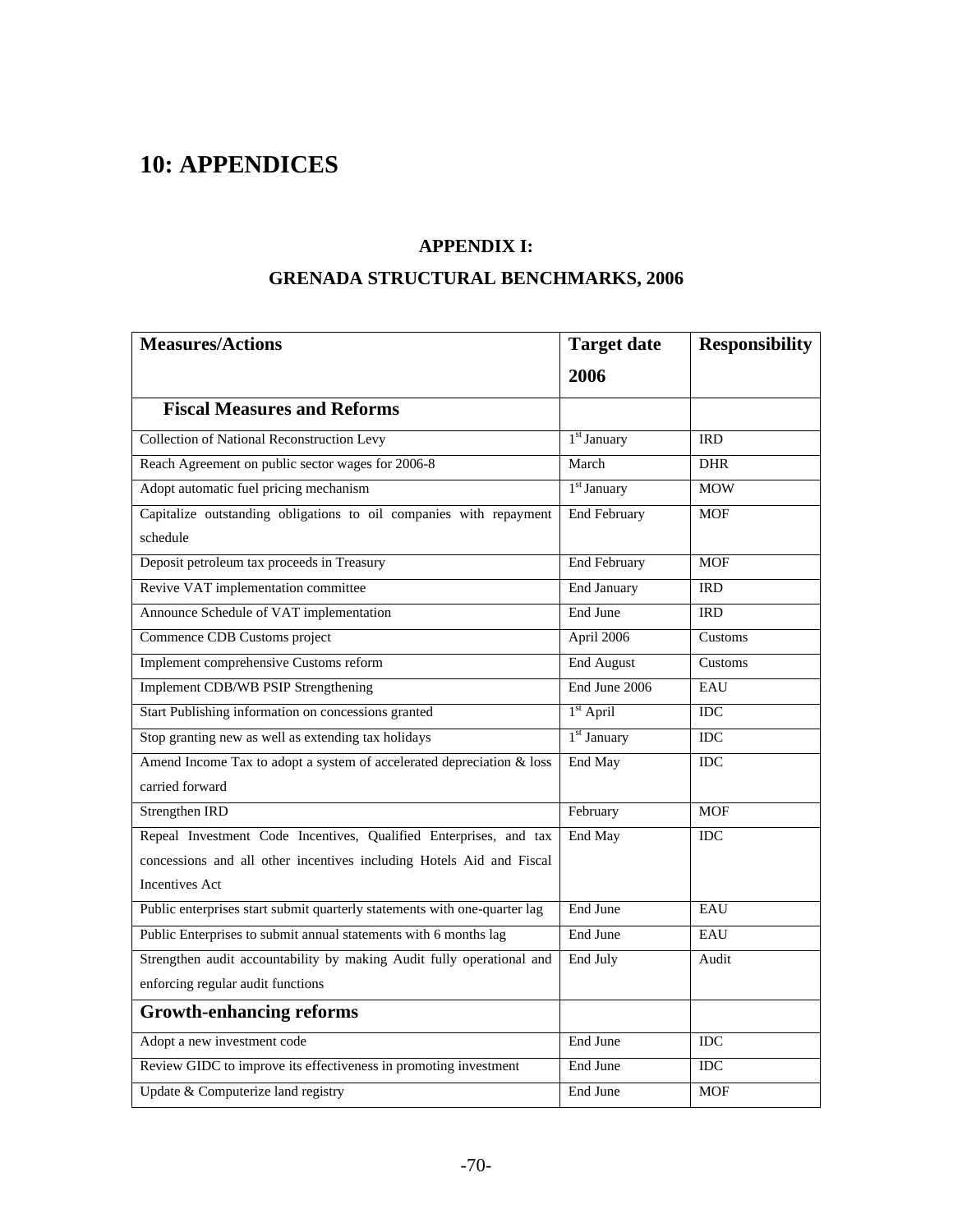| Design National Export Strategy                               | End June  | MOF        |
|---------------------------------------------------------------|-----------|------------|
| <b>Financial Sector reform &amp; reducing Vulnerabilities</b> |           |            |
| ECCB to conduct onsite inspection of banks                    | End March | <b>MOF</b> |
| Pass GARFIN Bill and set up GARFIN                            | End march |            |

#### **APPENDIX II:**

## **GRENADA: ECONOMIC AND FISCAL SUMMARY**

|                                | 2001    | 2002     | 2003    | 2004    | 2005<br>Prel. | 2006<br><b>Estimates</b> |  |
|--------------------------------|---------|----------|---------|---------|---------------|--------------------------|--|
| <b>Real Growth Rate</b>        | $-4.4$  | 0.8      | 5.8     | $-3.0$  | 1.5           | 6.5                      |  |
| CPI, End-of-year               | $-0.7$  | 2.3      | 1.6     | 2.5     | 6.0           | 2.0                      |  |
| CPI, Period average            | 1.7     | 1.1      | 2.2     | 2.3     | 3.5           | 4.6                      |  |
| <b>Current Revenue</b>         | 284.9   | 292.5    | 330.4   | 301.2   | 355.3         | 401.2                    |  |
| <b>Current Expenditure</b>     | 258.0   | 285.4    | 291.6   | 329.6   | 294.7         | 328.1                    |  |
| <b>Current Account Balance</b> | 26.9    | 7.1      | 38.8    | $-28.3$ | 60.6          | 73.0                     |  |
| Overall Balance (after grants) | $-90.0$ | $-211.1$ | $-57.6$ | $-32.7$ | $-3.7$        | $-43.9$                  |  |
| Customs & Excise               | 143.9   | 153.8    | 174.8   | 167.1   | 210.4         | 222.5                    |  |
| <b>Inland Revenue</b>          | 113.1   | 117.3    | 123.4   | 111.8   | 130.9         | 154.2                    |  |

#### **APPENDIX III SUMMARY OF CAPITAL EXPENDITURE 2006**

|     | <b>VOTE</b>                      | <b>TOTAL</b> | % of Total |
|-----|----------------------------------|--------------|------------|
|     |                                  |              |            |
| 01. | Governor General                 | 91,500       | 0.04       |
| 02. | Parliament                       | 23,000       | 0.01       |
| 03. | Supreme Court                    | 175,000      | 0.08       |
| 04. | Magistracy                       | 86,250       | 0.04       |
| 05. | Audit                            | ۰            |            |
| 06. | <b>Public Service Commission</b> | ۰            |            |
| 07. | Director of Public Prosecution   | ۰            |            |
| 08. | <b>Electoral Office</b>          | 538,000      | 0.23       |
| 09. | Ministry of Legal Affairs        | 474,388      | 0.21       |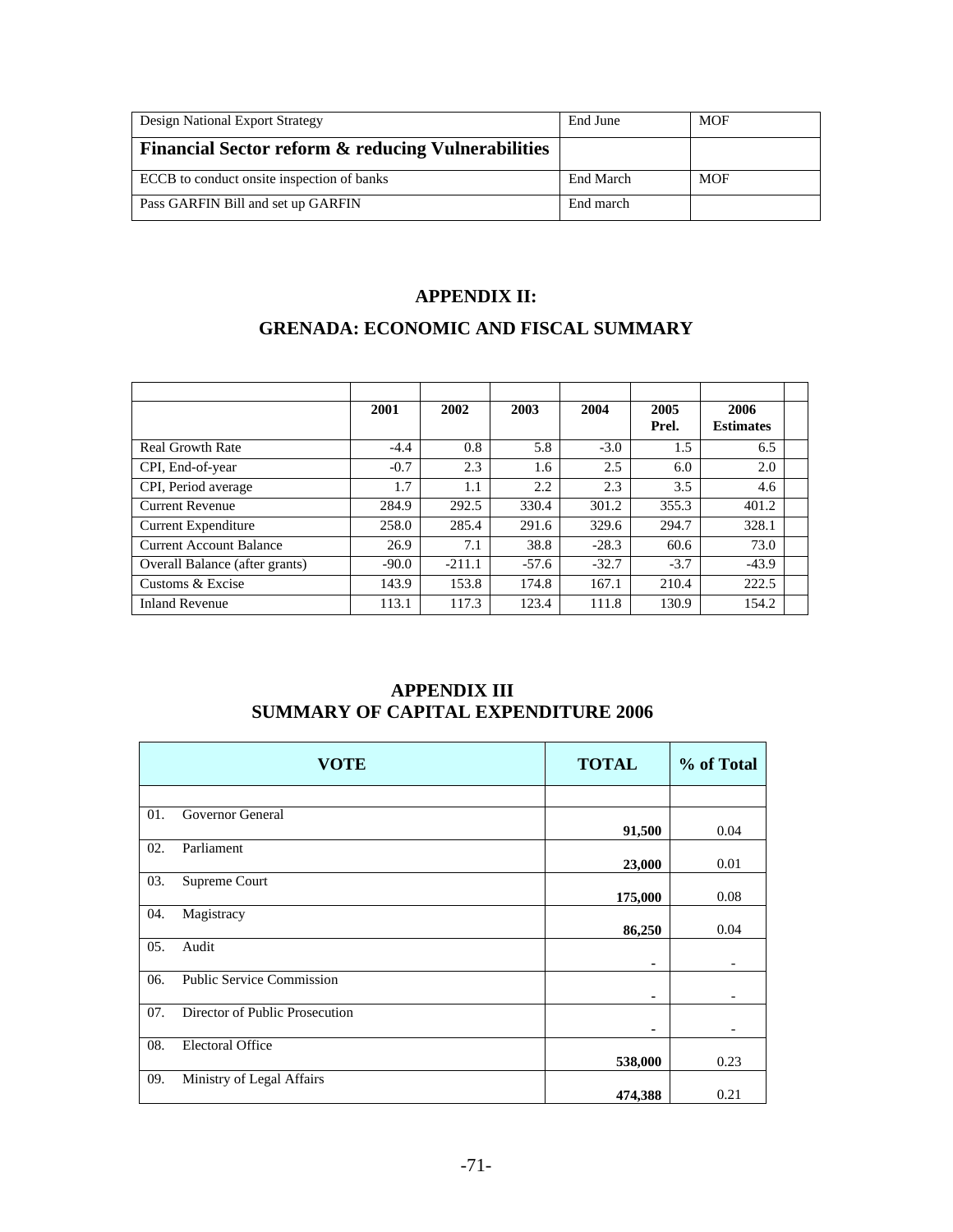| 10. | Prime Minister's Ministry                                       |             |        |
|-----|-----------------------------------------------------------------|-------------|--------|
|     |                                                                 | 51,928,893  | 22.60  |
| 11. | Prisons                                                         |             |        |
|     |                                                                 | 610,000     | 0.27   |
| 12. | Police                                                          |             |        |
|     |                                                                 | 1,350,000   | 0.59   |
| 15. | Ministry of Tourism, Civil Aviation, Culture,                   |             |        |
|     |                                                                 | 15,650,000  | 6.81   |
| 16. | Ministry of Foreign Affairs                                     |             |        |
|     |                                                                 | 98,186      | 0.04   |
| 19. | Ministry of Youth, Sports, Community Development & Co-op.       |             |        |
|     |                                                                 | 1,253,000   | 0.55   |
| 20. | Ministry of Finance                                             |             |        |
|     |                                                                 | 22,054,196  | 9.60   |
| 30. | Ministry of Works, Communications and Public Utilities          |             |        |
|     |                                                                 | 71,898,285  | 31.29  |
| 35. | Ministry of Social Development                                  |             |        |
|     |                                                                 | 7,610,795   | 3.31   |
| 36. | Ministry of Carriacou and Petite Martinique Affairs             |             |        |
|     |                                                                 | 2,581,455   | 1.12   |
| 40. | Ministry of Education & Labour                                  |             |        |
|     |                                                                 | 14,200,250  | 6.18   |
| 50. | Ministry of Health and the Environment & Social Security        |             |        |
|     |                                                                 | 8,150,610   | 3.55   |
| 64. | Ministry of Agriculture, Forestry, Lands, Fisheries & Utilities |             |        |
|     |                                                                 | 30,993,500  | 13.49  |
|     |                                                                 |             |        |
|     |                                                                 |             |        |
|     | <b>TOTAL</b>                                                    |             |        |
|     |                                                                 | 229,767,308 | 100.00 |

#### **APPENDIX IV SUMMARY OF RECURRENT EXPENDITURE 2006**

| <b>VOTE</b>                        | <b>TOTAL</b> | $\frac{0}{0}$<br>OF TOTAL |
|------------------------------------|--------------|---------------------------|
|                                    |              |                           |
| 01 Governor General                | 725,900      | 0.19                      |
| 02 Parliament                      | 1,474,496    | 0.39                      |
| 03 Supreme Court                   | 2,003,641    | 0.52                      |
| 04 Magistracy                      | 1,401,586    | 0.37                      |
| 05 Audit                           | 966,411      | 0.25                      |
| 06 Public Service Commission       | 557,610      | 0.15                      |
| 07 Director of Public Prosecutions | 703,504      | 0.18                      |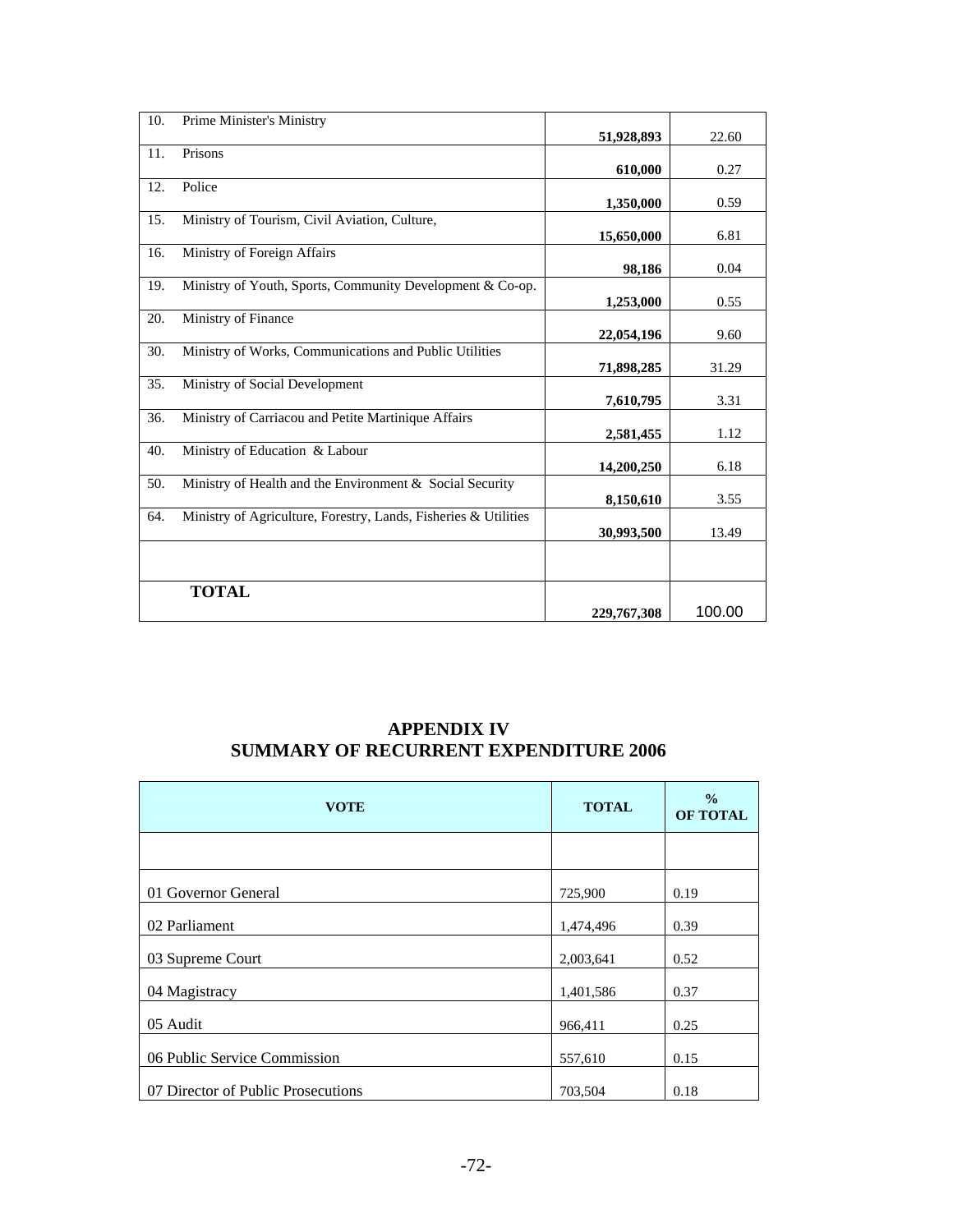| 08 Electoral Office                                                         | 605,092     | 0.16  |
|-----------------------------------------------------------------------------|-------------|-------|
| 09 Ministry of Legal Affairs                                                | 1,416,976   | 0.37  |
| 10 Prime Minister's Ministry                                                | 6,016,650   | 1.58  |
| 11 Prisons                                                                  | 5,045,089   | 1.32  |
| 12 Police                                                                   | 34,906,828  | 9.14  |
| 15 Ministry of Tourism, Civil Aviation, Culture and<br>Performing Arts      | 3,381,052   | 0.89  |
| 16 Ministry Foreign Affairs and International Trade                         | 7,971,827   | 2.09  |
| 19 Ministry of Sports, Com. Dev. & Co-operatives                            | 2,985,123   | 0.78  |
| 20 Min. of Finance and Planning                                             | 32,675,734  | 8.55  |
| 21 Pensions and Gratuities                                                  | 32,500,000  | 8.51  |
| 22 Public Debt.                                                             | 88,524,699  | 23.17 |
| <b>Foreign Interest Payments</b>                                            | 21,085,604  | 5.52  |
| <b>Domestic Interest Payments</b>                                           | 13,586,626  | 3.56  |
| <b>Foreign Principal Payments</b>                                           | 28,949,060  | 7.58  |
| <b>Domestic Principal Payments</b>                                          | 24,903,410  | 6.52  |
| 23 Salaries and wages increase                                              |             |       |
| 25 Contributions                                                            | 10,971,457  | 2.87  |
| 30 Min. of Comm, Works and Transport                                        | 4,751,843   | 1.24  |
| 32 Post Office                                                              | 10,777      | 0.00  |
| 35 Ministry of Social Development                                           | 10,343,560  | 2.71  |
| 36 Min. of Carriacou & Petite Martinique Affairs                            | 2,856,107   | 0.75  |
| 40 Min .of Education and Labour                                             | 71,379,247  | 18.69 |
| 50 Min. of Health, Social Security & the Environment                        | 46,191,046  | 12.09 |
| 64 Min. of Agric., Lands, Forestry, Fisheries, Public Utilities<br>& Energy | 11,633,607  | 3.05  |
|                                                                             |             |       |
| <b>GRANT TOTAL</b>                                                          | 381,999,862 | 100   |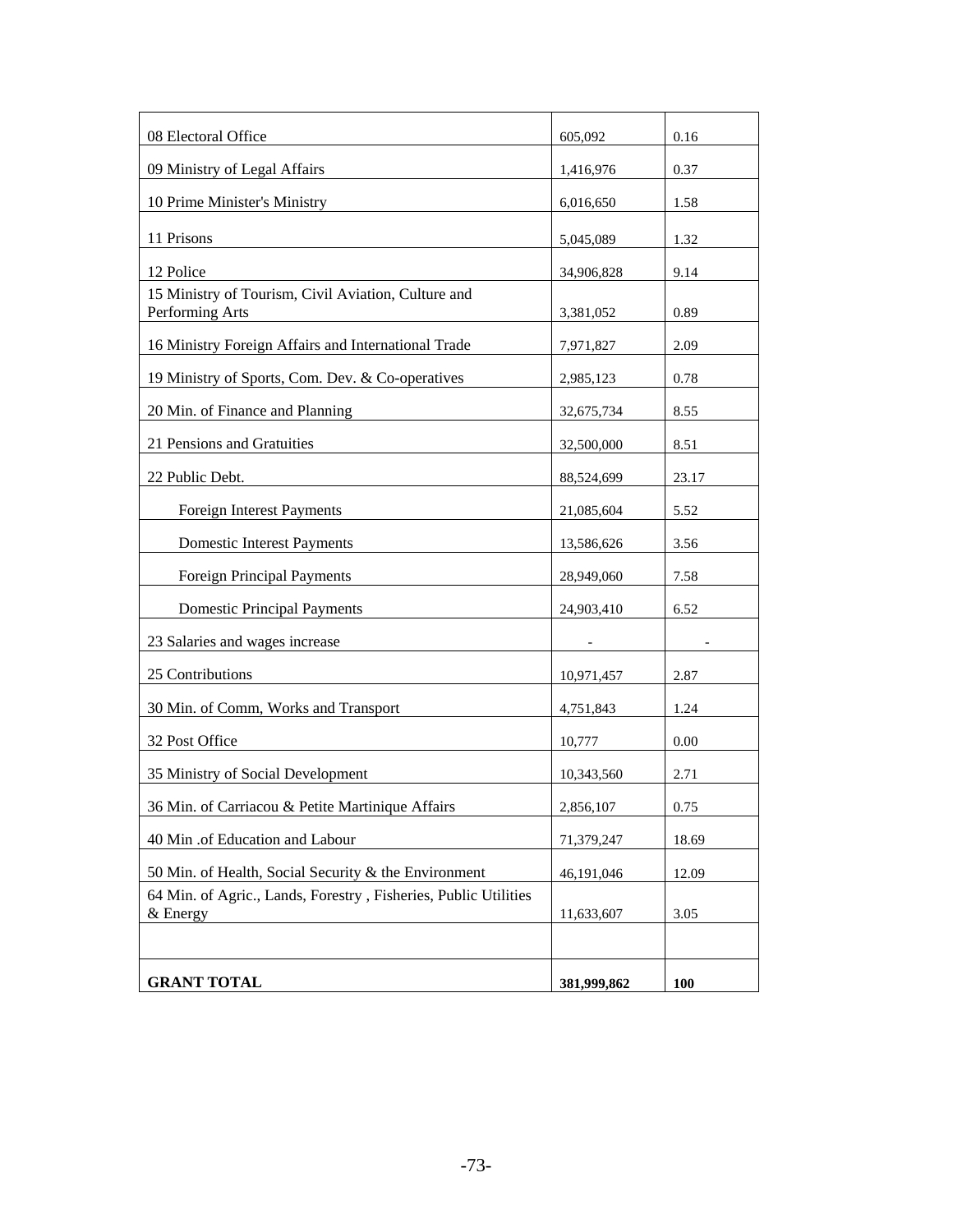## **APPENDIX V CENTRAL GOVERNMENT DEBT (EC\$MN) (As of December 31, 2005)**

| <b>Total Domestic</b>                | 204.58  |
|--------------------------------------|---------|
| $T/B$ ills                           | 68.89   |
| <b>B</b> onds                        | 29.72   |
| Loans                                | 30.17   |
| Others                               | 75.81   |
|                                      |         |
| <b>Total External</b>                | 1209.10 |
| <b>Bonds</b>                         | 755.65  |
| Loans                                | 453.45  |
|                                      |         |
| <b>Total Domestic &amp; External</b> | 1413.68 |

## **APPENDIX VI:**

## **GOVERNMENT GUARANTEES (CONTINGENT LIABILITIES)**

## **(As of December 31, 2005)**

|                                      | Outstanding 31.12.04 | Outstanding     | <b>Explanations</b>  |
|--------------------------------------|----------------------|-----------------|----------------------|
|                                      |                      | 31.12.05        |                      |
|                                      | EC\$                 | EC\$            |                      |
|                                      |                      |                 |                      |
| <b>Statutory Bodies</b>              |                      |                 |                      |
|                                      |                      |                 | Includes US\$25m for |
| <b>Grenada Ports Authority</b>       | \$65,631,516.00      | \$47,087,174.44 | Cruise Ship Terminal |
| <b>Minor Spices</b>                  | \$67,000             | \$67,000        |                      |
| Marketing & National Importing Board | \$12,890,125.39      | \$12,480,957.09 |                      |
| Gravel & Concrete Production         | \$15,205,066.32      | \$8,486,676.87  |                      |
| Housing Authority of Grenada         | \$6,676,815.04       | \$4,957,976.36  |                      |
| Grenada Development Bank             | \$24,667,939         | \$24,480,129.65 |                      |